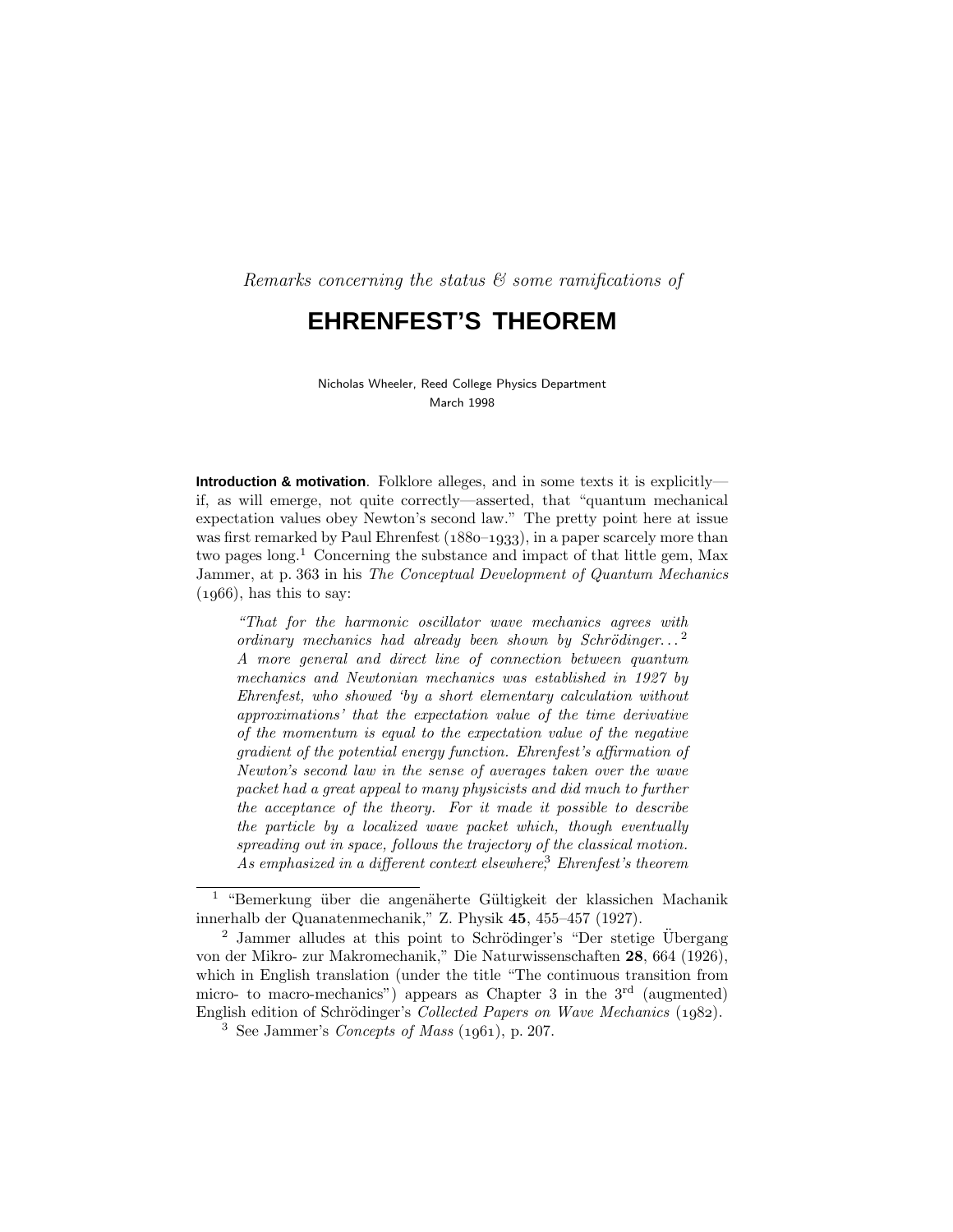and its generalizations by  $Rmark^4...$  do not conceptually reduce quantum dynamics to Newtonian physics. They merely establish an analogy—though a remarkable one in view of the fact that, owing to the absence of a superposition principle in classical mechanics, quantum mechanics and classical dynamics are built on fundamentally different foundations."

"Ehrenfest's theorem" is indexed in most quantum texts, $5$  though the celebrated authors of some classic monographs<sup>6</sup> have (so far as I have been able to determine, and for reasons not clear to me) elected pass over the subject in silence. The authors of the texts just cited have been content simply to rehearse Ehrenfest's original argument, and to phrase their interpretive remarks so casually as to risk (or in several cases to invite) misunderstanding. Of more lively interest to me at present are the mathematically/interpretively more searching discussions which can be found in Chapter 6 of A. Messiah's Quantum Mechanics (1966) and Chapter 15 of L. E. Ballentine's  $Quantum \ Mechanics$ (). Also of interest will be the curious argument introduced by David Bohm in §9.26 of his *Quantum Theory* (1951): there Bohm uses Ehrenfest's theorem "backwards" to infer the necessary structure of the Schrödinger equation.

I am motivated to reexamine Ehrenfest's accomplishment by my hope (not yet ripe enough to be called an expectation) that it may serve to illuminate the puzzle which I may phrase this way:

I look about me, in this allegedly "quantum mechanical world," and see objects moving classically along well-defined trajectories. How does this come to be so?

I have incidental interest also some mathematical ramifications of Ehrenfest's theorem in connection with which I am unable to cite references in the published literature. Some of those come instantly into focus when one looks to the general context within which Ehrenfest's argument is situated.

<sup>4</sup> The allusion here is to A. E. Ruark, "*...*the force equation and the virial theorem in wave mechanics," Phys. Rev. **31**, 533 (1928).

<sup>5</sup> See E. C. Kemble, The Fundamental Principles of Quantum Mechanics  $(1937)$ , p. 49; L. I. Schiff, *Quantum Mechanics* (3<sup>rd</sup> edition, 1968), p. 28; E. Mertzbacher, Quantum Mechanics ( $2<sup>nd</sup>$  edition, 1970), p. 41; J. L. Powell & B. Crassmann, *Quantum Mechanics* (1961), p. 98; D. J. Griffiths, *Introduction* to Quantum Mechanics  $(1995)$ , pp. 17, 43, 71, 150, 162 & 175. Of the authors cited, only Griffiths draws recurrent attention to concrete applications of Ehrenfest's theorem.

 $6$  I have here in mind P. A. M. Dirac's The Principles of Quantum Mechanics (revised  $4<sup>th</sup>$  edition, 1958) and L. D. Landau & E. M. Lifshitz' Quantum *Mechanics* (1958). W. Pauli's *Wellenmechanik* (1943) is a reprint of his famous Handbuch article, which appeared—incredibly—in 1926, which is to say: too early to contain any reference to Ehrenfest's accomplishment.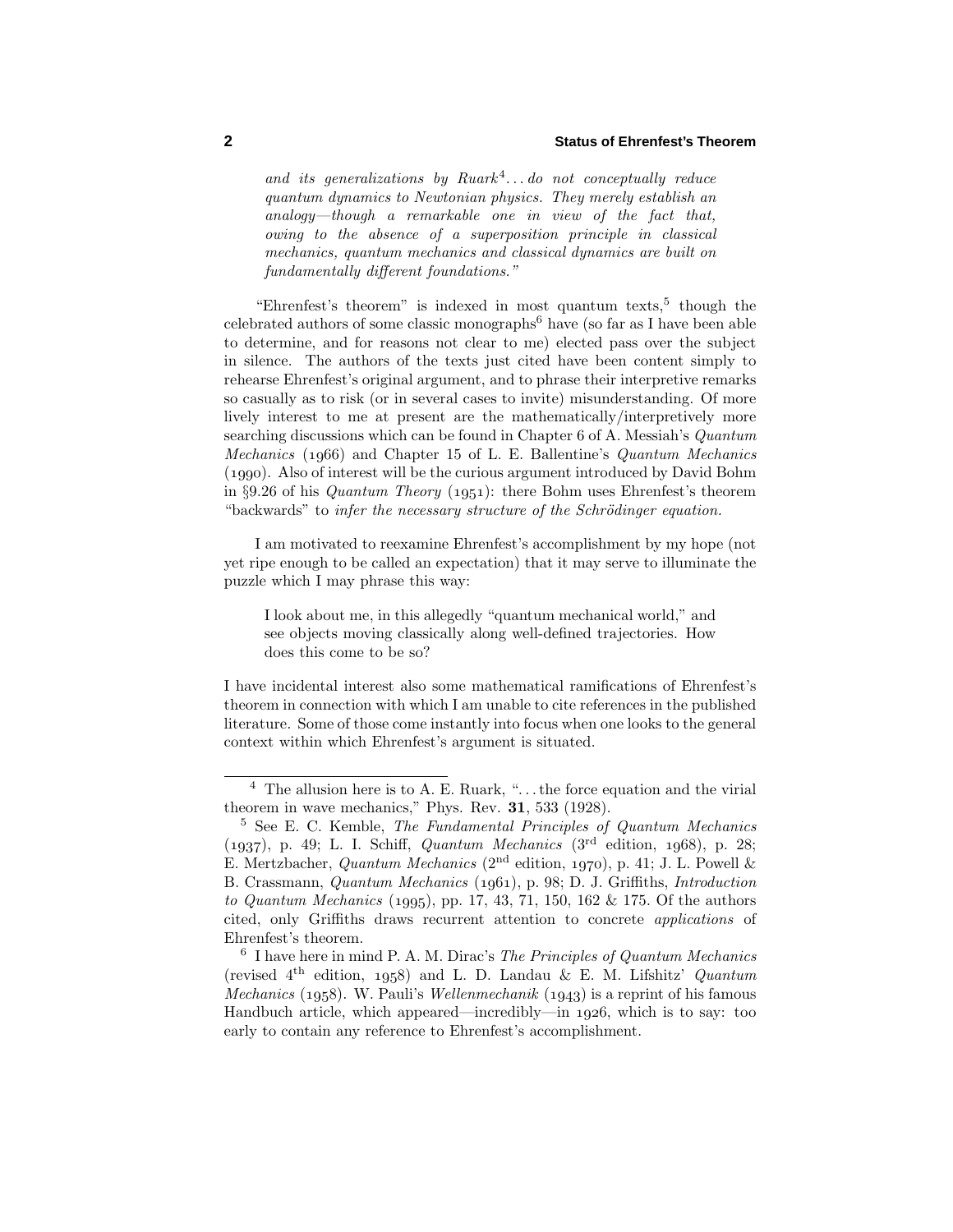#### **General observations concerning the motion of moments 3**

**1. Quantum motion of moments: general principles**. Let |*ψ*) signify the state of a quantum system with Hamiltonian **H**, and let **A** refer to some time-independent observable.<sup>7</sup> The expected mean of a series of *A*-measurements can, by standard quantum theory, be described

$$
\langle \mathbf{A} \rangle = (\psi | \mathbf{A} | \psi)
$$

and the time-derivative of  $\langle A \rangle$ —whether one works in the Schrödinger picture,<sup>8</sup> the Heisenberg picture,<sup>9</sup> or any intermediate picture—is given therefore by

$$
\frac{d}{dt}\langle \mathbf{A}\rangle = \frac{1}{i\hbar}\langle \mathbf{A}\mathbf{H} - \mathbf{H}\mathbf{A}\rangle \tag{1}
$$

Ehrenfest himself looked to one-dimensional systems of type

$$
\mathbf{H} \equiv \frac{1}{2m} \mathbf{p}^2 - \mathbf{V} \quad \text{with} \quad \mathbf{V} \equiv V(\mathbf{x})
$$

and confined himself to a single instance of (1):

$$
\frac{d}{dt}\langle \mathbf{p} \rangle = \frac{1}{i\hbar} \langle \mathbf{p} \mathbf{H} - \mathbf{H} \mathbf{p} \rangle \n= \frac{1}{i\hbar} \langle \mathbf{p} \mathbf{V} - \mathbf{V} \mathbf{p} \rangle
$$

Familiarly

$$
[\mathbf{x}, \mathbf{p}] = i\hbar \mathbf{1} \implies [\mathbf{x}^n, \mathbf{p}] = i\hbar \cdot n\mathbf{x}^{n-1} \text{ whence } [V(\mathbf{x}), \mathbf{p}] = i\hbar \cdot V^{'}(\mathbf{x})
$$

so with Ehrenfest we have

$$
\frac{d}{dt}\langle \mathbf{p}\rangle = -\langle V'(\mathbf{x})\rangle \tag{2.1}
$$

A similar argument supplies

$$
\frac{d}{dt}\langle \mathbf{x}\rangle = \frac{1}{m}\langle \mathbf{p}\rangle
$$
\n(2.2)

though Ehrenfest did not draw explicit attention to this fact.

Equation  $(2.1)$  is *notationally reminiscent* of Newton's  $2<sup>nd</sup>$  law

$$
\dot{p} = -V'(x) \quad \text{with} \quad p \equiv m\dot{x}
$$

and equations (2) are jointly reminiscent of the first-order "canonical equations of motion"

$$
\begin{aligned}\n\dot{x} &= \frac{1}{m}p \\
\dot{p} &= -V'(x)\n\end{aligned}
$$
\n(3)

- <sup>8</sup> **A** is constant, but  $|\psi\rangle$  moves:  $\frac{d}{dt}|\psi\rangle = \frac{1}{i\hbar}H|\psi\rangle$ .
- <sup>9</sup>  $|\psi\rangle$  is constant, but **A** moves:  $\frac{d}{dt}\mathbf{A} = \frac{1}{i\hbar}[\mathbf{A}, \mathbf{H}].$

<sup>7</sup> I will be using **sans serif boldface** type to distinguish operators (q-numbers) from real/complex numbers (c-numbers).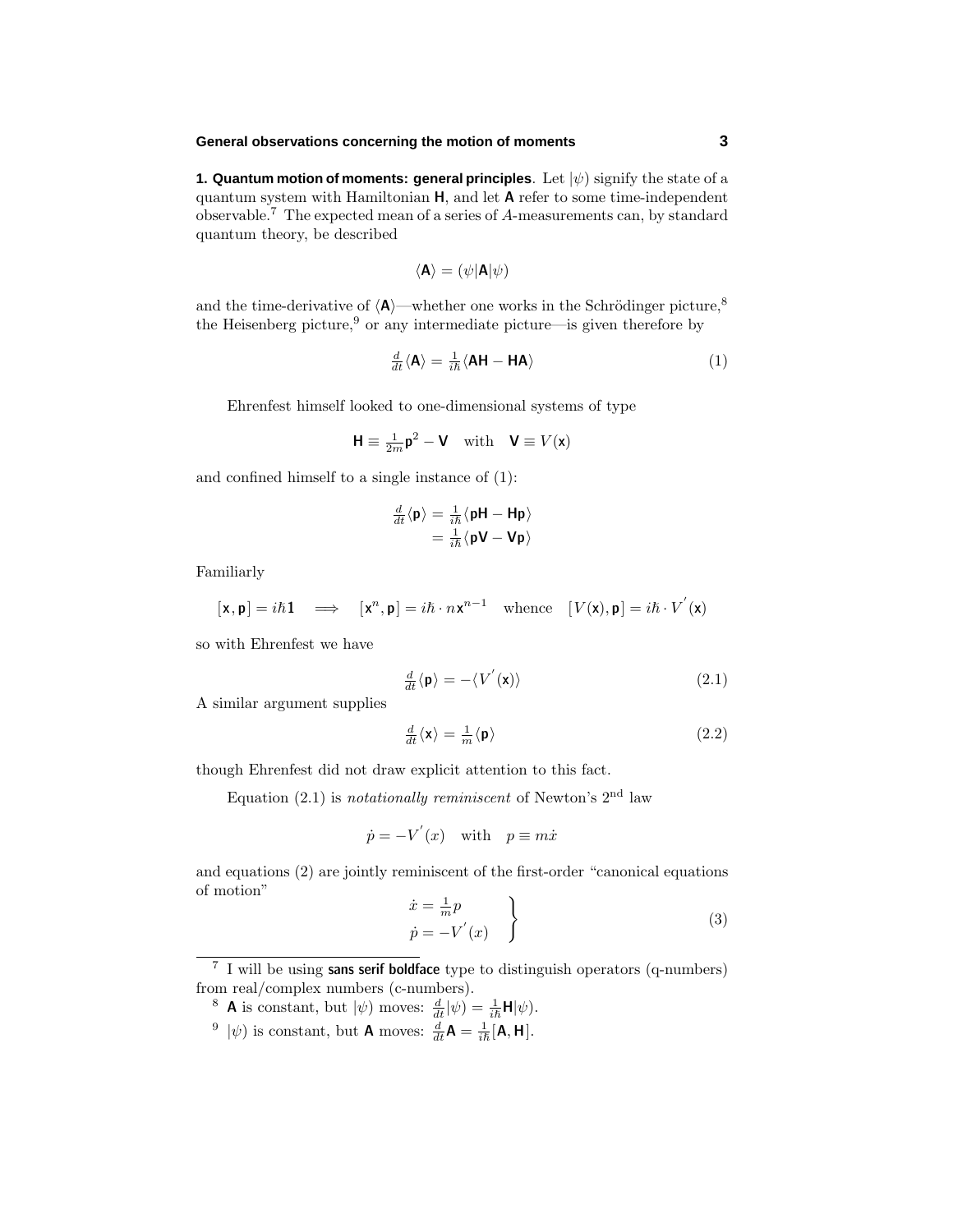that associate classically with systems of type  $H(x,p) = \frac{1}{2m}p^2 + V(x)$ . But except under special circumstances which favor the replacement

$$
\langle V^{'}(\mathbf{x}) \rangle \quad \longmapsto \quad V^{'}(\langle \mathbf{x} \rangle) \tag{3}
$$

the systems (2) and (3) pose profoundly different mathematical and interpretive problems. Whence Jammer's careful use of the word "analogy," and of the careful writing (and, in its absence, of the risk of confusion) in some of the texts to which I have referred.

The simplest way to achieve (3) comes into view when one looks to the case of a harmonic oscillator. Then  $V'(x) = m\omega^2 x$  is *linear* in *x*, (3) reduces to a triviality, and from (2) one obtains

$$
\frac{\frac{d}{dt}\langle \mathbf{p} \rangle = -m\omega^2 \langle \mathbf{x} \rangle}{\frac{d}{dt}\langle \mathbf{x} \rangle = \frac{1}{m}\langle \mathbf{p} \rangle} \tag{4}
$$

For harmonic oscillators it is true in every case (i.e., without the imposition of restrictions upon  $|\psi\rangle$ ) that the expectation values  $\langle \mathbf{x} \rangle$  and  $\langle \mathbf{p} \rangle$  move classically.

The failure of (3) can, in the general case (i.e., when  $V(x)$  is not quadratic), be attributed to the circumstance that for most distributions  $\langle x^n \rangle \neq \langle x \rangle^n$ . It becomes in this light natural to ask: What conditions on the distribution function  $P(x) \equiv \psi^*(x)\psi(x)$  are necessary and sufficient to insure that  $\langle x^n \rangle$  and  $\langle x \rangle^n$  are (for all *n*) equal? Introducing the so-called "characteristic function" (or "moment generating function")

$$
\Phi(k) \equiv \sum_{n=0}^{\infty} \frac{1}{n!} (ik)^n \langle x^n \rangle = \int e^{ikx} P(x) dx
$$

we observe that if  $\langle x^n \rangle = \langle x \rangle^n$  (all *n*) then  $\Phi(k) = e^{ik \langle x \rangle}$ , and therefore that

$$
P(x) = \frac{1}{2\pi} \int e^{-ik[x-\langle x \rangle]} dk = \delta(x - \langle x \rangle)
$$

It was this elementary fact which led Ehrenfest to his central point, which (assuming  $V(x)$  to be now arbitrary) can be phrased as follows: If and to the extent that  $P(x)$  is  $\delta$ -function-like (refers, that is to say, to a narrowly confined wave packet), to that extent the exact equations (2) can be approximated

$$
\frac{d}{dt}\langle \mathbf{p} \rangle = -V'(\langle \mathbf{x} \rangle) \n\frac{d}{dt}\langle \mathbf{x} \rangle = \frac{1}{m}\langle \mathbf{p} \rangle
$$
\n(5)

and in that approximation the means  $\langle x \rangle$  and  $\langle p \rangle$  move classically.

But while  $P(x) = \delta(x - \langle x \rangle)$  may hold initially (as it is often assumed to do), such an equation cannot, according to orthodox quantum mechanics,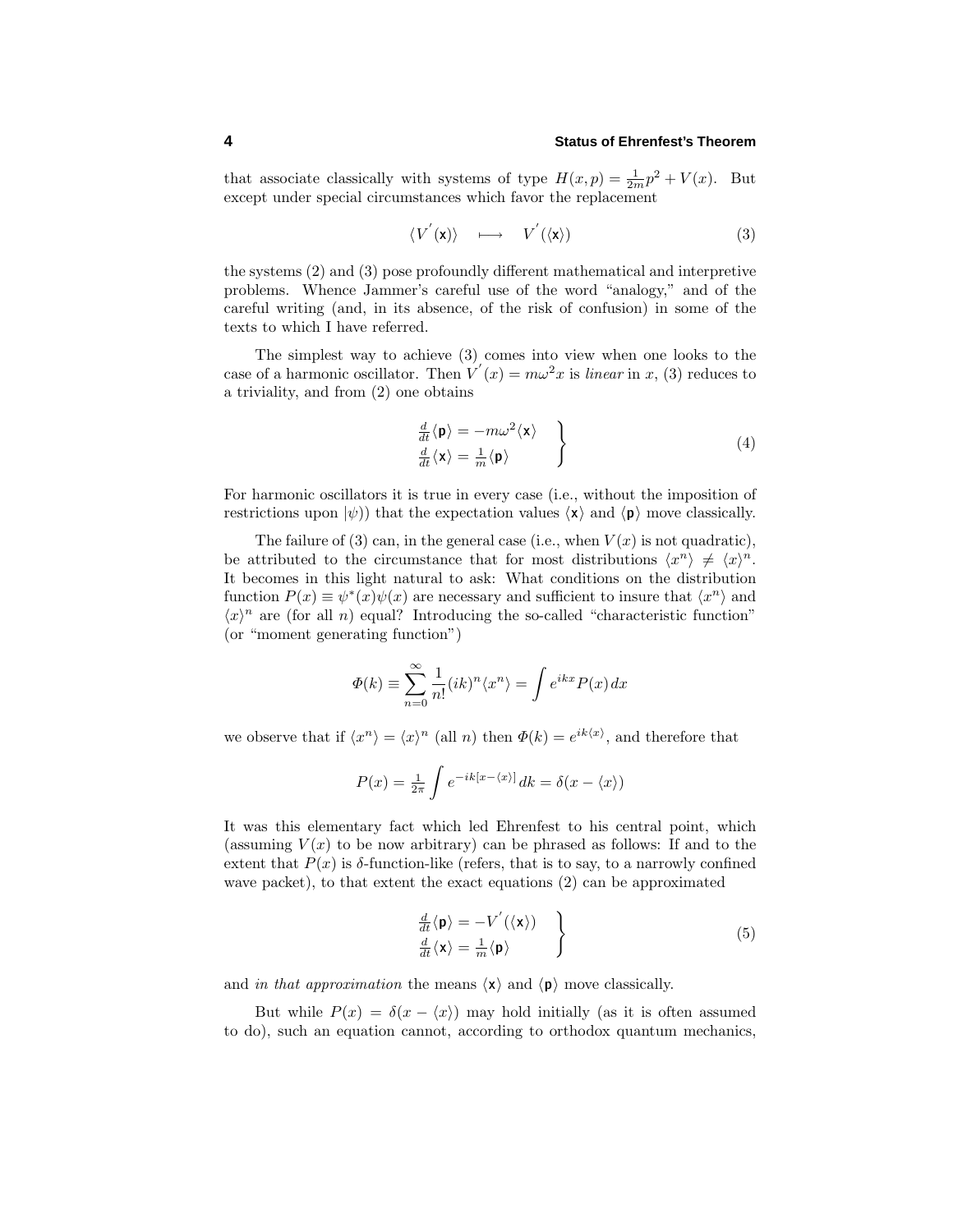#### **Free particle 5**

persist, for functions of the form  $\sqrt{\delta(x - x_{\text{classical}}(t))}e^{i\alpha(x,t)}$  cannot be made to satisfy the Schrödinger equation.

**2. Example: the free particle**. To gain insight into the rate at which  $P(x)$  loses its youthfully slender figure—the rate, that is to say, at which the equations  $\langle x^n \rangle = \langle x \rangle^n$  lose their presumed initial validity—one looks naturally to the time-derivatives of the "centered moments"  $\langle (\mathbf{x} - \langle \mathbf{x} \rangle)^n \rangle$ , and more particularly to the leading (and most tractable) case  $n = 2$ . From  $\langle (\mathbf{x} - \langle \mathbf{x} \rangle)^2 \rangle = \langle \mathbf{x}^2 \rangle - \langle \mathbf{x} \rangle^2$ it follows that

$$
\frac{d}{dt}\langle(\mathbf{x}-\langle\mathbf{x}\rangle)^2\rangle = \frac{d}{dt}\langle\mathbf{x}^2\rangle - 2\langle\mathbf{x}\rangle\frac{d}{dt}\langle\mathbf{x}\rangle\tag{6}
$$

To illustrate the pattern of the implied calculation we look initially to the case of a free particle:  $\mathbf{H} = \frac{1}{2m} \mathbf{p}^2$ . From (2) we learn that

$$
\frac{d}{dt}\langle \mathbf{p} \rangle = 0 \text{ so } \langle \mathbf{p} \rangle \text{ is a constant; call it } p \equiv mv
$$
\n
$$
\frac{d}{dt}\langle \mathbf{x} \rangle = v
$$
\n
$$
\downarrow
$$
\n
$$
\langle \mathbf{x} \rangle = x_0 + vt \text{ where } x_0 \equiv \langle \mathbf{x} \rangle_{\text{initial}} \text{ is a constant of integration } (7)
$$

Looking now to the leading term on the right side of (6), we by (1) have

$$
\tfrac{d}{dt}\langle \mathbf{x}^2\rangle=\tfrac{1}{2i\hslash m}\langle[\mathbf{x}^2,\mathbf{p}^2]\rangle
$$

The fundamental commutation rule  $[AB, C] = A[B, C] + [A, C]B$  implies (and can be recovered as a special consequence of) the identity

$$
[\mathsf{AB},\mathsf{CD}] = \mathsf{AC}[\mathsf{B},\mathsf{D}] + \mathsf{A}[\mathsf{B},\mathsf{C}]\mathsf{D} + \mathsf{C}[\mathsf{A},\mathsf{D}]\mathsf{B} + [\mathsf{A},\mathsf{C}]\mathsf{D}\mathsf{B}
$$

with the aid of which we obtain  $[\mathbf{x}^2, \mathbf{p}^2] = 2i\hbar(\mathbf{x}\mathbf{p} + \mathbf{p}\mathbf{x})$ , giving

$$
\frac{d}{dt}\langle \mathbf{x}^2 \rangle = \frac{1}{m}\langle (\mathbf{x}\mathbf{p} + \mathbf{p}\mathbf{x}) \rangle \tag{8}
$$

Shifting our attention momentarily from  $x^2$  to  $(xp + px)$ , in which we have now an acquired interest, we by an identical argument have

$$
\frac{d}{dt}\langle(\mathbf{x}\mathbf{p}+\mathbf{p}\mathbf{x})\rangle = \frac{1}{2i\hbar m}\langle[(\mathbf{x}\mathbf{p}+\mathbf{p}\mathbf{x}),\mathbf{p}^2]\rangle
$$

$$
=\frac{2}{m}\langle\mathbf{p}^2\rangle
$$
(9)

and are led to divert our attention once again, from  $(\mathbf{xp} + \mathbf{px})$  to  $\mathbf{p}^2$ . But

$$
\frac{d}{dt}\langle \mathbf{p}^2 \rangle = \frac{1}{2i\hbar m} \langle [\mathbf{p}^2, \mathbf{p}^2] \rangle
$$
  
= 0 so  $\langle \mathbf{p}^2 \rangle$  is a constant; call it  $m^2 u^2$ 

by an argument that serves in fact to establish that

For a free particle 
$$
\langle \mathbf{p}^n \rangle
$$
 is constant for all values of n. (10)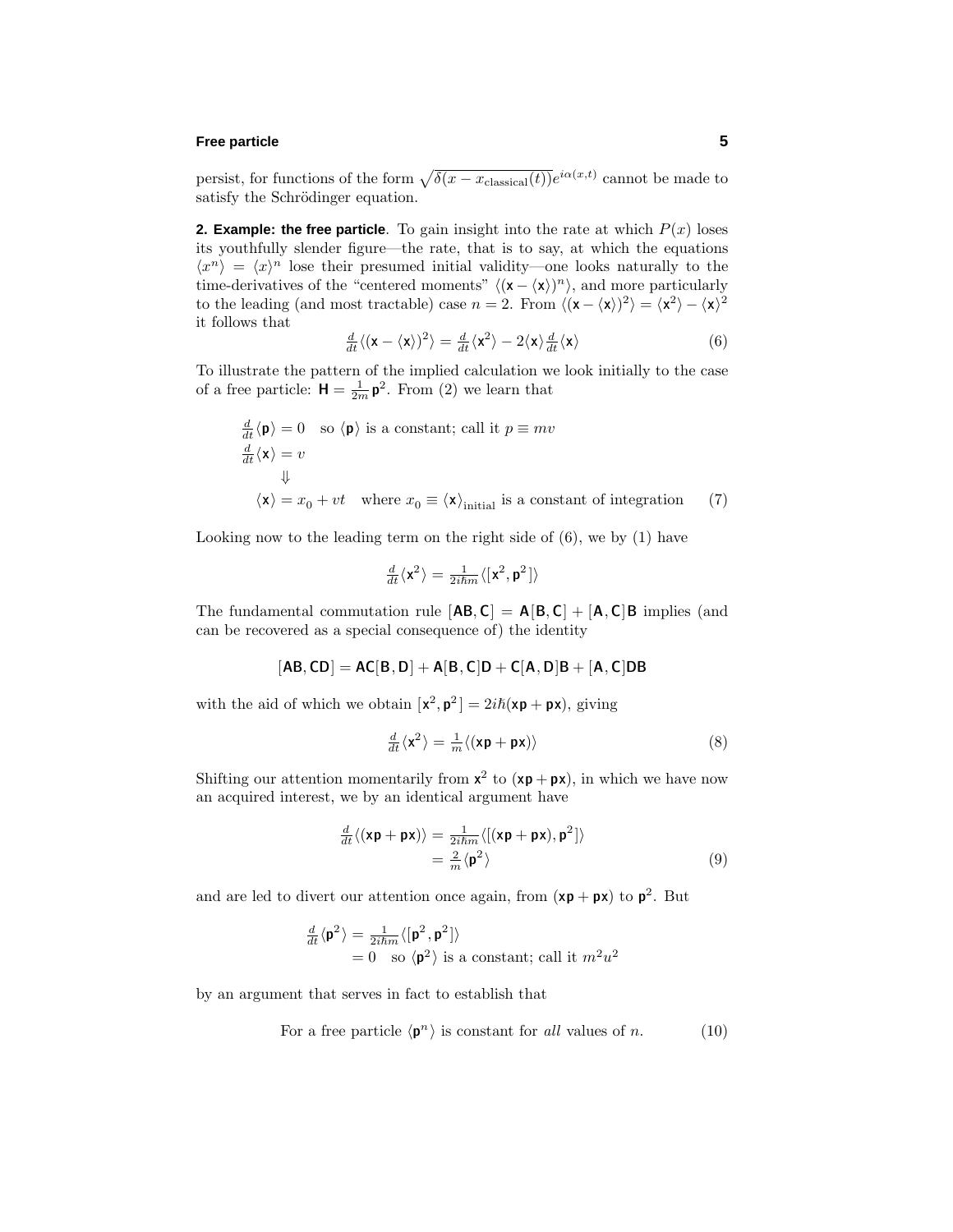Returning with this information to (9) we obtain

$$
\langle (\mathbf{x}\mathbf{p} + \mathbf{p}\mathbf{x}) \rangle = 2mu^2 t + a
$$
  

$$
a \equiv \langle (\mathbf{x}\mathbf{p} + \mathbf{p}\mathbf{x}) \rangle_{\text{initial}} \text{ is a constant of integration}
$$

which when introduced into (8) gives

$$
\langle \mathbf{x}^2 \rangle = \frac{1}{m} \{ m u^2 t^2 + at \} + s^2
$$
  

$$
s^2 \equiv \langle \mathbf{x}^2 \rangle_{\text{initial}} \text{ is a final constant of integration}
$$

We conclude that the time-dependence of the centered  $2<sup>nd</sup>$  moments of a *free* particle can be described

$$
\sigma_p^2(t) \equiv \langle (\mathbf{p} - \langle \mathbf{p} \rangle)^2 \rangle = m^2(u^2 - v^2)
$$
\n(11.1)

$$
\sigma_x^2(t) \equiv \langle (\mathbf{x} - \langle \mathbf{x} \rangle)^2 \rangle = \frac{1}{m} \{ m u^2 t^2 + at \} + s^2 - (x_0 + vt)^2
$$

$$
= (u^2 - v^2)t^2 + \frac{1}{m}(a - 2mvx_0)t + (s^2 - x_0^2) \quad (11.2)
$$

Concerning the constants which enter into the formulation of these results, we note that

> $x<sub>0</sub>$  and *s* have the dimensionality of LENGTH  $u$  and  $v$  have the dimensionality of VELOCITY *a* has the dimensionality of ACTION

and that the values assignable to those constants are subject to some constraint: necessarily (whether one argues from  $\sigma_p^2 \geq 0$  or from  $\sigma_x^2(t \to \pm \infty) \geq 0$ )

$$
u^2 - v^2 \ge 0
$$

while  $\sigma_x^2(0) \geq 0$  entails

 $s^2 - x_0^2 \geq 0$ 

A graph of  $\sigma_x^2(t)$  has the form of an up-turned parabola or is linear according as  $u^2 - v^2 \geq 0$ ; the latter circumstance is admissible only if  $a - 2mvx_0 = 0$ , but in the former case the requirement that the roots of  $\sigma_x^2(t) = 0$  be not real and distinct (i.e., that they be either coincident or imaginary) leads to a sharpened refinement of that admissibility condition:

$$
(u2 - v2)(s2 - x02) - \left[\frac{1}{2m}(a - 2mvx0)\right]2 \ge 0
$$
 (12)

By quick calculation we find (proceeding from (11.2)) that the least value ever assumed by  $\sigma_x^2(t)$  can be described

$$
\sigma_x^2(t) \Big|_{\text{least}} = \frac{(u^2 - v^2)(s^2 - x_0^2) - \left[\frac{1}{2m}(a - 2mvx_0)\right]^2}{(u^2 - v^2)}
$$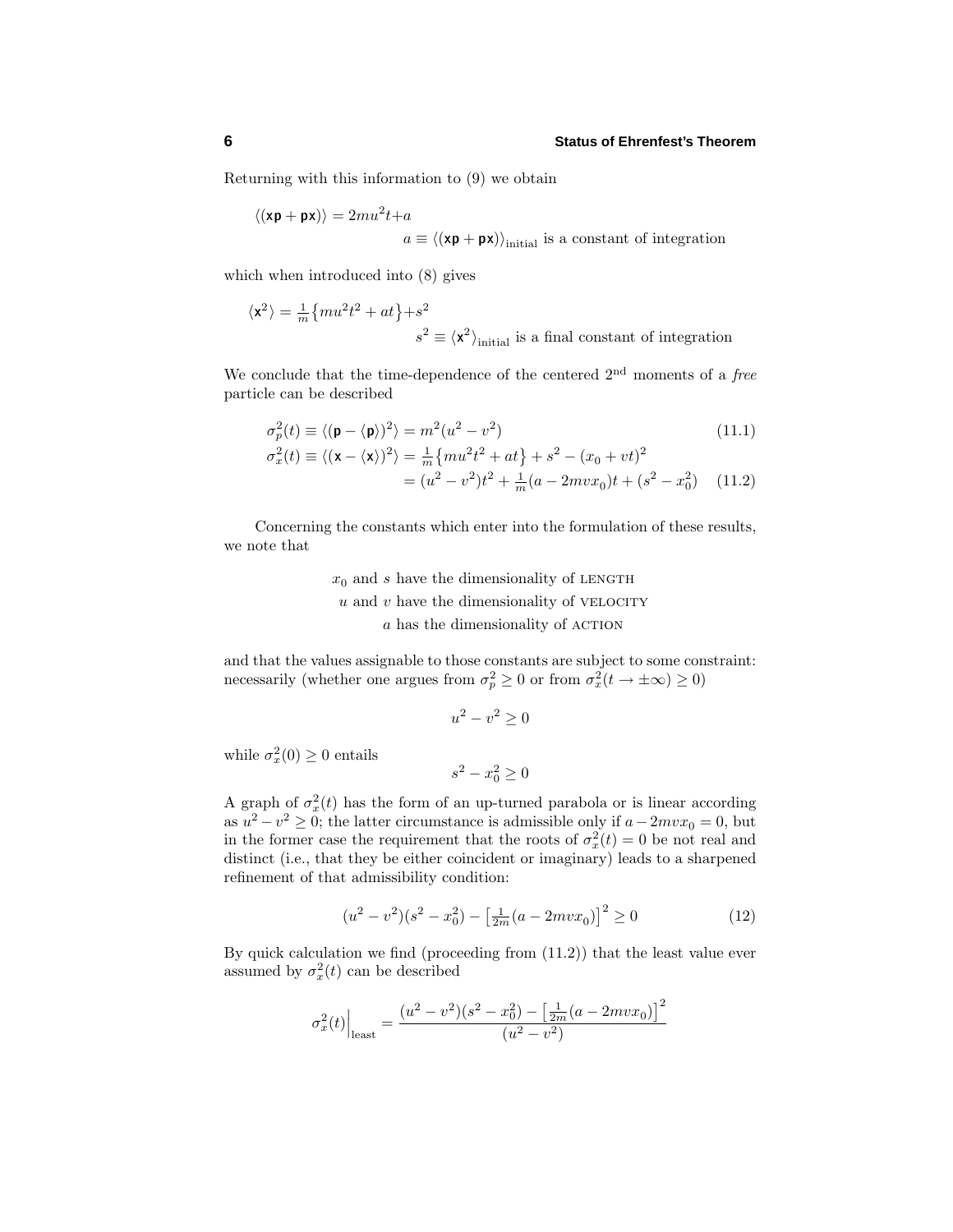### **Free particle 7**

and so obtain

$$
\sigma_p^2(t)\sigma_x^2(t) = m^2(u^2 - v^2) \left[ (u^2 - v^2)t^2 + \frac{1}{m}(a - 2mvx_0)t + (s^2 - x_0^2) \right]
$$
  
 
$$
\geq m^2(u^2 - v^2)(s^2 - x_0^2) - \left[ \frac{1}{2}(a - 2mvx_0) \right]^2
$$
 (13)

In deriving  $(13)$  we drew upon the principles of quantum *dynamics*, as they refer to the system  $H = \frac{1}{2m} p^2$ , but imposed no restrictive assumption upon the properties of  $|\psi\rangle$ ; in particular, we did not (as Ehrenfest himself did) assume  $(x|\psi) \equiv \psi(x)$  to be Gaussian. A rather different result was achieved by Schrödinger by an argument which draws not at all upon dynamics (it exploits little more than the definition  $\langle A \rangle \equiv (\psi | A | \psi)$  and Schwarz' inequality); if **A** and **B** refer to arbitrary observables, and  $|\psi\rangle$  to an arbitrary state, then according to Schrödinger $10$ 

$$
(\Delta A)^2 (\Delta B)^2 \ge \left\langle \frac{\mathbf{AB} - \mathbf{BA}}{2i} \right\rangle^2 + \left\{ \left\langle \frac{\mathbf{AB} + \mathbf{BA}}{2} \right\rangle - \left\langle \mathbf{A} \right\rangle \left\langle \mathbf{B} \right\rangle \right\}^2 \tag{14}
$$

$$
\ge \left\langle \frac{\mathbf{AB} - \mathbf{BA}}{2i} \right\rangle^2
$$

which in a particular case  $(A \rightarrow x, B \rightarrow p)$  entails

$$
\sigma_p^2(t)\sigma_x^2(t) \ge (\hbar/2)^2 + \left\{ \left\langle \frac{\mathbf{x} \mathbf{p} + \mathbf{p} \mathbf{x}}{2} \right\rangle - \left\langle \mathbf{x} \right\rangle \left\langle \mathbf{p} \right\rangle \right\}^2 \tag{15}
$$

Reverting to our established notation, we find

$$
\left\{\text{etc.}\right\}^2 = \left\{m(u^2 - v^2)t + \frac{1}{2}(a - 2mvx_0)\right\}^2
$$

and observe that the expression on the right invariably vanishes once, at time

$$
t=-\Big[\frac{a-2mvx_0}{2m(u^2-v^2)}\Big]
$$

Which is precisely the time at which, according to (11.2),  $\sigma_x^2(t)$  assumes its least value. Evidently (13) will be consistent with (15) if and only if we impose upon the parameters  $\{x_0, s, u, v \text{ and } a\}$  this sharpened—and non-dynamically motivated—refinement of (12):

$$
(u^{2} - v^{2})(s^{2} - x_{0}^{2}) - \left[\frac{1}{2m}(a - 2mvx_{0})\right]^{2} \ge (h/2m)^{2}
$$
 (16)

Notice that we recover (12) if we approach the limit that  $m \to \infty$  in such a way as to preserve the finitude of  $\frac{1}{2m}(a - 2mvx_0)$ .

<sup>10</sup> "Zum Heisenbergschen Unscharfenprinzip," Berliner Berichte, 296 (1930). For discussion which serves to place Schrödinger's result in context, see  $\S 7.1$  in Jammer's The Conceptual Development of Quantum Mechanics (1966). For a more technical discussion which emphasizes the importance of the "correlation term" {etc.}—a term which the argument which appears on p. 109 of Griffiths' text appears to have been designed to circumvent—see the early sections in Bohm's Chapter 10. Or see my own QUANTUM MECHANICS  $(1967)$ , Chapter III, pp. 51–58.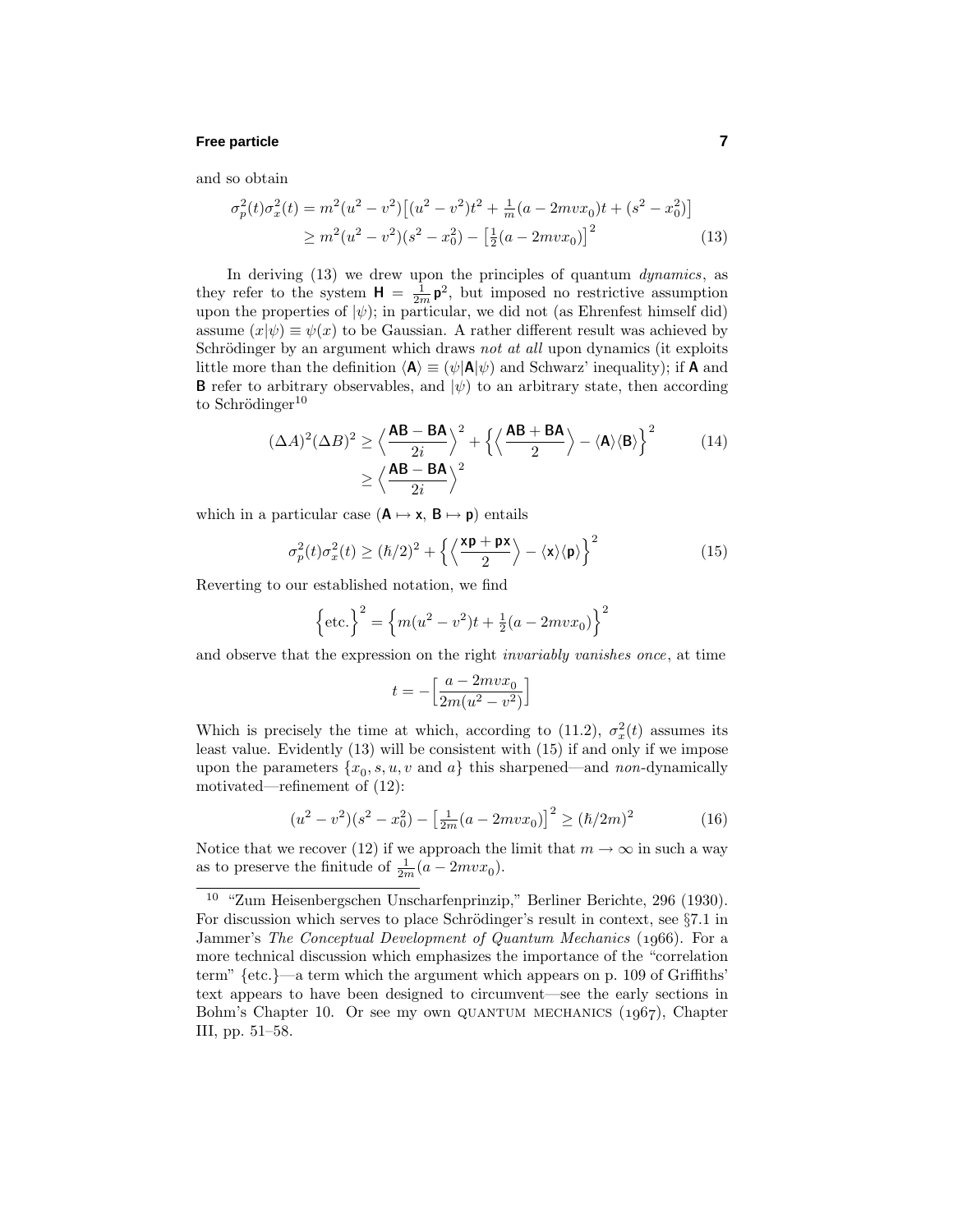**3. A still simpler example: the "photon"**. We are in the habit of thinking of the free particle as the "simplest possible" dynamical system. But at present we are concerned with certain algebraic aspects of quantum dynamics, and from that point of view it becomes natural to consider the Hamiltonian

$$
\mathbf{H} = c\mathbf{p} \tag{17}
$$

which depends not quadratically but only linearly upon **p**. We understand *c* to be a constant with the dimensionality of VELOCITY.<sup>11</sup> Classically, the canonical equations of motion read

$$
\dot{x} = c \quad \text{and} \quad \dot{p} = 0 \tag{18}
$$

and give

$$
x(t) = x_0 + ct
$$
 and  $p(t) = constant$ 

The entities to which the theory refers (lacking any grounds on which to call them "particles," I will call them "photons") invariably move to the right with speed *c*. Quantum mechanically, Ehrenfest's theorem gives

$$
\frac{d}{dt}\langle \mathbf{p} \rangle = 0 \quad \text{and} \quad \frac{d}{dt}\langle \mathbf{x} \rangle = \frac{1}{i\hbar}\langle [\mathbf{x}, c\mathbf{p}] \rangle = c
$$

which exactly reproduce the classical equations  $(17)$ , and inform us that the 1<sup>st</sup> moments  $\langle x \rangle$  and  $\langle p \rangle$  move "classically:"

$$
\langle \mathbf{x} \rangle = x_0 + ct
$$
  

$$
\langle \mathbf{p} \rangle = \text{constant: call it } p
$$

Looking to the higher moments, the argument which gave (10) now supplies the information that that indeed  $\langle \mathbf{p}^n \rangle$  is constant for all values of *n*, and so also therefore are all the *centered* moments of momentum; so also, in particular, is

$$
\sigma_p^2(t)
$$
 = constant; call it  $P^2$ 

From

$$
\tfrac{d}{dt}\langle \mathbf{x}^2 \rangle = \tfrac{1}{i\hbar}\langle[\mathbf{x}^2,c\mathbf{p}]\rangle = 2c\langle \mathbf{x}\rangle = 2c(x_0+ct)
$$

we obtain

$$
\langle \mathbf{x}^2 \rangle = s^2 + 2cx_0t + c^2t^2
$$

giving

$$
\sigma_x^2(t) = \langle \mathbf{x}^2 \rangle - \langle \mathbf{x} \rangle^2 = (s^2 + 2cx_0t + c^2t^2) - (x_0 + ct)^2
$$

$$
= s^2 - x_0^2
$$

$$
= \text{constant}
$$

<sup>&</sup>lt;sup>11</sup> One might be tempted to write  $P/2m$  in place of *c*, but it seems extravagant to introduce two constants where one will serve.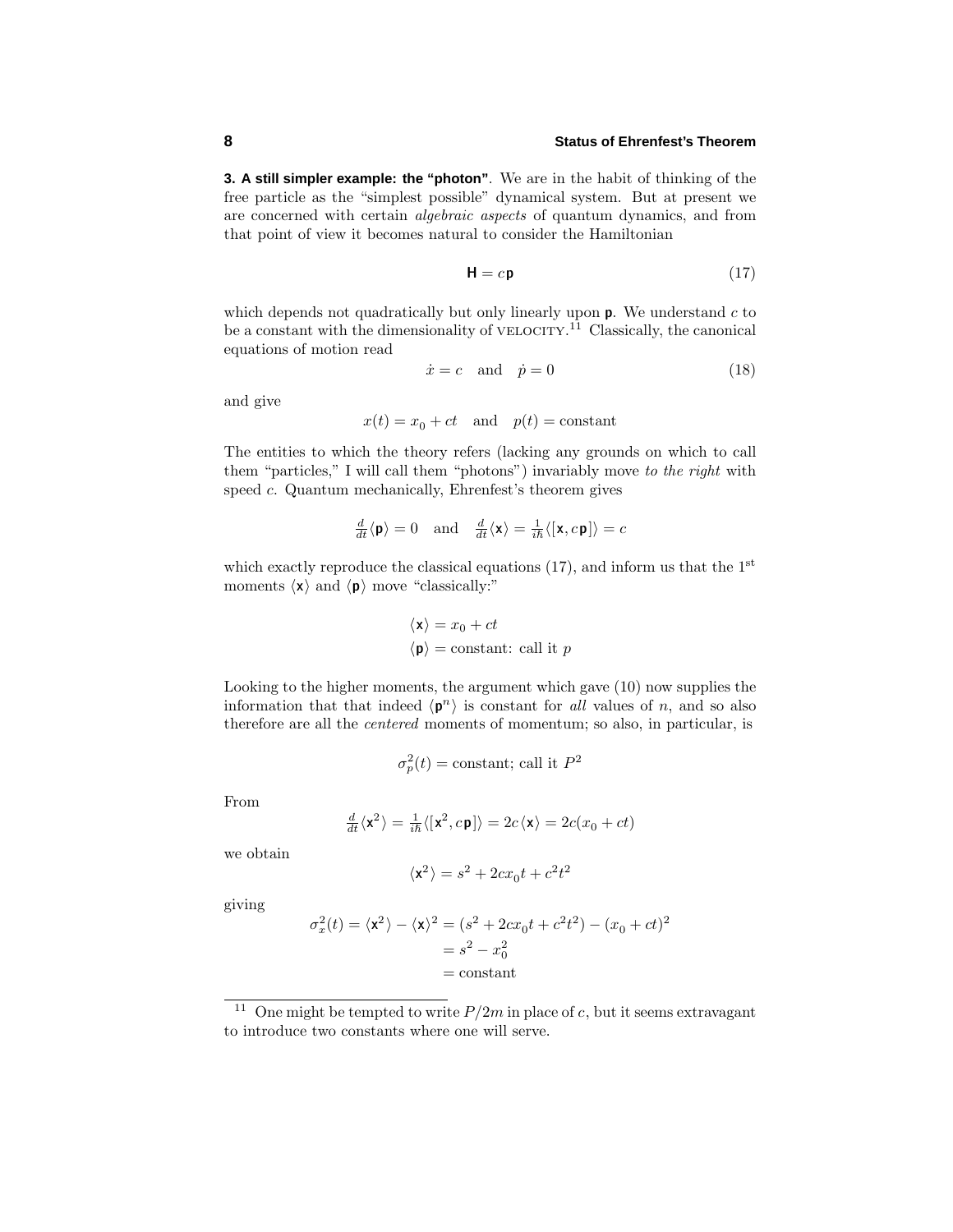#### **A simpler example: the "photon" 9**

By extension of the same line of argument one can show (inductively) that the centered moments  $\langle (x - \langle x \rangle)^n \rangle$  of all orders *n* are constant. Looking finally to the mean motion of the "correlation operator"  $C = \frac{1}{2}(xp + px)$  we find

$$
\frac{d}{dt}\langle \mathbf{C} \rangle = \frac{1}{2i\hbar} \langle [(\mathbf{x}\mathbf{p} + \mathbf{p}\mathbf{x}), c\mathbf{p}] \rangle = c \langle \mathbf{p} \rangle = cp
$$

giving

$$
\langle \mathsf{C} \rangle = a + cpt
$$

The motion of the "correlation coefficient"

$$
C = \left\langle \frac{\mathbf{x}\mathbf{p} + \mathbf{p}\mathbf{x}}{2} \right\rangle - \left\langle \mathbf{x} \right\rangle \left\langle \mathbf{p} \right\rangle \tag{19}
$$

can therefore be described

$$
C(t) = (a + cpt) - (x_0 + ct)p = a - px_0
$$

The correlation coefficient C is, in other words, also constant. We conclude that for the "photonic system"

$$
\sigma_p^2(t)\sigma_x^2(t) = \text{constant}
$$
  
=  $P^2 \cdot (s^2 - x_0^2)$   

$$
\ge (\hbar/2)^2 + (a - px_0)^2 \quad \text{according to Schrödinger}
$$

and on these grounds that the parameters  $\{x_0, s, P, p \text{ and } a\}$  are subject to a constraint which can (compare (16)) be written

$$
P^{2}(s^{2} - x_{0}^{2}) - (a - px_{0})^{2} \ge (\hbar/2)^{2}
$$
 (20)

From the constancy of the moments of principal interest to us we infer that the "photonic" system is non-dispersive. That same conclusion is supported also by this alternative line of argument:  $(17)$  gives rise to a "Schrödinger equation" which can be written  $c\left(\frac{\hbar}{i}\frac{\partial}{\partial x}\right)\psi = i\hbar\frac{\partial}{\partial t}\psi$  or more simply

$$
(\partial_x + \tfrac{1}{c}\partial_t)\psi = 0
$$

and the general solution of which is well known to move "rigidly" (which is to say: non-dispersively) to the right:

$$
\psi(x,t) = f(x - ct)
$$

Only at (20) does the quantum mechanical photonic system differ in any obvious respect from its classical counterpart. It seems to me curious that the system has not been discussed more widely. The system—which does not admit of Lagrangian formulation—derives some of its formal interest from the circumstance that both T-invariance and P-invariance are broken.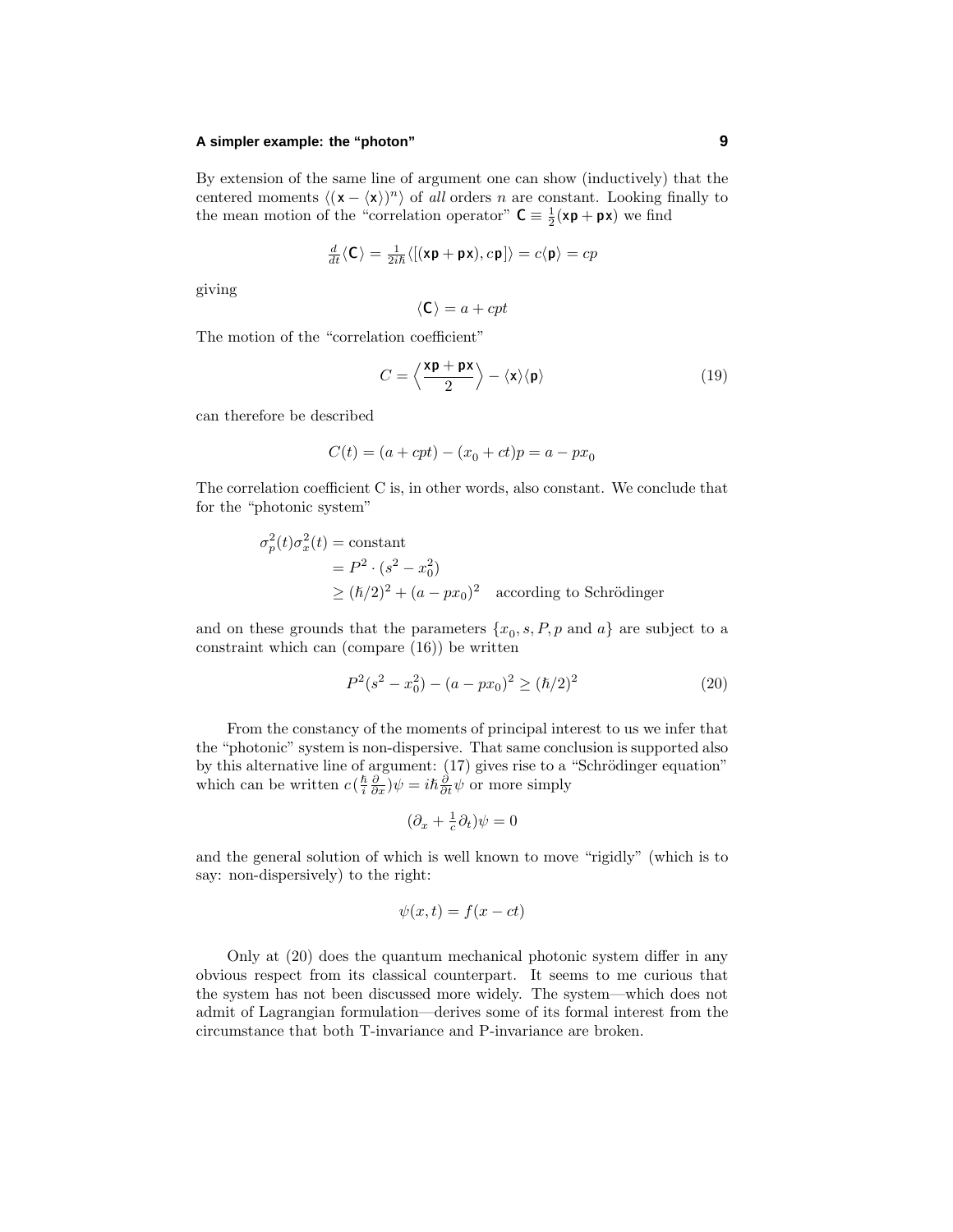**4. Computational features of the general case**. One could without difficulty though I on this occasion won't—construct similarly detailed accounts of the momental dynamics of the systems

> FREE FALL :  $\mathbf{H} = \frac{1}{2m} \mathbf{p}^2 + mg\mathbf{x}$ HARMONIC OSCILLATOR :  $\mathbf{H} = \frac{1}{2m} \mathbf{p}^2 + m\omega^2 \mathbf{x}^2$

and, indeed, of any system with a Hamiltonian

$$
\mathbf{H} = c_1 \mathbf{p}^2 + c_2 (\mathbf{x} \mathbf{p} + \mathbf{p} \mathbf{x}) + c_3 \mathbf{x}^2 + c_4 \mathbf{p} + c_5 \mathbf{x} + c_6 \mathbf{1}
$$

which depends at most quadratically upon the operators **x** and **p**. To illustrate problems presented in the more general case I look to the system

$$
\mathbf{H} = \frac{1}{2m} \mathbf{p}^2 + \frac{1}{4} k \mathbf{x}^4 \tag{21}
$$

The classical equations of motion read

$$
\begin{aligned}\n\dot{p} &= -kx^3 \\
\dot{x} &= \frac{1}{m}p\n\end{aligned}
$$
\n(22)

while Ehrenfest's relations (2) become

$$
\frac{d}{dt}\langle \mathbf{p} \rangle = -k \langle \mathbf{x}^3 \rangle \n\frac{d}{dt}\langle \mathbf{x} \rangle = \frac{1}{m} \langle \mathbf{p} \rangle
$$
\n(23.1)

The latter are, as Ehrenfest was the first to point out, exact corollaries of the Schrödinger equation  $H|\psi\rangle = i\hbar \frac{\partial}{\partial t}|\psi\rangle$ , and they are in an obvious sense "reminiscent" of their classical counterparts. But (23.1) does not provide an instance of (22), for the simple reason that  $\langle x^3 \rangle$  and  $\langle x \rangle$  are distinct variables. More to the immediate point, (23.1) does not comprise a complete and soluable system of differential equations.

In an effort to achieve "completeness" we look to

$$
\frac{d}{dt}\langle \mathbf{x}^3 \rangle = \frac{1}{i\hbar} \langle [\mathbf{x}^3, \mathbf{H}] \rangle = \frac{1}{2mi\hbar} \langle [\mathbf{x}^3, \mathbf{p}^2] \rangle
$$
  
\n
$$
[\mathbf{x}^3, \mathbf{p}^2] = [\mathbf{x}^3, \mathbf{p}] \mathbf{p} + \mathbf{p} [\mathbf{x}^3, \mathbf{p}]
$$
  
\n
$$
= 3i\hbar (\mathbf{x}^2 \mathbf{p} + \mathbf{p} \mathbf{x}^2)
$$
  
\n
$$
= \frac{3}{2m} \langle (\mathbf{x}^2 \mathbf{p} + \mathbf{p} \mathbf{x}^2) \rangle
$$
 (23.2)

and discover that we must add  $(x^2p + px^2)$  to our list of variables. We look therefore to

$$
\frac{d}{dt}\langle(\mathbf{x}^2\mathbf{p}+\mathbf{p}\mathbf{x}^2)\rangle = \frac{1}{i\hbar}\langle[(\mathbf{x}^2\mathbf{p}+\mathbf{p}\mathbf{x}^2),\mathbf{H}]\rangle
$$

By tedious computation

$$
\begin{aligned} \left[ (x^2 \mathsf{p} + \mathsf{p} x^2), \mathsf{p}^2 \right] &= i\hbar(x\mathsf{p}^2 + 2\mathsf{p} x\mathsf{p} + \mathsf{p}^2 x) \\ \left[ (x^2 \mathsf{p} + \mathsf{p} x^2), x^4 \right] &= -8i\hbar x^5 \end{aligned}
$$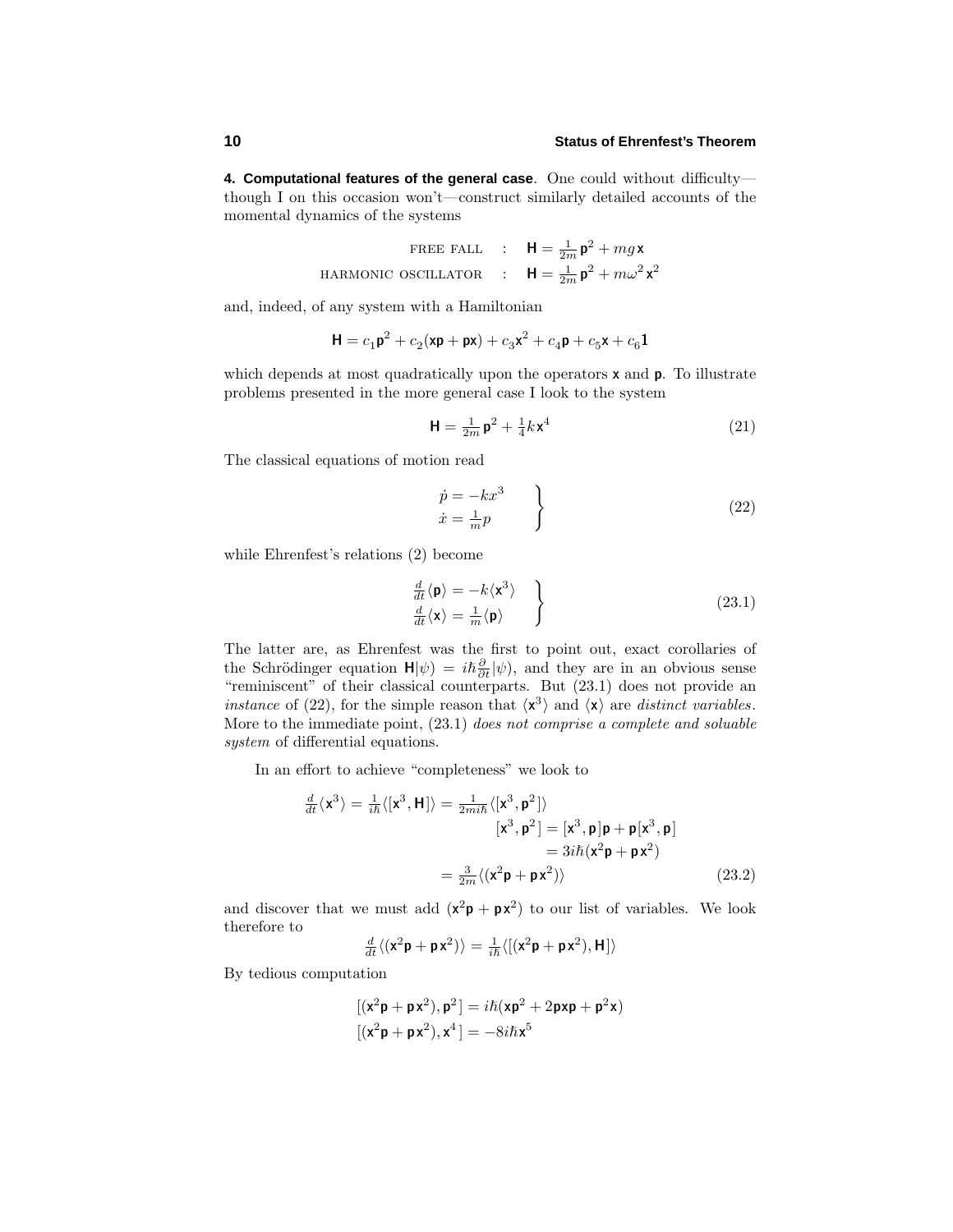#### **Momental hierarchy 11**

so we have

$$
\frac{d}{dt}\langle(\mathbf{x}^2\mathbf{p}+\mathbf{p}\mathbf{x}^2)\rangle = \frac{1}{2m}\langle(\mathbf{x}\mathbf{p}^2+2\mathbf{p}\mathbf{x}\mathbf{p}+\mathbf{p}^2\mathbf{x})\rangle - \frac{8}{3}k\langle\mathbf{x}^5\rangle
$$
 (23.2)

but must now add both  $\langle (xp^2 + 2pxp + p^2x) \rangle$  and  $\langle x^5 \rangle$  to our list of variables. Pretty clearly (since **H** introduces factors faster that  $[\mathbf{x}, \mathbf{p}] = i\hbar \mathbf{1}$  can kill them) equations (23) comprise only the leading members of an infinite system of coupled first-order linear (!) differential equations.

Writing down such a system—quite apart from the circumstance that it may require an infinite supply of paper and ink—poses an algebraic problem of a high order, particularly in the more general case

$$
\mathbf{H} = \frac{1}{2m} \mathbf{p}^2 + V(\mathbf{x})
$$
  
V(\mathbf{x}) described by power series, or Laplace transform, or...

and especially in the most general case  $H = h(x, p)$ . But assuming the system to have been written down, solving such a system poses a mathematical problem which is qualitatively quite distinct both from the problem of solving it's (generally non-linear) classical counterpart

$$
\begin{aligned}\n\dot{p} &= -V'(x) \\
\dot{x} &= \frac{1}{m}p\n\end{aligned}\n\bigg\} \quad : \quad \text{equivalently} \quad m\ddot{x} = -V'(x)
$$

and from solving the associated Schrödinger equation

$$
\left\{\frac{1}{2m}\left(\frac{\hbar}{i}\frac{\partial}{\partial x}\right)^{2} + V(x)\right\}\psi(x,t) = i\hbar\frac{\partial}{\partial t}\psi(x,t)
$$

Distinct from and, we can anticipate, more difficult than. But while the computational utility of the "momental formulation of quantum mechanics" can be expected to be slight except in a few favorable cases, the formalism does by its mere existence pose some uncommon questions which would appear to merit consideration.

**5. The momental hierarchy supported by an arbitrary observable**. Let **A** refer to an arbitrary observable. According to (1)

$$
\tfrac{d}{dt}\langle \mathbf{A}\rangle = \tfrac{1}{i\hslash}\langle \left[\mathbf{A},\mathbf{H}\right]\rangle
$$

Noting that if **A** and **B** are hermitian then  $[A, B]$  is antihermitian but  $\frac{1}{i\hbar}[A, B]$ is again hermitian (which is to say: an acceptable "observable"), let us agree to write

$$
\mathbf{A}_{0} \equiv \mathbf{A} \n\mathbf{A}_{1} \equiv \frac{1}{i\hbar} [\mathbf{A}, \mathbf{H}] \n\mathbf{A}_{2} \equiv \frac{1}{i\hbar} [\frac{1}{i\hbar} [\mathbf{A}, \mathbf{H}], \mathbf{H}] \equiv \left(\frac{1}{i\hbar}\right)^{2} {\mathbf{A}, \mathbf{H}}^{2} \n\vdots \n\mathbf{A}_{n+1} \equiv \frac{1}{i\hbar} [\mathbf{A}_{n}, \mathbf{H}] \equiv \left(\frac{1}{i\hbar}\right)^{n} {\mathbf{A}, \mathbf{H}}^{n} ; \quad n = 0, 1, 2, ...
$$
\n(24)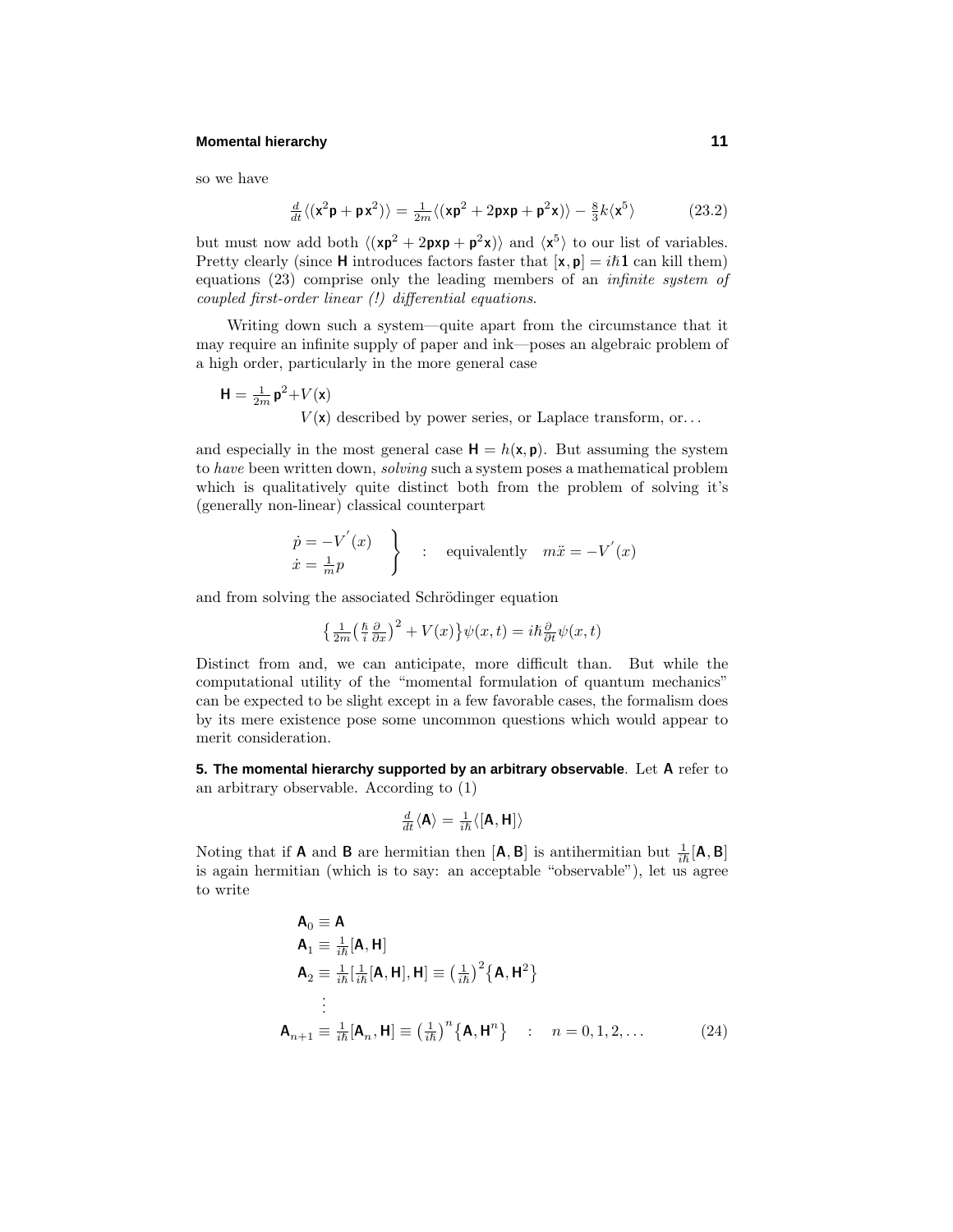The **H**-induced quantum motion of the "momental heirarchy supported by **A**" can be described

$$
\frac{d}{dt} \langle \mathbf{A}_n \rangle = \langle \mathbf{A}_{n+1} \rangle \quad : \quad n = 0, 1, 2, \dots \tag{25}
$$

The heirarchy *truncates* at  $n = m$  if and only if it is the case that  $A_{m+1} = 0$ (which entails  $A_n = 0$  for all  $n > m$ ); if and only if, that is to say,  $A_n$  is a constant of the motion. In such a circumstance one has

$$
\left(\frac{d}{dt}\right)^{m+1} \langle \mathbf{A} \rangle_t = 0
$$

which entails that  $\langle A \rangle_t$  is a *polynomial* in *t*; specifically

$$
\langle \mathbf{A} \rangle_t = \sum_{n=0}^m \frac{1}{n!} \langle \mathbf{A}_n \rangle_0 t^n \tag{26}
$$

Several instances of just such a situation have, in fact, already been encountered. For example: let **H** have the "photonic" structure (17), and let **A** be assigned the meaning  $\frac{1}{m!}$ **x**<sup>*m*</sup>; the resulting heirarchy truncates in after *m* steps:

$$
\mathbf{A}_0 \equiv \frac{1}{m!} \mathbf{x}^m
$$
\n
$$
\mathbf{A}_1 = c^1 \frac{1}{(m-1)!} \mathbf{x}^{m-1}
$$
\n
$$
\mathbf{A}_2 = c^2 \frac{1}{(m-2)!} \mathbf{x}^{m-2}
$$
\n
$$
\mathbf{A}_3 = c^3 \frac{1}{(m-3)!} \mathbf{x}^{m-3}
$$
\n
$$
\vdots
$$
\n
$$
\mathbf{A}_m = c^m \mathbf{1} \quad \text{(a physically uninteresting constant of the motion)}
$$
\n
$$
\mathbf{A}_n = \mathbf{0} \quad \text{for } n > m
$$

In  $\S$ 3 we had occasion to study just such heirarchies in the cases  $m = 1$  and  $m = 2$ , and were—for reasons now clear—led to polynomials in  $t$ . We developed there an interest also in the truncated heirarchy

$$
\begin{array}{l} \mathbf{A}_0 \equiv \frac{1}{2}(\mathbf{x}\mathbf{p} + \mathbf{p}\mathbf{x}) \\ \mathbf{A}_1 = c\mathbf{p} \\ \mathbf{A}_2 = \mathbf{0} \end{array}
$$

Tractability of another sort attaches to heirarchies which, though not truncated, exhibit the property of cyclicity, which in its simplest manifestation means that

$$
\mathbf{A}_m = \lambda \mathbf{A}_0
$$

for some  $\lambda$  and some least value of *m*. Then  $\mathbf{A}_{m+q} = \lambda \mathbf{A}_q$ ,  $\mathbf{A}_{2m} = \lambda^2 \mathbf{A}_0$  and

$$
\left(\tfrac{d}{dt}\right)^m \langle \mathbf{A} \rangle_t = \lambda \langle \mathbf{A} \rangle_t
$$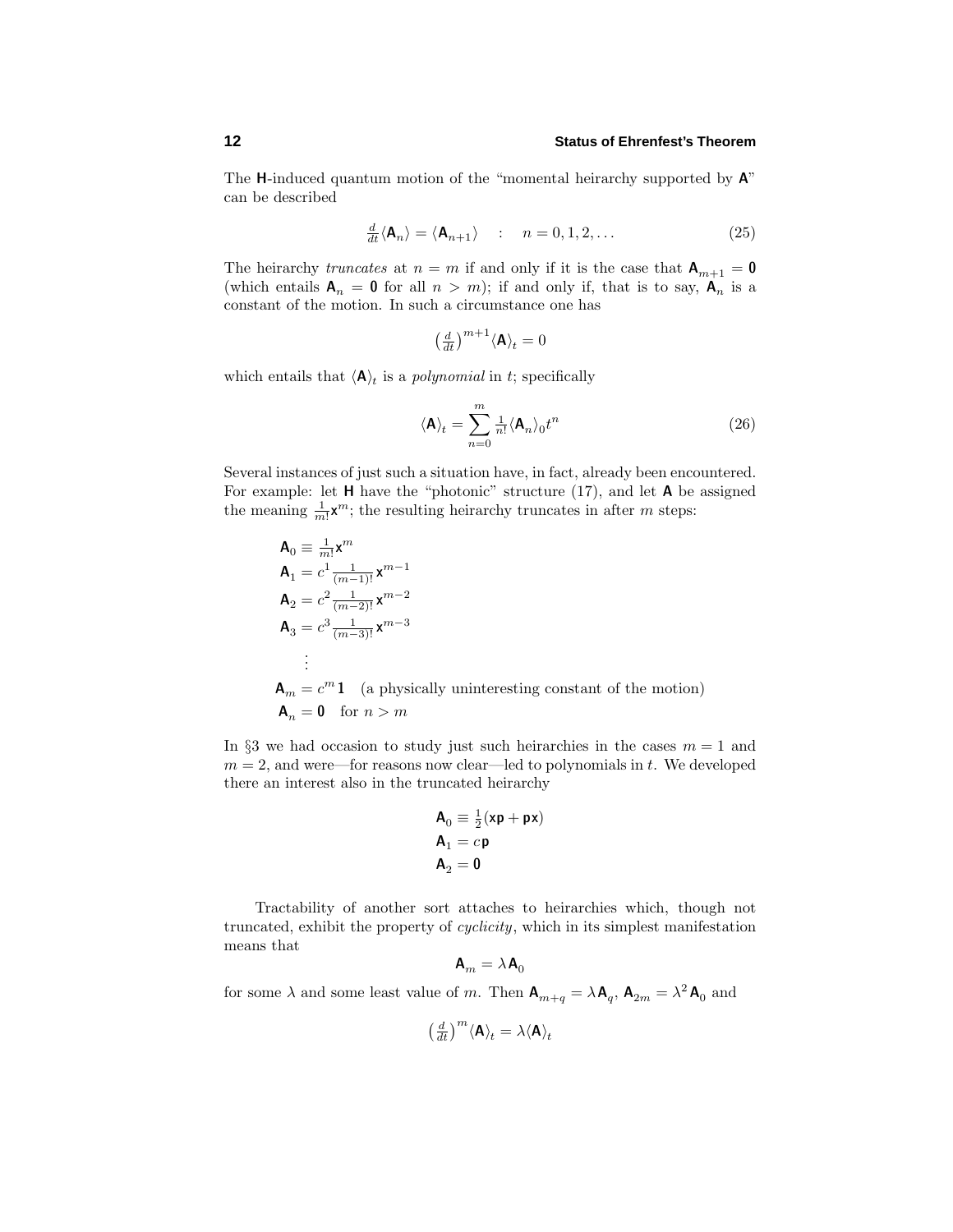#### **Momental hierarchy 13**

which again yields to solution by elementary means:

$$
\langle \mathbf{A} \rangle_t = \text{sum of exponentials involving the } m^{\text{th}} \text{ roots of } \lambda
$$

For example: let **H** have the generic quadratic structure

$$
\mathbf{H} = \frac{1}{2}a\mathbf{p}^2 + \frac{1}{2}b\mathbf{x}^2
$$

and let **A** be assigned the meaning **x** (alternatively **p**);

| $A_0 \equiv x$ | $A_0 \equiv p$ |
|----------------|----------------|
| $A_1 = a p$    | $A_1 = -b$ x   |
| $A_2 = -ba$ x  | $A_2 = -abp$   |
| $\ddot{\cdot}$ | ٠              |

Each of the preceding hierarchies is cyclic, with period 2 and  $\lambda = -ab$ . If we set  $a = 1/m$  and  $b = m\omega^2$  then  $\lambda = -\omega^2$ , and we obtain results that bear on the quantum mechanics of a *harmonic oscillator*; in particular, we have

$$
\big(\tfrac{d}{dt}\big)^2\langle \mathbf{x}\rangle_t=-\omega^2\langle \mathbf{x}\rangle_t
$$

which informs us that  $\langle \mathbf{x} \rangle_t$  oscillates harmonically for all  $|\psi\rangle^{12}$  the standard Gaussian assumption is superfluous. In the limit  $\omega \downarrow 0$  (i.e., for  $b = 0$ ) the preceeding heirarchies (instead of being cyclic) truncate, and we obtain results appropriate to the quantum mechanics of a free particle. When **A** is assigned the meaning  $x^2$  (alternatively  $p^2$ ) we are led to hierarchies

$$
\begin{aligned}\n\mathbf{A}_0 &\equiv \mathbf{x}^2 \\
\mathbf{A}_1 &= a(\mathbf{x}\mathbf{p} + \mathbf{p}\mathbf{x})\n\end{aligned}\n\qquad\n\begin{aligned}\n\mathbf{A}_0 &\equiv \mathbf{p}^2 \\
\mathbf{A}_1 &= -b(\mathbf{x}\mathbf{p} + \mathbf{p}\mathbf{x})\n\end{aligned}
$$
\n
$$
\vdots
$$

which become *identical to within a factor* at the second step, and it is *thereafter* that the hierarchy continues cyclically

$$
\mathbf{A}_0 \equiv \frac{1}{2}(\mathbf{x}\mathbf{p} + \mathbf{p}\mathbf{x})
$$
  
\n
$$
\mathbf{A}_1 = (a\mathbf{p}^2 - b\mathbf{x}^2)
$$
  
\n
$$
\mathbf{A}_2 = -2ab(\mathbf{x}\mathbf{p} + \mathbf{p}\mathbf{x})
$$
  
\n
$$
\vdots
$$

with period 2 and  $\lambda = -4ab$ . From the fact that  $\frac{d}{dt}\langle \mathbf{x}^2 \rangle_t$  is oscillatory it follows that

$$
\langle \mathbf{x}^2 \rangle_t = \text{constant} + \text{oscillatory part}
$$

 $12$  This seldom remarked fact was first brought casually to my attention years ago by Richard Crandall.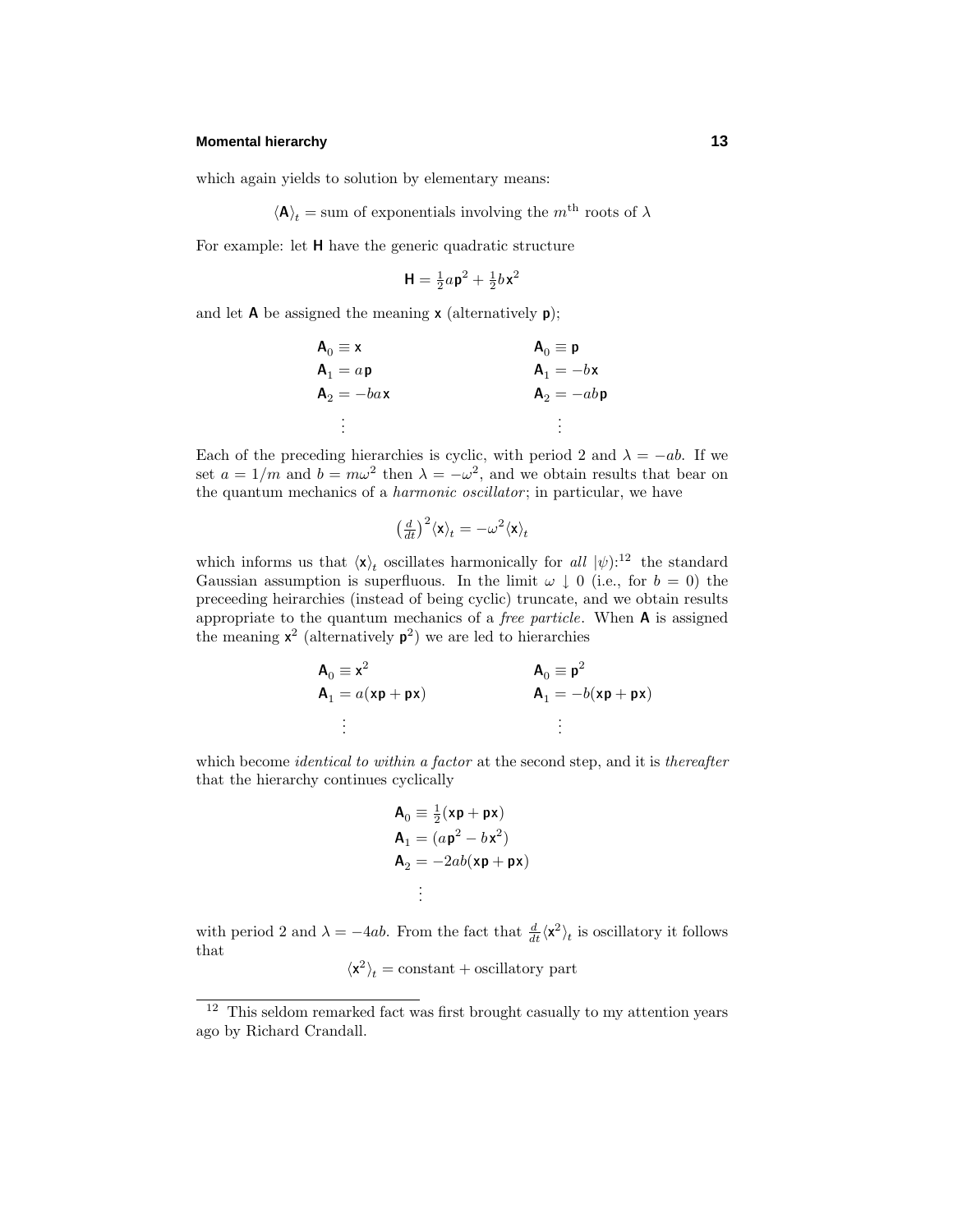and from this we conclude it to be a property of harmonic oscillators that (for all  $|\psi\rangle$ )  $\sigma_x^2(t)$  and  $\sigma_p^2(t)$  "ripple" with twice the base frequency of the oscillator.

Hierarchies into which **0** intrudes are necessarily truncated, and those which contain a repeated element are necessary cyclic, but in general one can expect a hierarchy to be neither truncated nor cyclic. In the general case one has

$$
\langle \mathbf{A} \rangle_t = \sum_{n=0}^{\infty} \frac{1}{n!} \langle \mathbf{A}_n \rangle_0 t^n \quad \text{within some radius of convergence} \tag{27}
$$

which does give back (26) when the hierarchy truncates, does sum up nicely in cyclic cases,  $13$  and can be construed to be a generating function for the expectation values of the members of the hierarchy. This, however, becomes a potentially useful point of view only if one (from what source?) has independent knowledge of  $\langle A \rangle_t$ . I note in passing that at (27) we have recovered a result which is actually standard; in the Heisenberg picture one writes

$$
\mathbf{A}_t = e^{-\frac{1}{i\hbar}\mathbf{H}t}\mathbf{A}_0e^{+\frac{1}{i\hbar}\mathbf{H}t}
$$

to describe quantum motion, and makes use of the operator identity

$$
= \sum_{n=0}^{\infty} \frac{1}{n!} \left(\frac{1}{i\hbar}\right)^n \left\{\mathbf{A}, \mathbf{H}^n\right\} t^n
$$

$$
\equiv \sum_{n=0}^{\infty} \frac{1}{n!} \mathbf{A}_n t^n
$$
(28)

from which (27) can be recovered as an immediate corollary.

**6. Reconstruction of the wave function from momental data.** $^{14}$  **While**  $\langle$ **A** $\rangle$  **is a** "moment" in the sense that it describes the expected mean  $(1<sup>st</sup>$  moment) of a set of *A*-measurements, I propose henceforth to reserve for that term a more restrictive meaning. I propose to call the numbers  $\langle x^n \rangle$ —which by standard usage are the moments of probability distribution  $|\psi^*(x)\psi(x)|$ —"moments of the wave function," though the wave function  $\psi(x)$  is by nature a probability amplitude. In that extended sense, so also are the numbers  $\langle \mathbf{p}^n \rangle$  "moments" of the wave function." But so also are some other numbers. My assignment is to describe the least population of such numbers sufficient to the purpose at hand (reconstruction of the wave function), and then to show how they in fact achieve that objective. It proves convenient to consider those problems in reverse order, and to begin with review of some classical probability theory:

<sup>&</sup>lt;sup>13</sup> Note that while  $A_n = 0$  implies truncation, the  $|\psi\rangle$ -dependent circumstance  $\langle \mathbf{A}_n \rangle = 0$  does not; similarly,  $\mathbf{A}_n = \lambda \mathbf{A}_0$  implies cyclicity but  $\langle \mathbf{A}_n \rangle = \lambda \langle \mathbf{A}_n \rangle$  does not.

<sup>&</sup>lt;sup>14</sup> Time is passive in the following discussion (all I have to say should be understood to hold at each moment), so allusions to *t* will be dropped from my notation.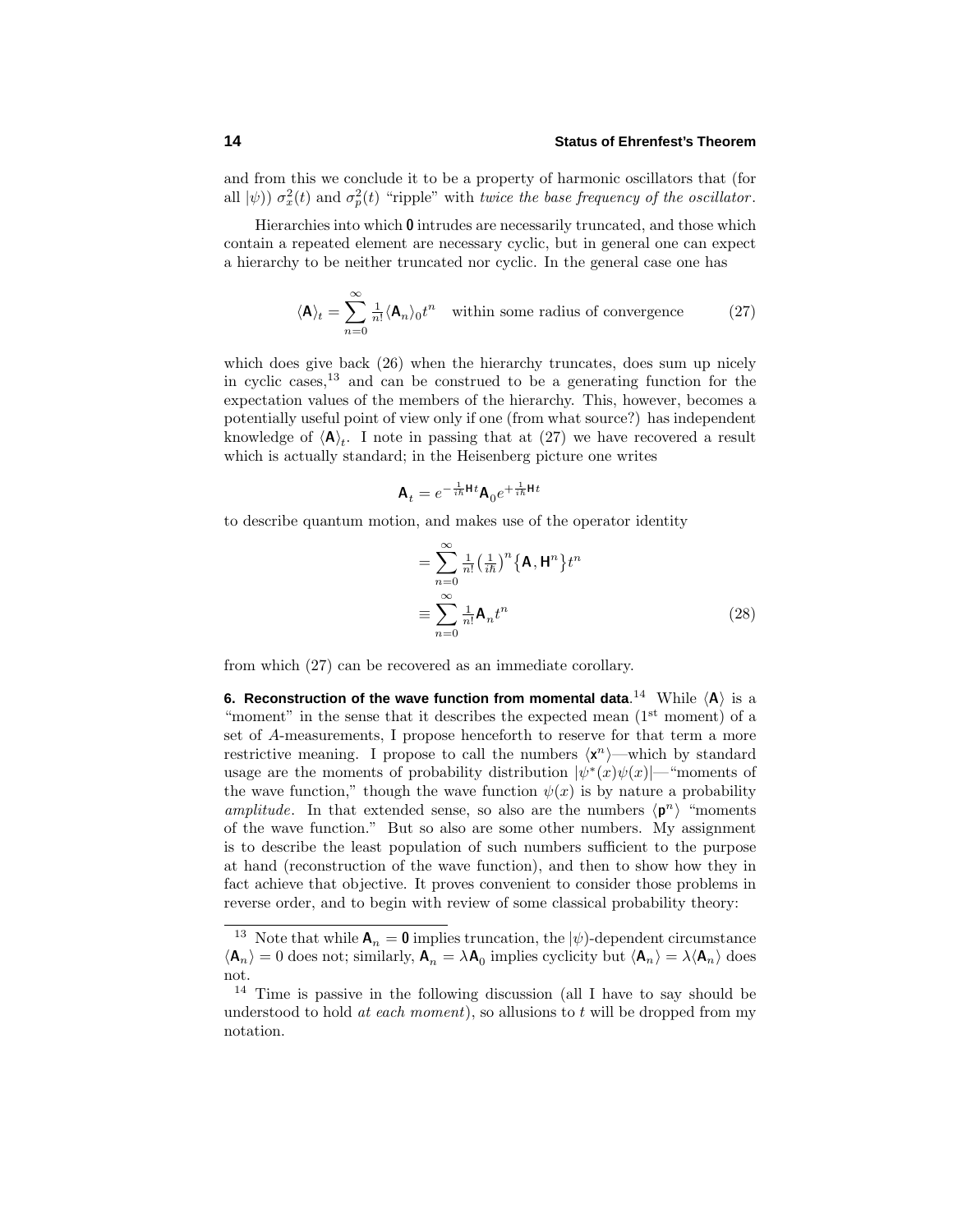#### **Reconstruction of the wave function 15**

Let  $P(x, p)$  be some bivariate distribution function. The marginal moments  $\langle x^m \rangle$  and  $\langle p^n \rangle$  can be described in terms of the associated marginal distribution functions  $f(x) \equiv \int P(x, p) dp$  and  $g(p) \equiv \int P(x, p) dx$ 

$$
\langle x^m \rangle = \int x^m f(x) dx
$$
 and  $\langle p^n \rangle = \int p^n g(p) dp$ 

If *x* and *p* are statistically independent random variables then  $P(x, p)$  contains no information not already present in  $f(x)$  and  $g(p)$ ; indeed, one has

$$
P(x, p) = f(x)g(p)
$$
 giving  $\langle x^m p^n \rangle = \langle x^m \rangle \langle p^n \rangle$ : x and p independent

But that is a very special situation; the general expectation must be that *x* and  $p$  are statistically dependent. Then  $P(x, p)$  contains information not present in  $f(x)$  and  $g(p)$ , the mixed moments  $\langle x^m p^n \rangle$  individually contain information not present within the set of marginal moments, and one must be content to write

$$
\langle x^m p^n \rangle = \iint x^m p^n P(x, p) \, dx \, dp
$$

That  $f(x)$  can be reconstructed from the data  $\{\langle x^m \rangle : m = 0, 1, 2, ...\}$ , and  $g(p)$  from the data  $\{\langle p^n \rangle : n = 0, 1, 2, ...\}$ , has in effect been remarked already in §1; form

$$
F(\beta) \equiv \sum_{m=0}^{\infty} \frac{1}{m!} \langle x^m \rangle \left(\frac{i}{\hbar} \beta x\right)^m = \langle e^{\frac{i}{\hbar} \beta x} \rangle = \int e^{\frac{i}{\hbar} \beta x} f(x) dx
$$

Then

$$
f(x) = \frac{1}{h} \int e^{-\frac{i}{h}\beta x} F(\beta) d\beta
$$

and similarly

$$
g(p) = \frac{1}{h} \int e^{-\frac{i}{h}\alpha p} G(\alpha) d\alpha
$$

where  $G(\alpha) \equiv \langle e^{\frac{i}{\hbar} \alpha p} \rangle$ . The question now arises: How (if at all) can one reconstruct  $P(x, p)$  from the data  $\{(x^m p^n)\}$ ? The answer is: By straightforward extension of the procedure just described. Group the mixed moments according to their net order

1  
\n
$$
\langle x \rangle \langle p \rangle
$$
\n
$$
\langle x^2 \rangle \langle xp \rangle \langle p^2 \rangle
$$
\n
$$
\langle x^3 \rangle \langle x^2 p \rangle \langle xp^2 \rangle \langle p^3 \rangle
$$
\n
$$
\vdots
$$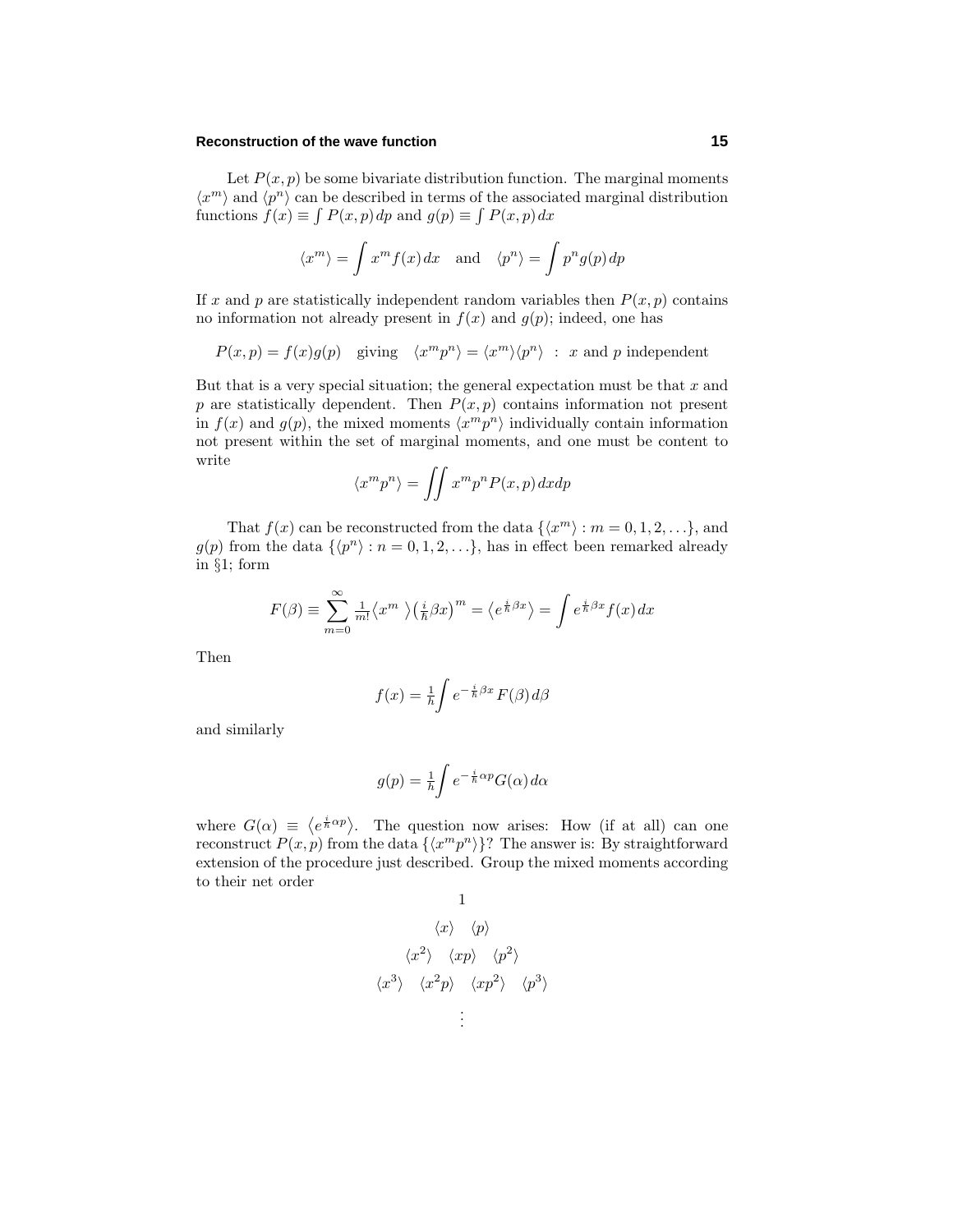and form

$$
Q(\alpha, \beta) = \sum_{k=0}^{\infty} \frac{1}{k!} \left(\frac{i}{\hbar}\right)^k \left\{ \sum_{n=0}^k {k \choose n} \langle x^n p^{k-n} \rangle \beta^n \alpha^{k-n} \right\}
$$

$$
= \sum_{k=0}^{\infty} \frac{1}{k!} \left(\frac{i}{\hbar}\right)^k \langle (\alpha p + \beta x)^k \rangle = \langle e^{\frac{i}{\hbar}(\alpha p + \beta x)} \rangle
$$

$$
= \iint e^{\frac{i}{\hbar}(\alpha p + \beta x)} P(x, p) dx dp
$$

Immediately

$$
P(x,p) = \frac{1}{h^2} \iint e^{-\frac{i}{h}(\alpha p + \beta x)} \underbrace{\langle e^{\frac{i}{h}(\alpha p + \beta x)} \rangle}_{\text{moment data } \langle x^m p^n \rangle \text{ resides here}} \tag{29}
$$

If *x* and *p* are statistically independent, then  $\langle e^{\frac{i}{\hbar}(\alpha p + \beta x)} \rangle = \langle e^{\frac{i}{\hbar}\alpha p} \rangle \langle e^{\frac{i}{\hbar}\beta x} \rangle$  and we recover  $P(x, p) = f(x)g(p)$ .

My present objective is to construct the quantum counterpart of the preceding material, and for that purpose the so-called "phase space formulation of quantum mechanics" provides the natural tool. This lovely theory, though it has been available for nearly half a century, $15$  remains—except to specialists in quantum optics<sup>16</sup> and a few other fields—much less well known than it deserves to be. I digress now, therefore, to review its relevant essentials:

<sup>16</sup> L. Mandel & E. Wolf, in *Optical coherence and quantum optics* (1995), make only passing reference (at p. 541) to the phase space formalism. But Mark Beck (see below) has supplied these references: Ulf Leonhardt, Measuring the Quantum State of Light (1997); M. Hillery, R. F. O'Connell, M. O. Scully and E. P. Wigner, "Distribution functions in physics: fundamentals," Phys. Rep. **106**, 121 (1984).

Seeds of the theory were planted by Hermann Weyl (see Chapter IV,  $\S 14$ in his *Gruppentheorie und Quantenmechanik* ( $2<sup>nd</sup>$  edition, 1930)) and Eugene Wigner: "On the quantum correction for thermodynamic equilibrium," Phys. Rev. **40**, 749 (1932). Those separately motivated ideas were fused and systematically elaborated in a classic paper by J. E. Moyal (who worked in collaboration with the British statistician M. E. Bartlett): "Quantum mechanics as a statistical theory," Proc. Camb. Phil. Soc. **45**, 92 (1949). The foundations of the subject were further elaborated in the  $1950$ 's by T. Takabayasi ("The formulation of quantum mechanics in terms of ensembles in phase space," Prog. Theo. Phys. **11**, 341 (1954)), G. A. Baker Jr. ("Formulation of quantum mechanics in terms of the quasi-probability distribution induced on phase space," Phys. Rev. **109**, 2198 (1958)) and others. For a fairly detailed account of the theory and many additional references, see my quantum mechanics  $(1967)$ , Chapter 3, pp. 27–32 and pp. 99 *et seq.* or the Reed College thesis of Thomas Banks: "The phase space formulation of quantum mechanics" (1969).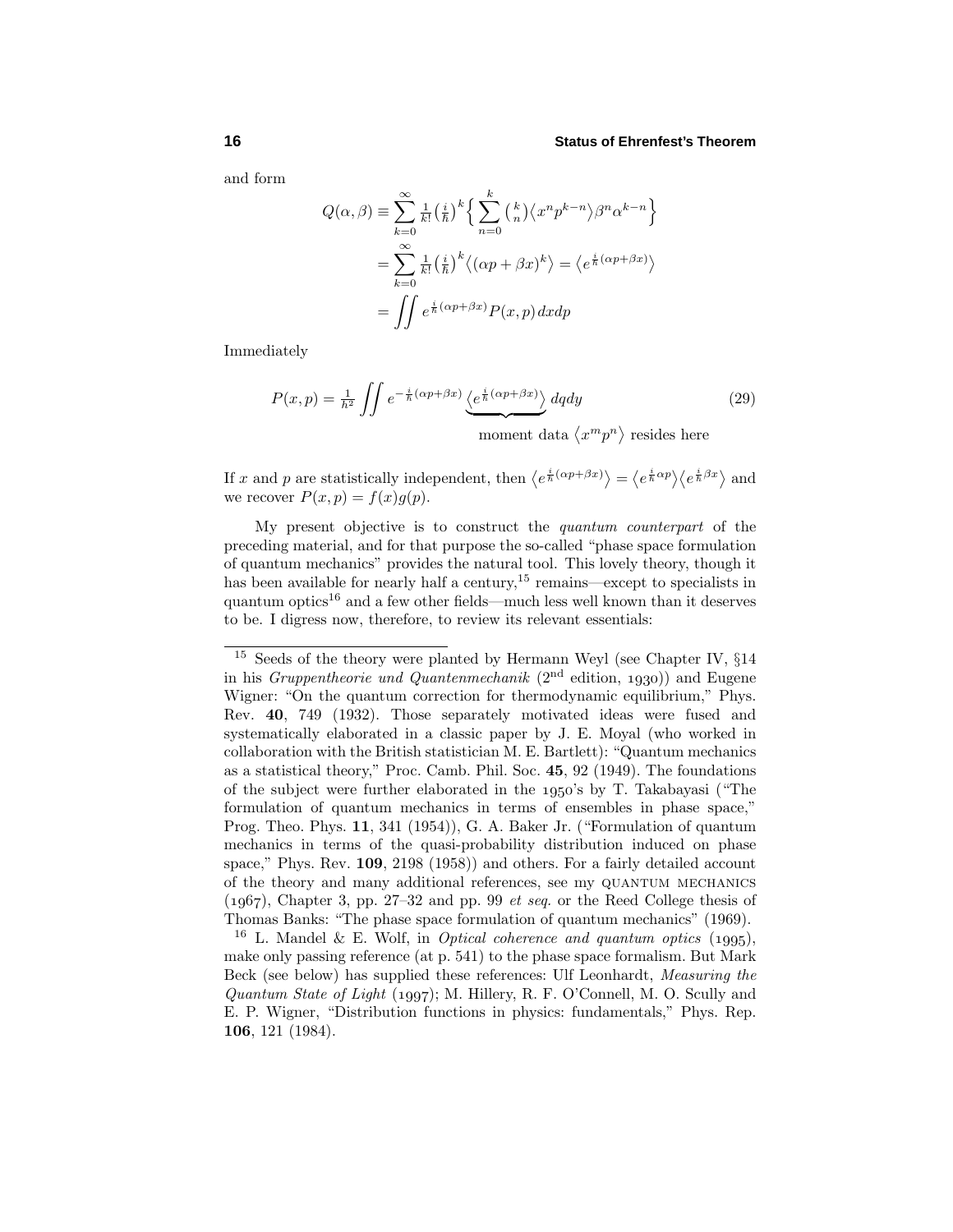#### **Reconstruction of the wave function 17**

To the question "What is the self-adjoint operator **A** that should, for the purposes of quantum mechanical application, be associated with the classical observable  $A(x, p)$ ?" a variety of answers have been proposed.<sup>17</sup> The rule of association (or correspondence procedure) advocated by Weyl can be described

$$
A(x, p) = \iint a(\alpha, \beta) e^{\frac{i}{\hbar}(\alpha p + \beta x)} d\alpha d\beta
$$
  
\n
$$
\downarrow \text{WEYL TRANSFORMATION}
$$
  
\n
$$
\mathbf{A} = \iint a(\alpha, \beta) e^{\frac{i}{\hbar}(\alpha p + \beta x)} d\alpha d\beta
$$
\n(30)

It was to the wonderful properties of the operators  $\mathbf{E}(\alpha, \beta) \equiv e^{\frac{i}{\hbar}(\alpha \mathbf{p} + \beta \mathbf{x})}$  that Weyl sought to draw attention.<sup>18</sup> Those entail in particular that if

$$
\mathbf{A} \leftarrow_{\text{Weyl}} A(x, p) \quad \text{and} \quad \mathbf{B} \leftarrow_{\text{Weyl}} B(x, p)
$$

then

$$
\text{trace } AB = \frac{1}{h} \iint A(x, p) B(x, p) dx dp \tag{31}
$$

and permit this description of the inverse Weyl transformation:

$$
\mathbf{A} \longrightarrow_{\text{Weyl}} A(x, p) = \iint \left\{ \frac{1}{h} \text{trace } \mathbf{A} \mathbf{E}^+(\alpha, \beta) \right\} e^{\frac{i}{h} (\alpha p + \beta x)} d\alpha d\beta \tag{32}
$$

Those facts acquire their relevance from the following observations: familiarly,  $\langle \mathbf{A} \rangle = (\psi | \mathbf{A} | \psi)$  can be written

 $\langle A \rangle$  = trace  $A\rho$ 

 $\rho \equiv |\psi\rangle(\psi|)$  is the *density matrix* associated with the state  $|\psi\rangle$ 

Writing

$$
\mathbf{A} \xrightarrow{\text{Weyl}} A(x, p) \qquad \text{and} \qquad \mathbf{\rho} \xrightarrow{\text{Weyl}} h \cdot P_{\psi}(x, p)
$$

one therefore has

$$
\langle \mathbf{A} \rangle = \iint A(x, p) P_{\psi}(x, p) dx dp \tag{33}
$$

<sup>17</sup> See J. R. Shewell, "On the formation of quantum mechanical operators," AJP **27**, 16 (1959).

<sup>18</sup> Among those many wonderful properties are the *trace-wise orthonormality* property

trace
$$
\mathbf{E}(\alpha, \beta)
$$
 $\mathbf{E}^+(\bar{\alpha}, \bar{\beta}) = h\delta(\alpha - \bar{\alpha})\delta(\beta - \bar{\beta})$ 

from which it follows in particular that

trace 
$$
\mathbf{E}(\alpha, \beta) = h\delta(\alpha)\delta(\beta)
$$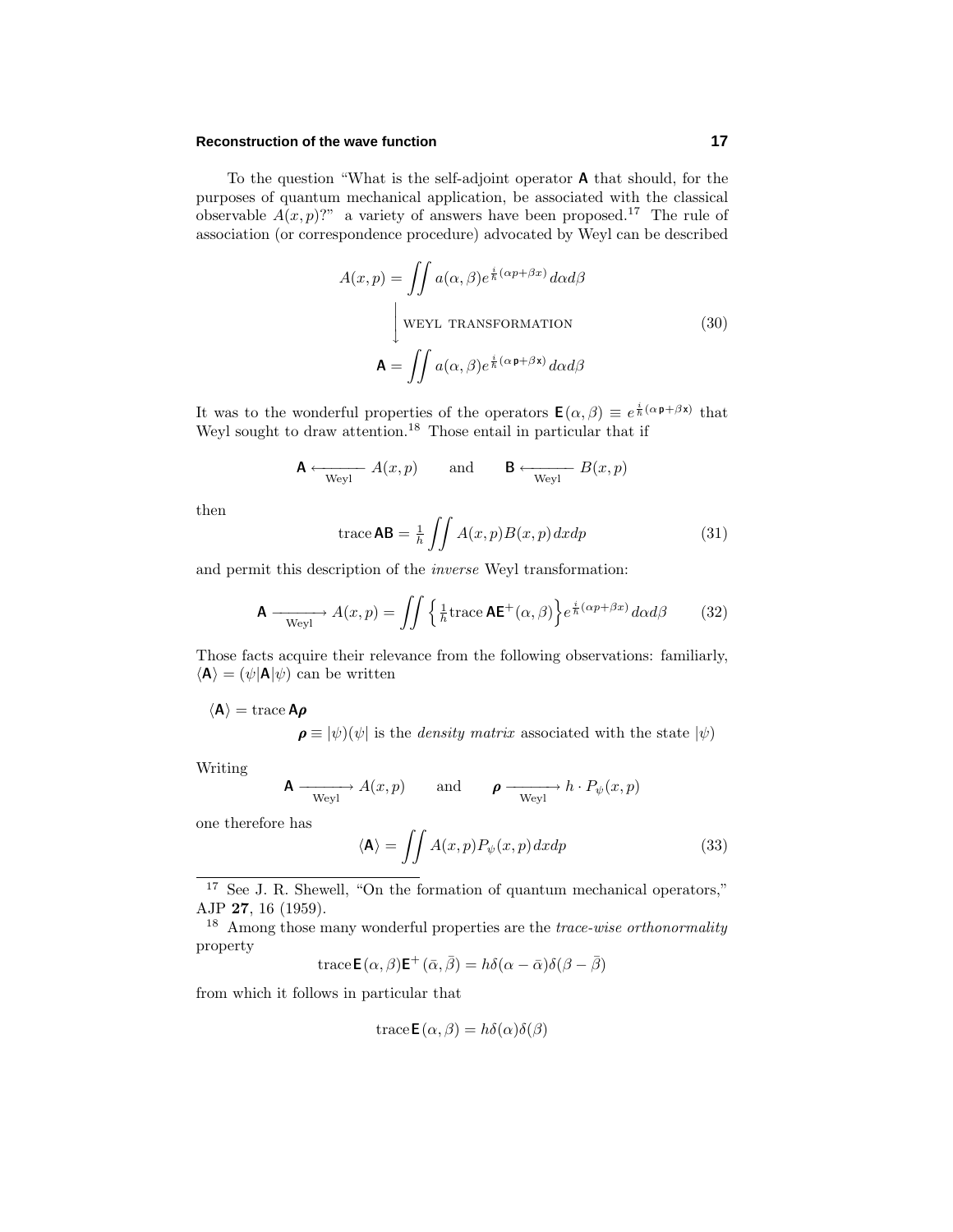where by application of (32) we have

$$
P_{\psi}(x,p) = \frac{1}{\hbar^2} \iint (\psi|e^{-\frac{i}{\hbar}(\alpha \mathbf{p} + \beta \mathbf{x})} |\psi) e^{\frac{i}{\hbar}(\alpha p + \beta x)} d\alpha d\beta \tag{34}
$$

which can by fairly quick calculation be brought to the form

$$
P_{\psi}(x, p) = \frac{2}{h} \int \psi^*(x + \xi) e^{2\frac{i}{h}p\xi} \psi(x - \xi) d\xi
$$
 (35)

At (35) we have recovered the famous "Wigner distribution function," which Wigner in 1932 was content simply to pluck from his hat.<sup>19</sup> The function  $P_{\psi}(x, p)$ —which in the phrase space formalism serves to describe the "state" of the quantum system, but is invariable real-valued—possesses many of the properties one associates with the term "distribution function;" one finds, for example, that

$$
\iint P_{\psi}(x, p) dx dp = 1
$$
  

$$
\int P_{\psi}(x, p) dp = |\psi(x)|^2 \text{ and } \int P_{\psi}(x, p) dx = |\varphi(p)|^2
$$

where  $\varphi(p) \equiv (p|\psi)$  is the Fourier transform of  $\psi(x) \equiv (x|\psi)$ . And even more to the point: the Wigner distribution enters at (33) into an equation which is formally identical to the equation used to define the expectation value  $\langle A(x, p) \rangle$ in *classical* (statistical) mechanics. But  $P_{\psi}(x, p)$  possess also some "weird" properties—properties which serve to encapsulate important respects in which quantum statistics is non-standard, quantum mechanics non-classical

$$
P_{\psi}(x, p)
$$
 is not precluded from assuming negative values  
\n $P_{\psi}(x, p)$  is bounded:  $|P_{\psi}(x, p)| \le 2/h$   
\n $P_{\psi}(x, p) = |\psi(x)|^2 \cdot |\varphi(p)|^2$  is impossible

and for those reasons (particularly the former) is called a "quasi-distribution" by some fastidious authors.

From the marginal moments  $\{\langle x^n \rangle : n = 0, 1, 2, ...\}$  it is possible (by the classical technique already described) to reconstruct  $|\psi(x)|^2$  but not the wave function  $\psi(x)$  itself, for the data set contains no *phase* information. A similar remark pertains to the reconstruction of  $\varphi(p)$  from  $\{\langle \mathbf{p}^m \rangle : m = 0, 1, 2, \ldots\}$ . But  $\psi(x)$  and its "Wigner transform"  $P_{\psi}(x, p)$  are equivalent objects in the sense that they contain identical stores of information; from  $P_{\psi}(x, p)$  it is possible to recover  $\psi(x)$ , by a technique which I learned from Mark Beck<sup>20</sup> and will

<sup>19</sup> Or perhaps from the hat of Leo Szilard; in a footnote Wigner reports that "This expression was found by L. Szilard and the present author some years ago for another purpose," but cites no reference.

 $20$  Private communication. Mark does not claim to have himself invented the trick in question, but it was, so far as I am aware, unknown to the founding fathers of this field.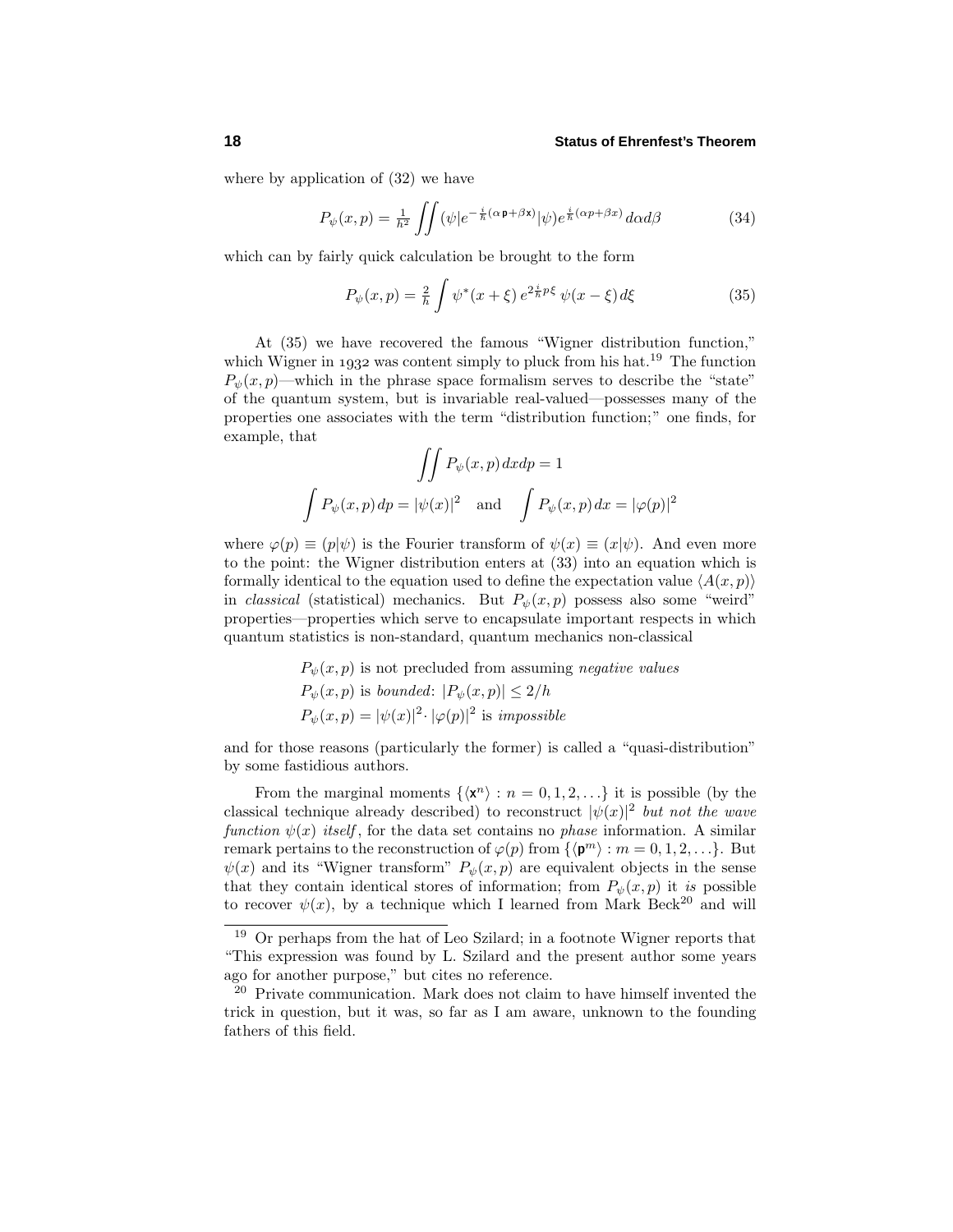#### **Reconstruction of the wave function 19**

describe in a moment. The importance (for us) of this fact lies in the following observation:

Momental data sufficient to determine  $P_{\psi}(x, p)$  is sufficient also to determine  $\psi(x)$ , to with an unphysical over-all phase factor.

The construction of  $\psi(x) \longleftarrow_{\text{Wigner}} P_{\psi}(x, p)$  (Beck's trick) proceeds as follows: By Fourier transformation of (35) obtain

$$
\int P_{\psi}(x, p)e^{-2\frac{i}{\hbar}p\hat{\xi}} dp = \int \psi^*(x+\xi) \,\delta(\xi-\hat{\xi})\psi(x-\xi) d\xi
$$

$$
= \psi^*(x+\hat{\xi})\,\psi(x-\hat{\xi})
$$

Select a point *a* at which  $\int P_{\psi}(a, p) dp = \psi^*(a) \psi(a) \neq 0.$ <sup>21</sup> Set  $\hat{\xi} = a - x$  to obtain

$$
\int P_{\psi}(x, p)e^{-2\frac{i}{\hbar}p(a-x)} dp = \psi^{*}(a)\psi(2x - a)
$$

and by notational adjustment  $2x - a \mapsto x$  obtain

$$
\psi(x) = [\psi^*(a)]^{-1} \cdot \int P_{\psi}(\frac{x+a}{2}, p) e^{\frac{i}{\hbar}p(x-a)} dp
$$
\n
$$
\downarrow
$$
\n
$$
= [\psi^*(0)]^{-1} \cdot \int P_{\psi}(\frac{x}{2}, p) e^{\frac{i}{\hbar}p x} dp \text{ in the special case } a = 0
$$
\n(36)

where the prefactor is, in effect, a normalization constant, fixed to within an arbitrary phase factor.

Returning to the question which originally motivated this discussion— What least set of momental data is sufficient to determine the state of the quantum system?—we are in position now to recognize that an answer was implicit already in (34), which (taking advantage of the reality of the Wigner distribution, and in order to regain contact with notations used by Moyal) I find it convenient at this point to reexpress

$$
P_{\psi}(x,p) = \frac{1}{h^2} \iint M_{\psi}(\alpha,\beta) e^{-\frac{i}{h}(\alpha p + \beta x)} d\alpha d\beta \tag{38}
$$

$$
M_{\psi}(\alpha,\beta) \equiv (\psi|e^{\frac{i}{\hbar}(\alpha \mathbf{p} + \beta \mathbf{x})}|\psi) = (\psi|\mathbf{E}(\alpha,\beta)|\psi) \qquad (39)
$$

Evidently

$$
\mathbf{E}(\alpha,\beta) = \sum_{k=0}^{\infty} \frac{1}{k!} \left(\frac{i}{\hbar}\right)^k \left\{ \sum_{n=0}^k \mathbf{M}_{k-n,n} \alpha^{k-n} \beta^n \right\}
$$
(40)

$$
\mathbf{M}_{m,n} \equiv \sum_{\text{all orderings}} m \mathbf{p}\text{-factors and } n \mathbf{x}\text{-factors} \quad (41)
$$

$$
= \text{sum of } \left( \begin{smallmatrix} m+n \\ n \end{smallmatrix} \right) \text{ terms altogether}
$$

<sup>&</sup>lt;sup>21</sup> Such a point is, by  $\int \psi^*(x) \psi(x) dx = 1$ , certain to exist. It is often most convenient (but not always possible) to—with Beck—set  $a = 0$ .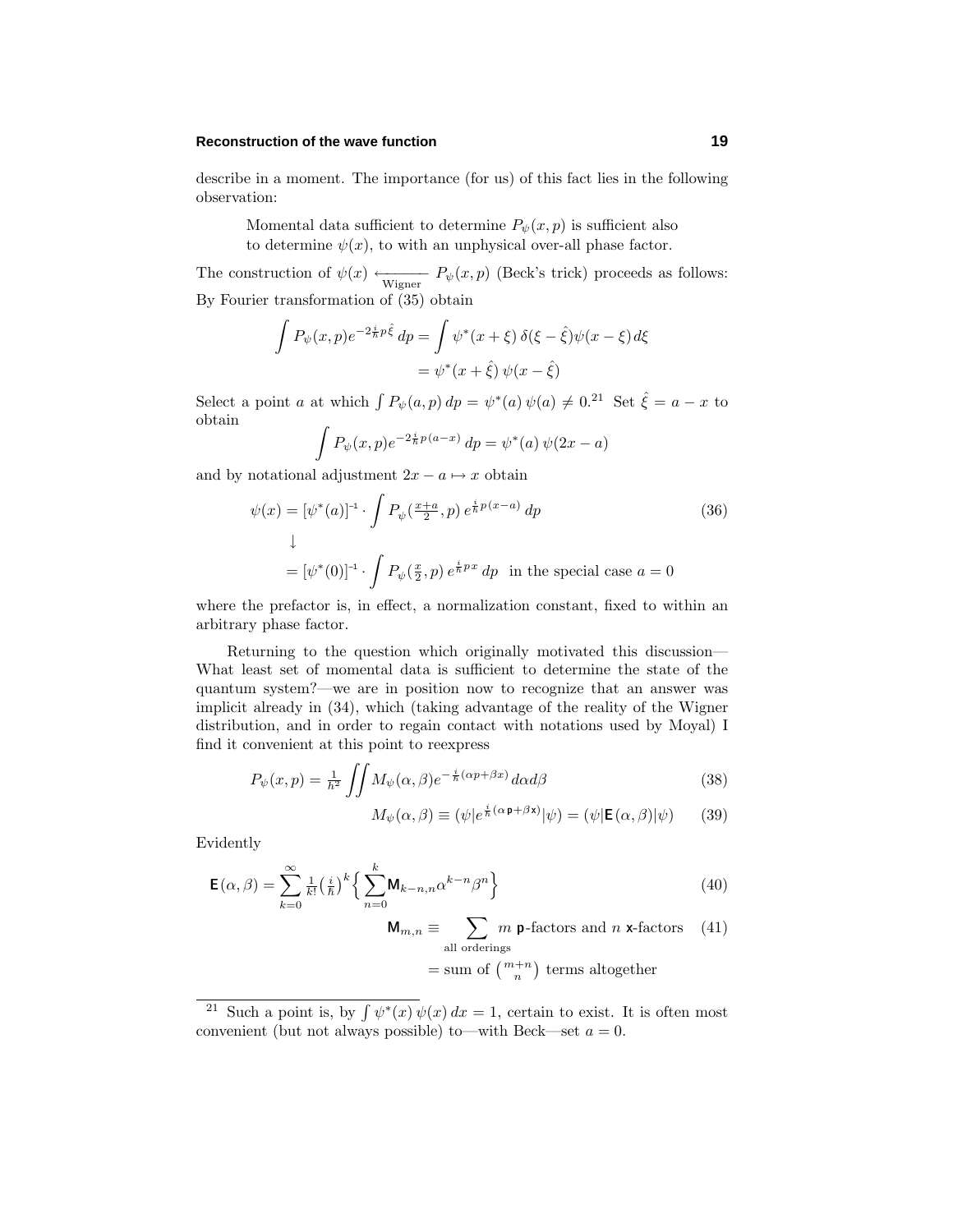so it is the momental set  $\{\langle \mathbf{M}_{n,m} \rangle\}$  that provides the answer to our question.

Looking now in more detail to the primitive operators  $\mathbf{M}_{m,n}$ , the operators of low order can be written

$$
M_{0,0} = 1
$$
\n
$$
M_{1,0} = p
$$
\n
$$
M_{0,1} = x
$$
\n
$$
M_{2,0} = pp
$$
\n
$$
M_{1,1} = px + xp
$$
\n
$$
M_{0,2} = xx
$$
\n
$$
M_{3,0} = ppp
$$
\n
$$
M_{2,1} = ppx + pxp + xp
$$
\n
$$
M_{1,2} = pxx + xpx + xp
$$
\n
$$
M_{0,3} = xxx
$$
\n
$$
\vdots
$$

It is hardly surprising—yet not entirely obvious—that

$$
\frac{1}{\text{number of terms}} \mathbf{M}_{m,n} \longleftarrow \frac{}{\mathbf{W}^m x^n} \tag{42}
$$

I say "not entirely obvious" because by original definition  $\mathbf{A} \leftarrow_{Weyl} A(x, p)$ assumes  $A(x, p)$  to be Fourier transformable, which polynomials are not.<sup>22</sup> I digress now to indicate how by natural extension the Weyl transform acquires its surprising robustness and utility.

Any operator presented in the form

 $A =$ sum of powers of **x** and **p** operators

can, by virtue of the fundamental commutation relation, be written in many ways. In particular, any **A** can, by repeated use of  $xp = px + i\hbar 1$ , be brought to "**px**-ordered form" (else "**xp**-ordered form") in which all **p**-operators stand left of all **x**-operators (else the reverse). I find it convenient to write (idiosyncratically)

$$
\mathbf{x}[F(x,p)]_{\mathbf{p}} \equiv \text{result of } \mathbf{x}\mathbf{p}\text{-ordered substitution into } F(x,p) \}
$$
\n
$$
\mathbf{p}[F(x,p)]_{\mathbf{x}} \equiv \text{result of } \mathbf{p}\mathbf{x}\text{-ordered substitution into } F(x,p) \quad \text{(43)}
$$

<sup>22</sup> On the other hand, that definition  $-(30)$ —is built upon an assertion

$$
e^{\frac{i}{\hbar}(\alpha \mathbf{p} + \beta \mathbf{x})} \longleftarrow \mathbf{Weyl} e^{\frac{i}{\hbar}(\alpha p + \beta x)}
$$

from which (42) appears to follow as an immediate implication.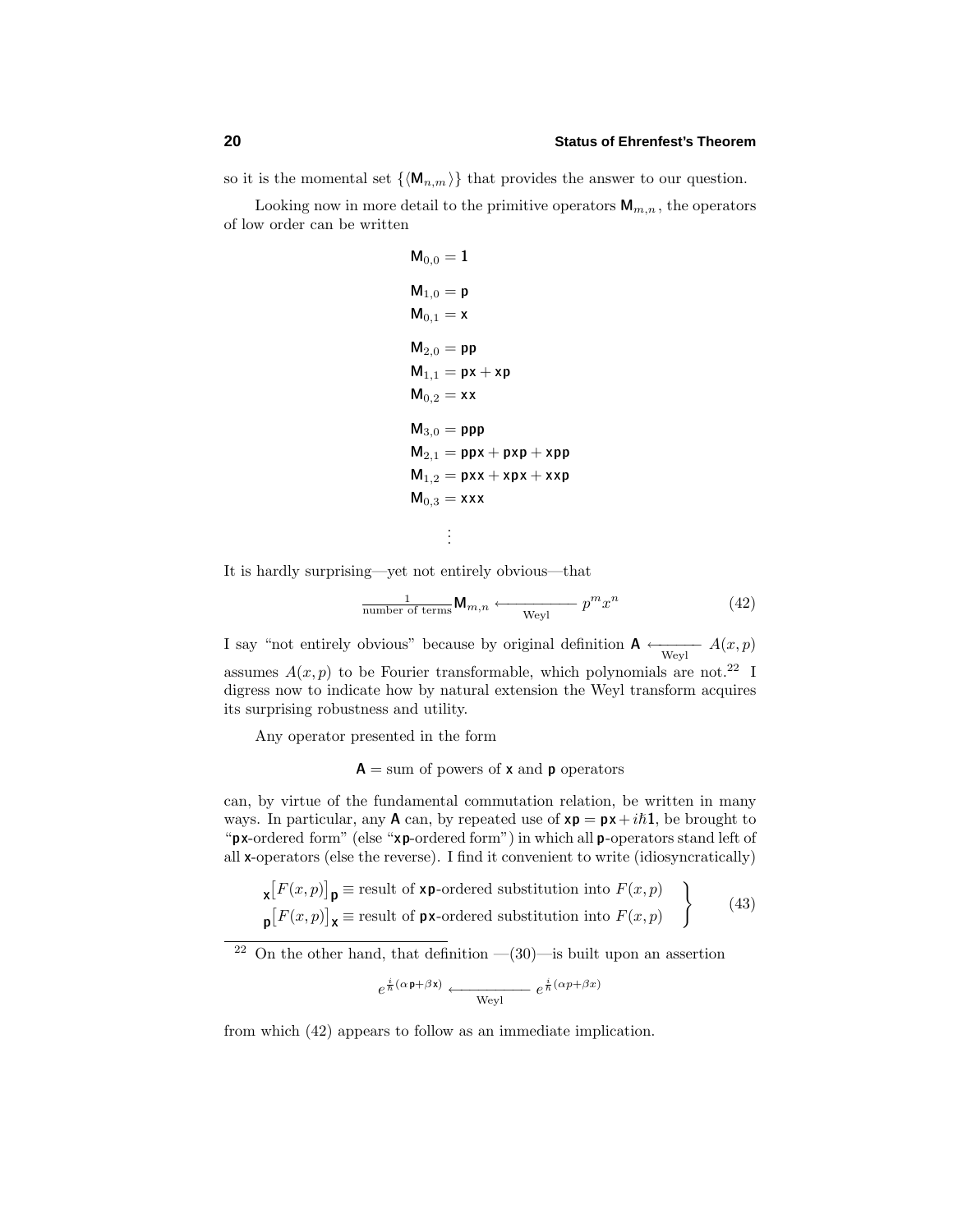#### **Reconstruction of the wave function 21**

$$
\mathbf{F} = \mathbf{x} \left[ F_{xp}(x, p) \right]_{\mathbf{p}}
$$
  
=  $\mathbf{p} \left[ F_{px}(x, p) \right]_{\mathbf{X}}$  : reverse-ordered companion of the above

For example, if

$$
\textbf{F}\equiv \textbf{x}\textbf{p}\textbf{x}=\textbf{x}^2\textbf{p}-i\hbar\textbf{x}=\textbf{p}\textbf{x}^2+i\hbar\textbf{x}
$$

then

$$
F_{xp}(x,p) = x^2p - i\hbar x
$$
 but 
$$
F_{px}(x,p) = x^2p + i\hbar x
$$

Some sense of (at least one source of) the frequently great computational utility of "ordered display" can be gained from the observation that

$$
(x|\mathbf{F}|y) = \int (x|\mathbf{F}|p)dp(p|y) \quad : \quad \text{MIXED REPRESENTATION TRUE}
$$
\n
$$
= \frac{1}{\sqrt{h}} \int F_{xp}(x,p)e^{-\frac{i}{h}py} dp
$$
\n
$$
= \int (x|p)dp(p|\mathbf{F}|y)
$$
\n
$$
= \frac{1}{\sqrt{h}} \int e^{+\frac{i}{h}xp} F_{px}(y,p) dp
$$
\n(45)

One of the principal recommendations of Weyl's procedure is that it lends itself so efficiently to the analysis of operator ordering/re-ordering problems; if **A** and **B** commute with their commutator (as, in particular,  $\boldsymbol{\mathsf{x}}$  and  $\boldsymbol{\mathsf{p}}$  do) then<sup>23</sup>

$$
e^{\mathbf{A} + \mathbf{B}} = e^{+\frac{1}{2}[\mathbf{A}, \mathbf{B}]} \cdot e^{\mathbf{B}} e^{\mathbf{A}} = e^{-\frac{1}{2}[\mathbf{A}, \mathbf{B}]} \cdot e^{\mathbf{A}} e^{\mathbf{B}}
$$

which entail

$$
e^{\frac{i}{\hbar}(\alpha \mathbf{p} + \beta \mathbf{x})} = \begin{cases} e^{+\frac{1}{2}\frac{i}{\hbar}\alpha\beta} \cdot e^{\frac{i}{\hbar}\beta \mathbf{x}} e^{\frac{i}{\hbar}\alpha \mathbf{p}} & : & \text{xp-ordered display} \\ e^{-\frac{1}{2}\frac{i}{\hbar}\alpha\beta} \cdot e^{\frac{i}{\hbar}\alpha \mathbf{p}} e^{\frac{i}{\hbar}\beta \mathbf{x}} & : & \text{px-ordered display} \end{cases} \tag{46}
$$

Returning with this information to (30) we have

<sup>&</sup>lt;sup>23</sup> The following are among the most widely known of the identities which issue from "Campbell-Baker-Hausdorff theory," which originates in the prequantum mechanical mathematical work of J. E. Campbell  $(1898)$ , H. F. Baker  $(1902)$  and F. Hausdorff  $(1903)$ , but attracted wide interest only after the invention of quantum mechanics. For a good review and references to the classical literature, see R. M. Wilcox, "Exponential operators and parameter differentiation in quantum mechanics," J. Math. Phys. **8**, 962 (1967). Or "An operator ordering technique with quantum mechanical applications"  $(1966)$  in my collected seminars.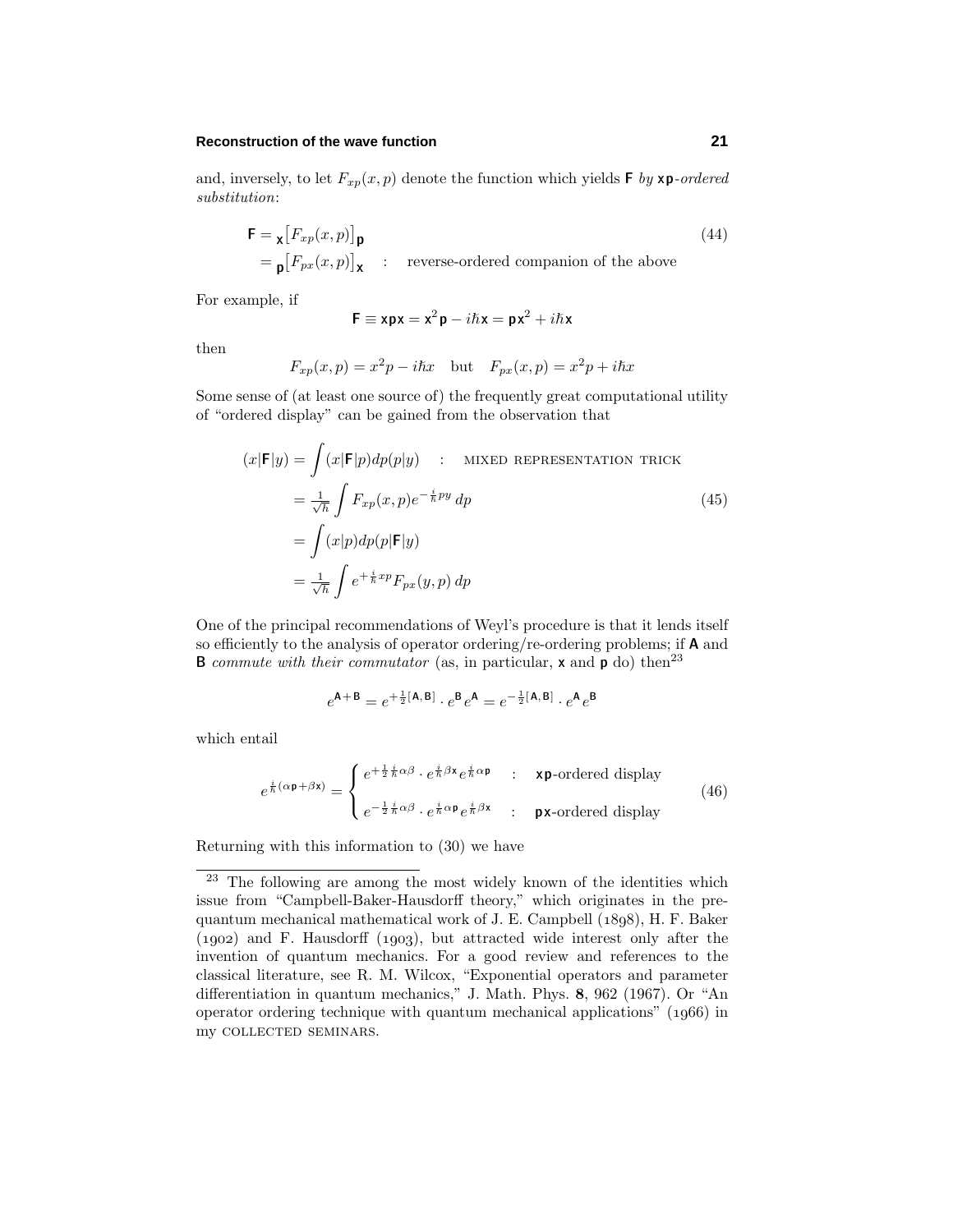$$
A(x, p) = \iint a(\alpha, \beta) e^{\frac{i}{\hbar}(\alpha p + \beta x)} d\alpha d\beta
$$
  
\n
$$
\int \text{Weyl}
$$
  
\n
$$
\mathbf{A} = \iint a(\alpha, \beta) e^{\frac{i}{\hbar}(\alpha p + \beta x)} d\alpha d\beta
$$
  
\n
$$
= \iint a(\alpha, \beta) e^{+\frac{1}{2}\frac{i}{\hbar}\alpha\beta} \cdot e^{\frac{i}{\hbar}\beta x} e^{\frac{i}{\hbar}\alpha p} d\alpha d\beta
$$
  
\n
$$
= \mathbf{x} \left[ \exp\left\{ \frac{1}{2} \frac{\hbar}{i} \frac{\partial^2}{\partial x \partial p} \right\} A(x, p) \right] \mathbf{p}
$$

from which we learn that

$$
A_{xp}(x,p) = \exp\left\{ + \frac{1}{2} \frac{\hbar}{i} \frac{\partial^2}{\partial x \partial p} \right\} A(x,p) \}
$$
  
\n
$$
A_{px}(x,p) = \exp\left\{ - \frac{1}{2} \frac{\hbar}{i} \frac{\partial^2}{\partial x \partial p} \right\} A(x,p)
$$
\n(47)

Suppose (which is to revisit a previous example) we were to take  $A(x, p) = px^2$ ; then (47) asserts

$$
A(x, p) \equiv px^2 \xrightarrow{\text{Weyl}} \mathbf{A} = \mathbf{x}^2 \mathbf{p} - i\hbar \mathbf{x}
$$

$$
= \mathbf{p}^2 \mathbf{x} + i\hbar \mathbf{x}
$$

while by explicit calculation we find

$$
= \mathbf{x}\mathbf{p}\mathbf{x}
$$
  
=  $\frac{1}{3}$ ( $\mathbf{p}\mathbf{x}\mathbf{x} + \mathbf{x}\mathbf{p}\mathbf{x} + \mathbf{x}\mathbf{x}\mathbf{p}$ )  $\equiv \frac{1}{3}\mathbf{M}_{1,2}$ 

Here we have brought patterned order and efficiency to a calculation which formerly lacked those qualities, and have at the same time shown how the Weyl correspondence comes to be applicable to polynomial expressions.

**7. A shift of emphasis—from moments to their generating function**. We began with an interest—Ehrenfest's interest—in (the quantum dynamical motion of) only a pair of moments  $(\langle x \rangle)$  and  $\langle p \rangle$ , but in consequence of the structure of (2) found that a collateral interest in mixed moments of all orders was thrust upon us. Here I explore implications of some commonplace wisdom:

When one has interest in properties of an infinite set of objects, it is often simplest and most illuminating to look not to the objects individually but to their generating function.

I look now, therefore, in closer detail to properties of a function which we have already encountered—to what I call the "Moyal function"

$$
M_{\psi}(\alpha,\beta) \equiv (\psi|e^{\frac{i}{\hbar}(\alpha \mathbf{p} + \beta \mathbf{x})}|\psi) = (\psi|\mathbf{E}(\alpha,\beta)|\psi)
$$
  
=  $\langle \mathbf{E}(\alpha,\beta) \rangle$  with  $\mathbf{E}(\alpha,\beta)$  unitary (48)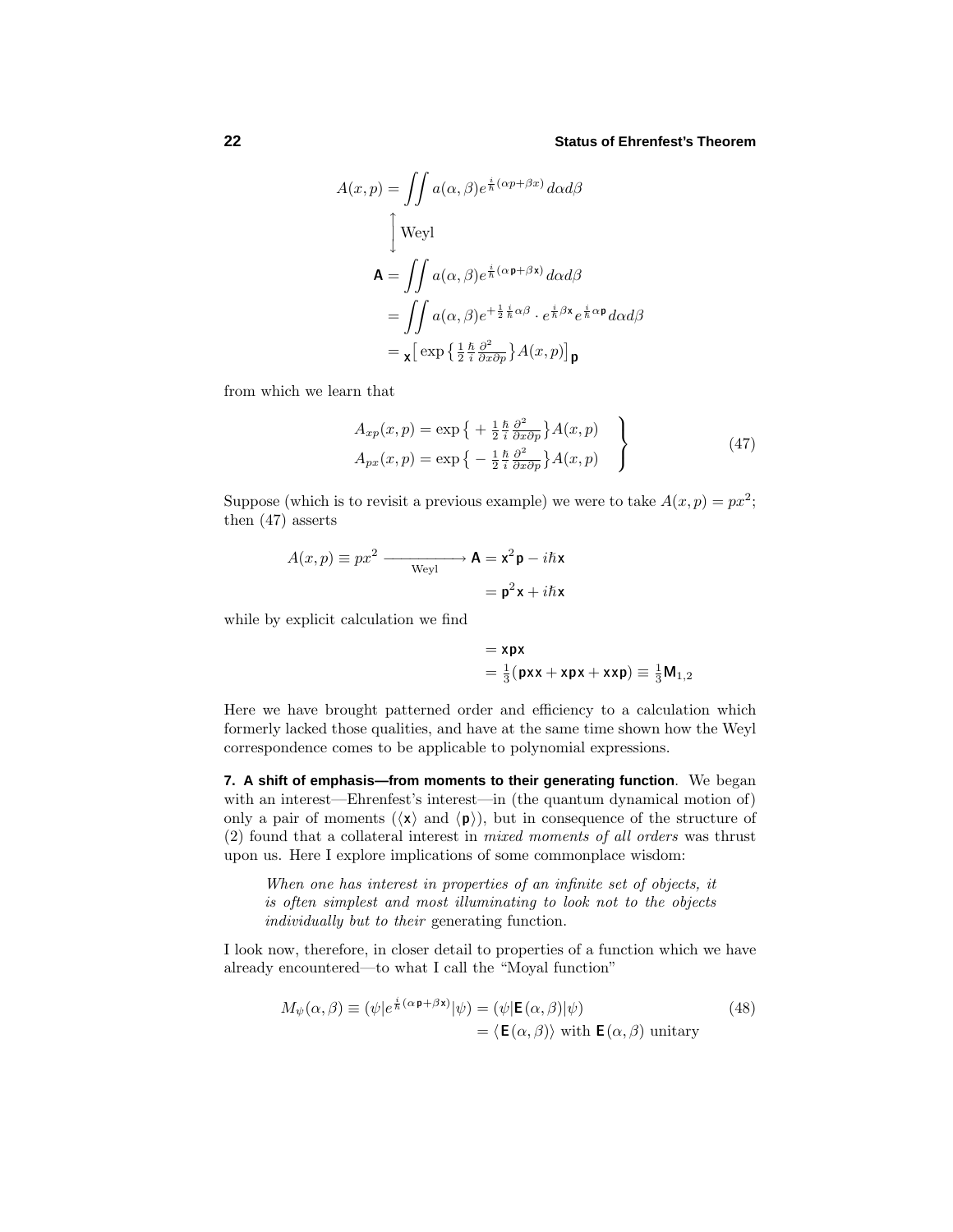#### **Momental generating function 23**

which was seen at  $(38)$  to be precisely the Fourier transform of the Wigner distribution, and therefore to be (by performance of Beck's trick) a repository of all the information borne by  $|\psi\rangle$ .

To describe the motion of all mixed moments at once we examine the time derivative of  $M_{\psi}(\alpha, \beta)$ , which by (1) can be described

$$
\frac{\partial}{\partial t} M_{\psi}(\alpha, \beta) = \frac{1}{i\hbar} \langle \left[ \mathbf{E}(\alpha, \beta), \mathbf{H} \right] \rangle \tag{49}
$$

Proceeding on the assumption that

$$
\mathsf{H} \longleftarrow_{\text{Weyl}} H(x, p) = \iint h(\tilde{\alpha}, \tilde{\beta}) e^{\frac{i}{\hbar}(\tilde{\alpha}p + \tilde{\beta}x)} d\tilde{\alpha} d\tilde{\beta}
$$

we have

$$
\frac{\partial}{\partial t}M_{\psi}(\alpha,\beta) = \frac{1}{i\hbar}\iint h(\tilde{\alpha},\tilde{\beta})\langle\left[\mathbf{E}(\alpha,\beta),\mathbf{E}(\tilde{\alpha},\tilde{\beta})\right]\rangle d\tilde{\alpha}d\tilde{\beta}
$$

But it is<sup>24</sup> an implication of  $(46)$  that

$$
[\mathbf{E}(\alpha,\beta),\mathbf{E}(\tilde{\alpha},\tilde{\beta})] = \underbrace{(e^{\vartheta} - e^{-\vartheta})}_{= 2i \sin \vartheta} \cdot \mathbf{E}(\alpha + \tilde{\alpha}, \beta + \tilde{\beta})
$$
\n
$$
= 2i \sin \vartheta \; : \; \vartheta \equiv \frac{1}{2\hbar}(\alpha\tilde{\beta} - \beta\tilde{\alpha})
$$
\n(50)

so we can write

$$
\frac{\partial}{\partial t} M_{\psi}(\alpha, \beta) = \frac{2}{\hbar} \iint h(\tilde{\alpha}, \tilde{\beta}) \sin\left(\frac{\alpha \tilde{\beta} - \beta \tilde{\alpha}}{2\hbar}\right) \cdot M_{\psi}(\alpha + \tilde{\alpha}, \beta + \tilde{\beta}) d\bar{\alpha} d\bar{\beta}
$$

$$
= \frac{2}{\hbar} \iint h(\tilde{\alpha} - \alpha, \tilde{\beta} - \beta) \sin\left(\frac{\alpha \tilde{\beta} - \beta \tilde{\alpha}}{2\hbar}\right) \cdot M_{\psi}(\tilde{\alpha}, \tilde{\beta}) d\tilde{\alpha} d\tilde{\beta}
$$

$$
= \iint \mathfrak{T}(\alpha, \beta; \tilde{\alpha}, \tilde{\beta}) \cdot M_{\psi}(\tilde{\alpha}, \tilde{\beta}) d\tilde{\alpha} d\tilde{\beta} \tag{51.1}
$$

$$
\mathfrak{T}(\alpha, \beta; \tilde{\alpha}, \tilde{\beta}) \equiv \frac{2}{\hbar} h(\tilde{\alpha} - \alpha, \tilde{\beta} - \beta) \sin\left(\frac{\alpha \tilde{\beta} - \beta \tilde{\alpha}}{2\hbar}\right) \tag{51.2}
$$

Equation (51.1)—which formally resembles (and is ultimately equivalent to) this formulation of Schrödinger equation

$$
\frac{\partial}{\partial t}(x|\psi) = \int (x|\mathbf{H}|\tilde{x})d\tilde{x}(\tilde{x}|\psi)
$$

—is, in effect, a giant system of coupled first-order differential equations in the mixed moments of all orders; it asserts that the time derivatives of those moments are linear combinations of their instantaneous values, and that it is the responsibility of the Hamiltonian to answer the question "What linear combinations?" and thus to distinguish one dynamical system from another.

<sup>&</sup>lt;sup>24</sup> See Chapter 3, p. 112 of QUANTUM MECHANICS  $(1967)$  for the detailed argument.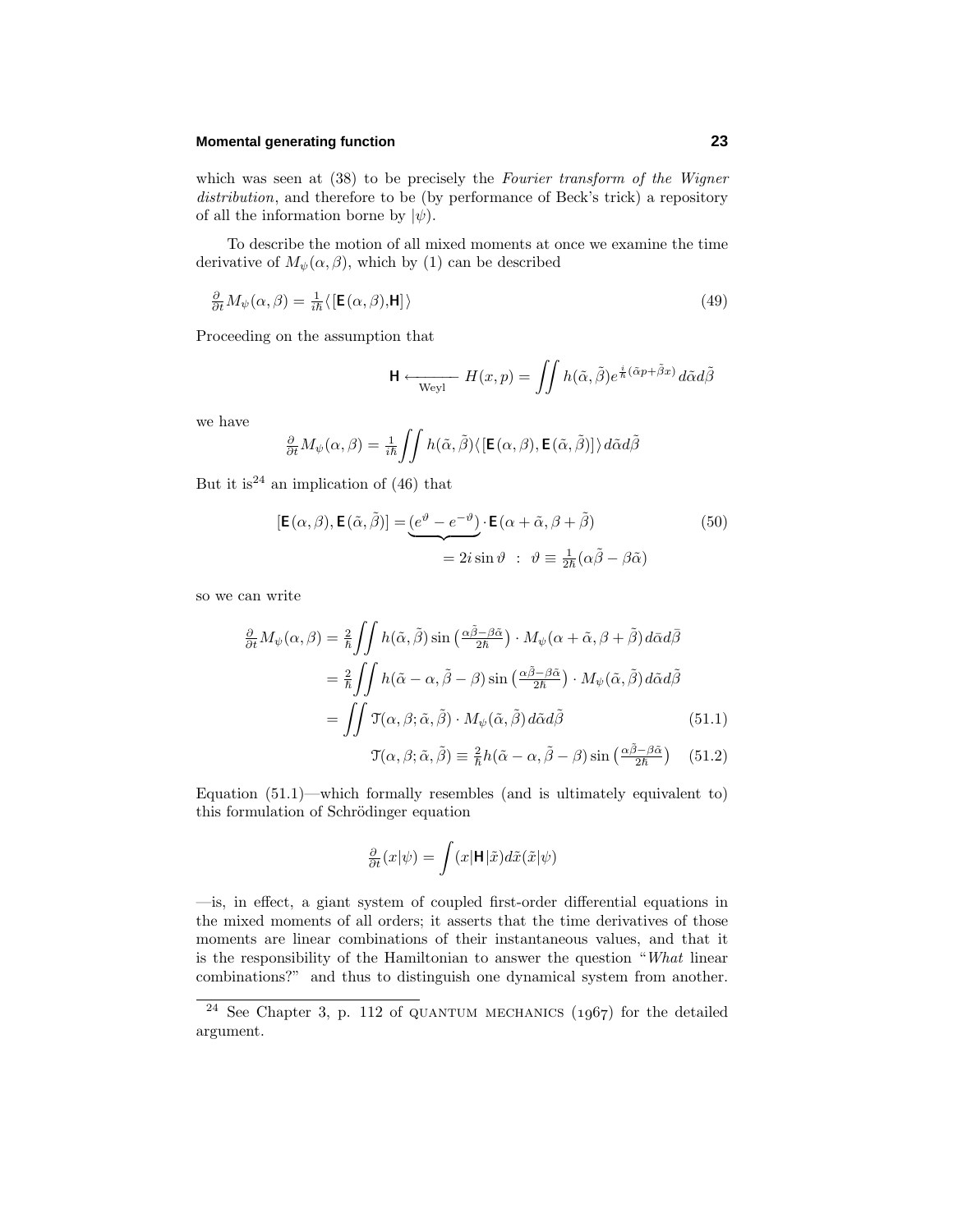By Fourier transformation one at length<sup>24</sup> recovers

$$
\frac{\partial}{\partial t} P_{\psi}(x, p) = \frac{2}{\hbar} \sin \left\{ \frac{\hbar}{2} \left[ \left( \frac{\partial}{\partial x} \right)_{\mu} \left( \frac{\partial}{\partial p} \right)_{p} - \left( \frac{\partial}{\partial x} \right)_{p} \left( \frac{\partial}{\partial p} \right)_{\mu} \right] \right\} H(x, p) P_{\psi}(x, p) \tag{52}
$$
\n
$$
= \underbrace{\left\{ \frac{\partial H}{\partial x} \frac{\partial}{\partial p} - \frac{\partial H}{\partial p} \frac{\partial}{\partial x} \right\} P_{\psi}(x, p)}_{\text{Poisson bracket } [H, P_{\psi}]} + \text{``quantum corrections'' of order } O(\hbar^{2})
$$

which is the "phase space formulation of Schrödinger's equation" in its most frequently encountered form.

Equation (52) makes latent good sense in all cases  $H(x, p)$ , and explicit good sense in simple cases; for example: in the "photonic case"  $H = cp$  (see again §3) one obtains

$$
\frac{\partial}{\partial t}P_{\psi}(x,p) = -c \frac{\partial}{\partial x}P_{\psi}(x,p) \tag{53.1}
$$

while for an oscillator  $H = \frac{1}{2m}p^2 + \frac{1}{2}m\omega^2 x^2$  we find

$$
\frac{\partial}{\partial t}P_{\psi}(x,p) = \{m\omega^2 x \frac{\partial}{\partial p} - \frac{1}{m}p\frac{\partial}{\partial x}\}P_{\psi}(x,p)
$$
(53.2)  

$$
\downarrow
$$
  

$$
= -\frac{1}{m}p\frac{\partial}{\partial x}P_{\psi}(x,p) \text{ in the "free particle limit" } \omega \downarrow 0
$$
(53.3)

I postpone discussion of the solutions of those equations (but draw immediate attention to the fact that each of those cases is so quadratically simple that "quantum corrections" are entirely absent)*...* in order to draw attention to my immediate point, which is that in each of those cases (51) is meaningless, for the simple reason that none of those Hamiltonians is Fourier transformable; in each case  $h(\alpha, \beta)$  fails to exist. In a first effort to work around this problem, let us back up to (49) and consider again the case  $H = cp$ : then

$$
\frac{\partial}{\partial t}M_{\psi}(\alpha,\beta) = c \frac{1}{i\hbar} \langle \left[\mathbf{E}(\alpha,\beta), \mathbf{p}\right] \rangle \tag{54}
$$

It is an implication of (50) that

$$
[\mathbf{E}(\alpha,\beta), e^{\frac{i}{\hbar}\bar{\alpha}\mathbf{p}}] = \sum_{k=0}^{\infty} \frac{1}{k!} \left(\frac{i}{\hbar}\bar{\alpha}\right)^k [\mathbf{E}(\alpha,\beta), \mathbf{p}^k] = \mathbf{0} + \bar{\alpha} \cdot \frac{i}{\hbar} [\mathbf{E}(\alpha,\beta), \mathbf{p}] + \cdots
$$

$$
= 2i \sin \left\{ \frac{-\beta\bar{\alpha}}{2\hbar} \right\} \mathbf{E}(\alpha + \bar{\alpha}, \beta) = \bar{\alpha} \cdot \left( -\frac{i}{\hbar}\beta \right) \mathbf{E}(\alpha, \beta) + \cdots
$$

from which we infer

$$
[\mathsf{E}(\alpha,\beta),\mathsf{p}] = -\beta \mathsf{E}(\alpha,\beta) \tag{55}
$$

Returning with this information to (54) we have

$$
\frac{\partial}{\partial t}M_{\psi}(\alpha,\beta) = -\frac{1}{i\hbar}c\beta M_{\psi}(\alpha,\beta)
$$
\n(56)

which can be cast in the form (51.1) with  $\mathcal{T}(\alpha, \beta; \tilde{\alpha}, \tilde{\beta}) = -\frac{1}{i\hbar}c\delta(\tilde{\alpha} - \alpha)\delta(\tilde{\beta} - \beta)\tilde{\beta}$ . The implication appears to be that we should in general expect  $\mathcal{T}(\alpha, \beta; \tilde{\alpha}, \tilde{\beta})$  to have the character not of a function but of a distribution.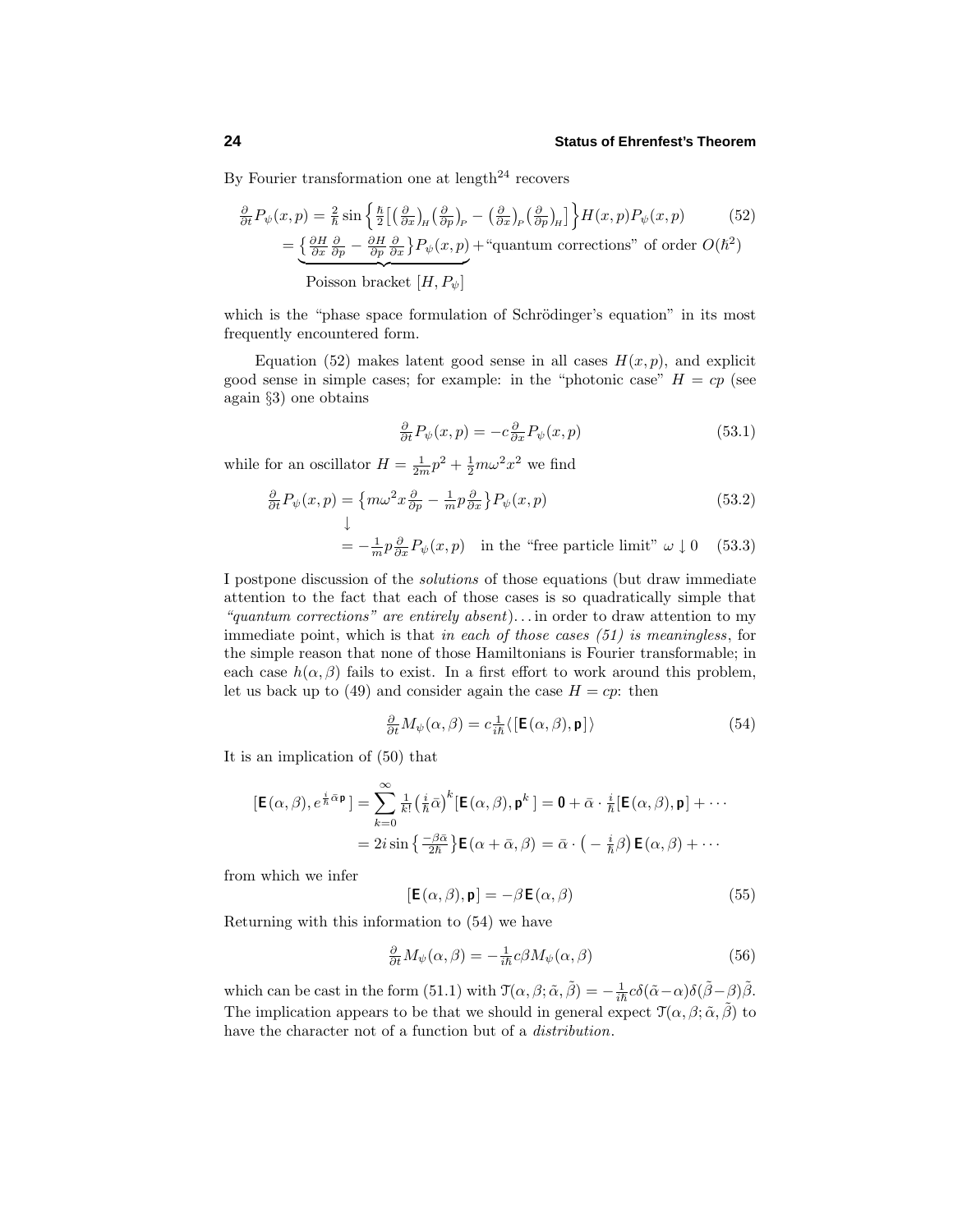### **Momental generating function 25**

It is in preparation for discussion of less trivial cases (free particle and oscillator) that I digress now to explore some consequences of the identity (55),<sup>25</sup> which can be written

$$
\mathsf{E}\left(\alpha,\beta\right)\mathsf{p}=\left(\mathsf{p}-\beta\mathbf{1}\right)\mathsf{E}\left(\alpha,\beta\right)
$$

or again as the "shift rule" (most familiar in the case  $\alpha = 0$ )

$$
\mathsf{E}(\alpha,\beta)\mathsf{p}\mathsf{E}^{-1}(\alpha,\beta) = (\mathsf{p} - \beta\mathbf{1})
$$

Immediately

$$
\mathsf{E}\left(\alpha,\beta\right)\mathsf{p}^m\mathsf{E}^{-1}\left(\alpha,\beta\right)=(\mathsf{p}-\beta\mathbf{1})^m
$$

or again

$$
[\mathbf{E}(\alpha,\beta),\mathbf{p}^m]=\{(\mathbf{p}-\beta\mathbf{1})^m-\mathbf{p}^m\}\,\mathbf{E}(\alpha,\beta)
$$

which—because {etc.} introduces "dangling **p**-operators" except in the cases  $m = 0$  and  $m = 1$ —does, as it stands, not quite serve our purposes. It is, however, an implication of (46) that

$$
\left(\tfrac{\hslash}{i}\tfrac{\partial}{\partial\alpha}\right)^m\mathsf{E}\left(\alpha,\beta\right)=(\mathsf{p}-\tfrac{1}{2}\beta\mathbf{1})^m\,\mathsf{E}\left(\alpha,\beta\right)
$$

and therefore that

$$
\begin{aligned}\n\left(\frac{\hbar}{i}\frac{\partial}{\partial\alpha} - \frac{1}{2}\beta\right)^{m}\mathbf{E}(\alpha,\beta) &= (\mathbf{p} - \beta\mathbf{1})^{m}\,\mathbf{E}(\alpha,\beta) \\
\left(\frac{\hbar}{i}\frac{\partial}{\partial\alpha} + \frac{1}{2}\beta\right)^{m}\mathbf{E}(\alpha,\beta) &= \mathbf{p}^{m}\,\mathbf{E}(\alpha,\beta)\n\end{aligned}
$$

So we obtain

$$
[\mathbf{E}(\alpha,\beta), \mathbf{p}^m] = \left\{ \left( \frac{\hbar}{i} \frac{\partial}{\partial \alpha} - \frac{1}{2} \beta \right)^m - \left( \frac{\hbar}{i} \frac{\partial}{\partial \alpha} + \frac{1}{2} \beta \right)^m \right\} \mathbf{E}(\alpha,\beta) \qquad (57.1)
$$

$$
= \begin{cases} \mathbf{0} & \colon m = 0 \\ -\beta \mathbf{E}(\alpha,\beta) & \colon m = 1 \\ -2 \frac{\hbar}{i} \beta \frac{\partial}{\partial \alpha} \mathbf{E}(\alpha,\beta) & \colon m = 2 \\ \vdots & \vdots \end{cases}
$$

and, by similar argument,<sup>26</sup>

$$
[\mathbf{E}(\alpha,\beta),\mathbf{x}^n] = \left\{ \left( \frac{\hbar}{i} \frac{\partial}{\partial \beta} + \frac{1}{2} \alpha \right)^n - \left( \frac{\hbar}{i} \frac{\partial}{\partial \beta} - \frac{1}{2} \alpha \right)^n \right\} \mathbf{E}(\alpha,\beta) \tag{57.2}
$$

<sup>25</sup> We want—minimally—to be in position to say useful things about the commutators  $[\mathbf{E}(\alpha, \beta), \mathbf{p}^2]$  and  $[\mathbf{E}(\alpha, \beta), \mathbf{x}^2]$ .

<sup>&</sup>lt;sup>26</sup> It is simpler to make substitions  $\mathbf{p} \mapsto +\mathbf{x}$ ,  $\mathbf{x} \mapsto -\mathbf{p}$ ,  $\alpha \mapsto +\beta$ ,  $\beta \mapsto -\alpha$ (which by design preserve both  $[\mathbf{x}, \mathbf{p}]$  and the definition of  $\mathbf{E}(\alpha, \beta)$ ) into the results already in hand.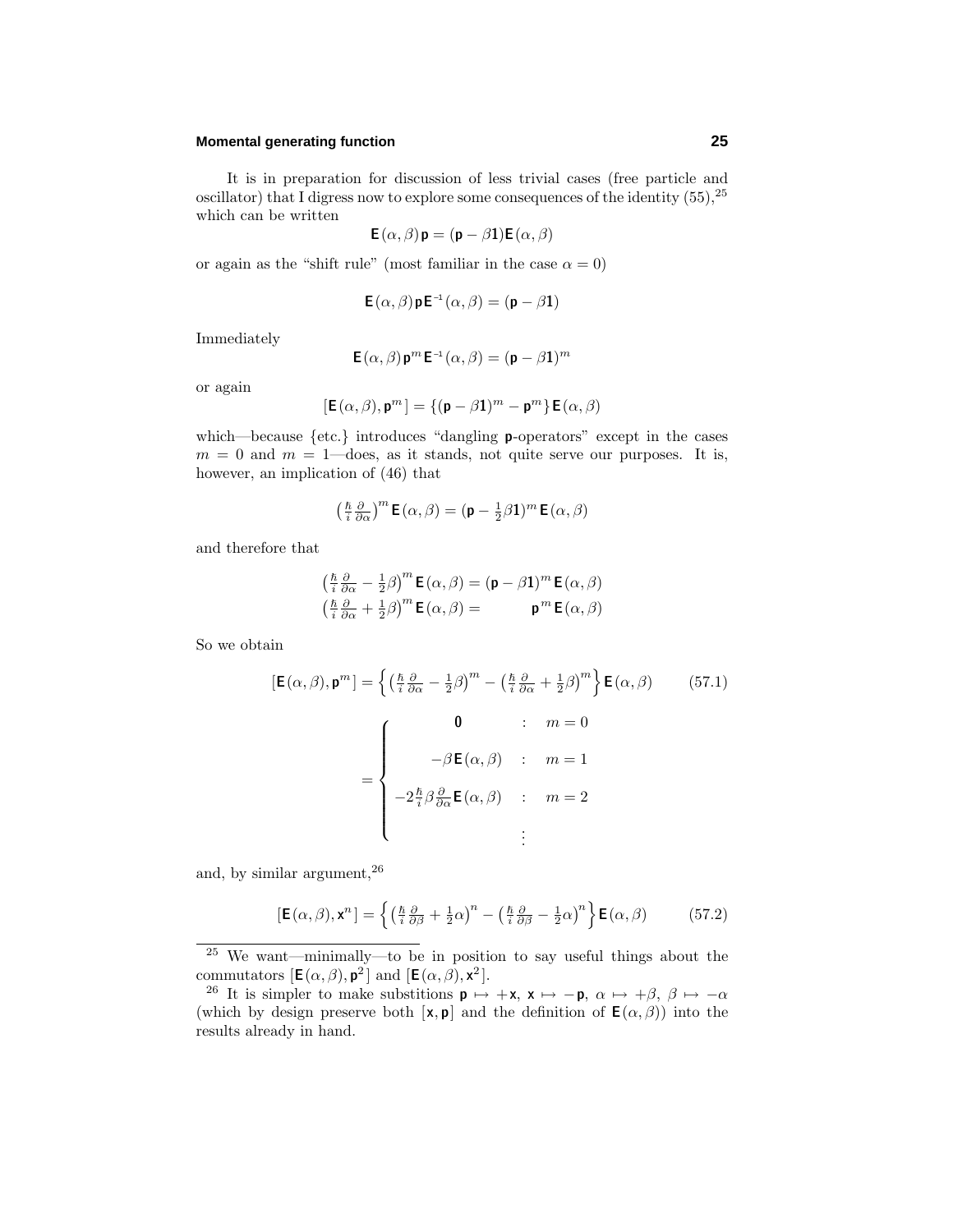Returning with this information to the case of an oscillator, we have

$$
\frac{\partial}{\partial t} M_{\psi}(\alpha, \beta) = \frac{1}{i\hbar} \left\langle \frac{1}{2m} \left[ \mathbf{E}(\alpha, \beta), \mathbf{p}^{2} \right] + \frac{1}{2} m \omega^{2} \left[ \mathbf{E}(\alpha, \beta), \mathbf{x}^{2} \right] \right\rangle
$$
\n
$$
= \frac{1}{i\hbar} \left\langle \left\{ \frac{1}{2m} \left( -2\frac{\hbar}{i} \beta \frac{\partial}{\partial \alpha} \right) + \frac{1}{2} m \omega^{2} \left( +2\frac{\hbar}{i} \alpha \frac{\partial}{\partial \beta} \right) \right\} \mathbf{E}(\alpha, \beta) \right\rangle
$$
\n
$$
= \left\{ \frac{1}{m} \beta \frac{\partial}{\partial \alpha} - m \omega^{2} \alpha \frac{\partial}{\partial \beta} \right\} M_{\psi}(\alpha, \beta)
$$
\n
$$
\downarrow
$$
\n
$$
= \frac{1}{m} \beta \frac{\partial}{\partial \alpha} M_{\psi}(\alpha, \beta) \quad \text{in the "free particle limit"}
$$
\n(58.2)

Equations (56) and (58) are as simple as—and bear a striking resemblance to their Wignerian counterparts (53). But to render (58.2)—say—into the form (51) we would have to set  $\mathfrak{T}(\alpha, \beta; \tilde{\alpha}, \tilde{\beta}) = -\frac{1}{m} \delta'(\tilde{\alpha} - \alpha) \delta(\tilde{\beta} - \beta) \tilde{\beta}$ , in conformity with our earlier conclusion concerning the generally distribution-like character of the kernel  $\mathcal{T}(\alpha, \beta; \tilde{\alpha}, \tilde{\beta})$ . The absence of  $\hbar$ -factors on the right sides of (58) is consonant with the absence of "quantum corrections" on the right sides of (53), but makes a little surprising the (dimensionally enforced)  $1/i\hbar$  that appears on the right side of (56). One could but I won't*...* undertake now to describe the analogs of (58) which arise from  $H(x, p) = \frac{1}{2m}p^2 + V(x)$  and from Hamiltonians of still more general structure. Instead, I take this opportunity to underscore what has been *accomlished* at  $(58.1)$ . By explicit expansion of the expression on the left we have

$$
\frac{\partial}{\partial t} M_{\psi}(\alpha, \beta) = \frac{\partial}{\partial t} \left\{ \langle \mathbf{1} \rangle + \frac{i}{\hbar} \left[ \alpha \langle \mathbf{p} \rangle + \beta \langle \mathbf{x} \rangle \right] + \frac{1}{2} \left( \frac{i}{\hbar} \right)^2 \left[ \alpha^2 \langle \mathbf{p}^2 \rangle + \alpha \beta \langle \mathbf{p} \mathbf{x} + \mathbf{x} \mathbf{p} \rangle + \beta^2 \langle \mathbf{x}^2 \rangle \right] + \cdots \right\}
$$

while expansion of the expression on the right gives

$$
\begin{split} \left\{ \frac{1}{m} \beta \frac{\partial}{\partial \alpha} - m \omega^2 \alpha \frac{\partial}{\partial \beta} \right\} & M_{\psi}(\alpha, \beta) \\ & = \frac{i}{\hbar} \left[ \frac{1}{m} \beta \langle \mathbf{p} \rangle - m \omega^2 \alpha \langle \mathbf{x} \rangle \right] \\ & + \frac{1}{2} \left( \frac{i}{\hbar} \right)^2 \left[ \frac{1}{m} 2 \alpha \beta \langle \mathbf{p}^2 \rangle + \left( \frac{1}{m} \beta^2 - m \omega^2 \alpha^2 \right) \langle \mathbf{p} \mathbf{x} + \mathbf{x} \mathbf{p} \rangle - m \omega^2 2 \alpha \beta \langle \mathbf{x}^2 \rangle \right] + \cdots \end{split}
$$

Term-by-term identification gives rise to a system of equations:

$$
\begin{array}{lll} \alpha^1 & : & \frac{d}{dt}\langle{\bf p}\rangle = -m\omega^2\langle{\bf x}\rangle \\[1ex] \beta^1 & : & \frac{d}{dt}\langle{\bf x}\rangle = \frac{1}{m}\langle{\bf p}\rangle \\[1ex] \alpha^2 & : & \frac{d}{dt}\langle{\bf p}^2\rangle = -m\omega^2\langle{\bf x}{\bf p}+{\bf p}{\bf x}\rangle \\[1ex] \alpha\beta & : & \frac{d}{dt}\langle{\bf x}{\bf p}+{\bf p}{\bf x}\rangle = \frac{2}{m}\langle{\bf p}^2\rangle - 2m\omega^2\langle{\bf x}^2\rangle \\[1ex] \beta^2 & : & \frac{d}{dt}\langle{\bf x}^2\rangle = \frac{1}{m}\langle{\bf x}{\bf p}+{\bf p}{\bf x}\rangle \\[1ex] \vdots \end{array}
$$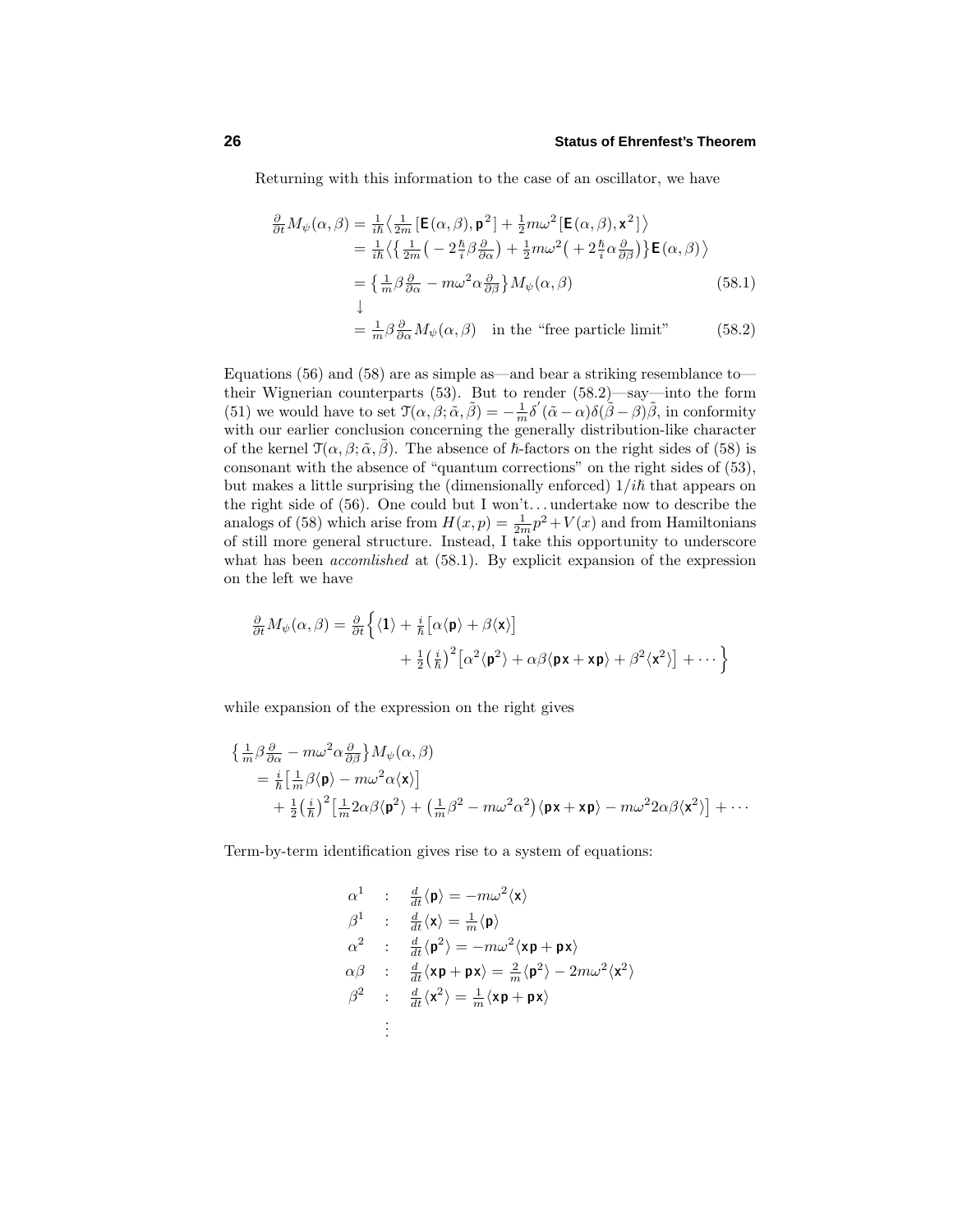#### **Solution of Moyal's equation 27**

which in the "free particle limit" become

$$
\alpha^{1} : \frac{d}{dt}\langle \mathbf{p} \rangle = 0
$$
\n
$$
\beta^{1} : \frac{d}{dt}\langle \mathbf{x} \rangle = \frac{1}{m}\langle \mathbf{p} \rangle
$$
\n
$$
\alpha^{2} : \frac{d}{dt}\langle \mathbf{p}^{2} \rangle = 0
$$
\n
$$
\alpha\beta : \frac{d}{dt}\langle \mathbf{x}\mathbf{p} + \mathbf{p}\mathbf{x} \rangle = \frac{2}{m}\langle \mathbf{p}^{2} \rangle
$$
\n
$$
\beta^{2} : \frac{d}{dt}\langle \mathbf{x}^{2} \rangle = \frac{1}{m}\langle \mathbf{x}\mathbf{p} + \mathbf{p}\mathbf{x} \rangle
$$
\n
$$
\vdots
$$

These are precisely the results achieved in §2 by other means. It seems, on the basis of such computation, fair to assert that equations of type (58) provide a succinct expression of Ehrenfest's theorem in its most general form.<sup>27</sup>

Let us agree, in the absence of any standard terminology, to call (52) the "Wigner equation," and its Fourier transform—the generalizations of  $(56)/(58)$ —the "Moyal equation." Evidently solution of Moyal's equation—a single partial differential equation—is equivalent to (though poses a very different mathematical problem from) the solution of the coupled systems of ordinary differential "moment equation" of the sort anticipated in §4 and encountered just above.<sup>28</sup> In the next section I look to the*...*

**8. Solution of Moyal's equation in some representative cases**. Look first to the "photonic system"  $H(x, p) = cp$ . Solutions of the Wigner equation (53.1) can be described

$$
P_{\psi}(x, p; t) = \exp\left\{-ct\frac{\partial}{\partial x}\right\} P_{\psi}(x, p; 0)
$$

$$
= P_{\psi}(x - ct, p; 0)
$$
(59.1)

while the associated Moyal equation (56) promptly yields

$$
M_{\psi}(\alpha, \beta; t) = e^{\frac{i}{\hbar}c\beta t} \cdot M_{\psi}(\alpha, \beta; 0)
$$
\n(59.2)

 $^{27}\,$  It should in this connection be observed that the equations to which we have been led, though rooted in formalism based upon the Weyl correspondence, have in the end a stand-alone validity, and are therefore released from the criticism that there exist plausible alternatives to Weyl's rule (see again the paper by J. L. Shewell to which I made reference in footnote 17), and that its adoption is in some sense an arbitrary act. A similar remark pertains to other essential features of the phase space formalism.

 $28$  One is reminded in this connection of the partial differential wave equation that arises by a "refinement procedure" from the system of ordinary differential equations that describe the motion of a discrete lattice. And it becomes in this light natural to ask: "Does Moyal's equation admit of representation as the field equation implicit in some Lagrange density? Does it provide, on other words, an instance of a Lagrangian field theory?"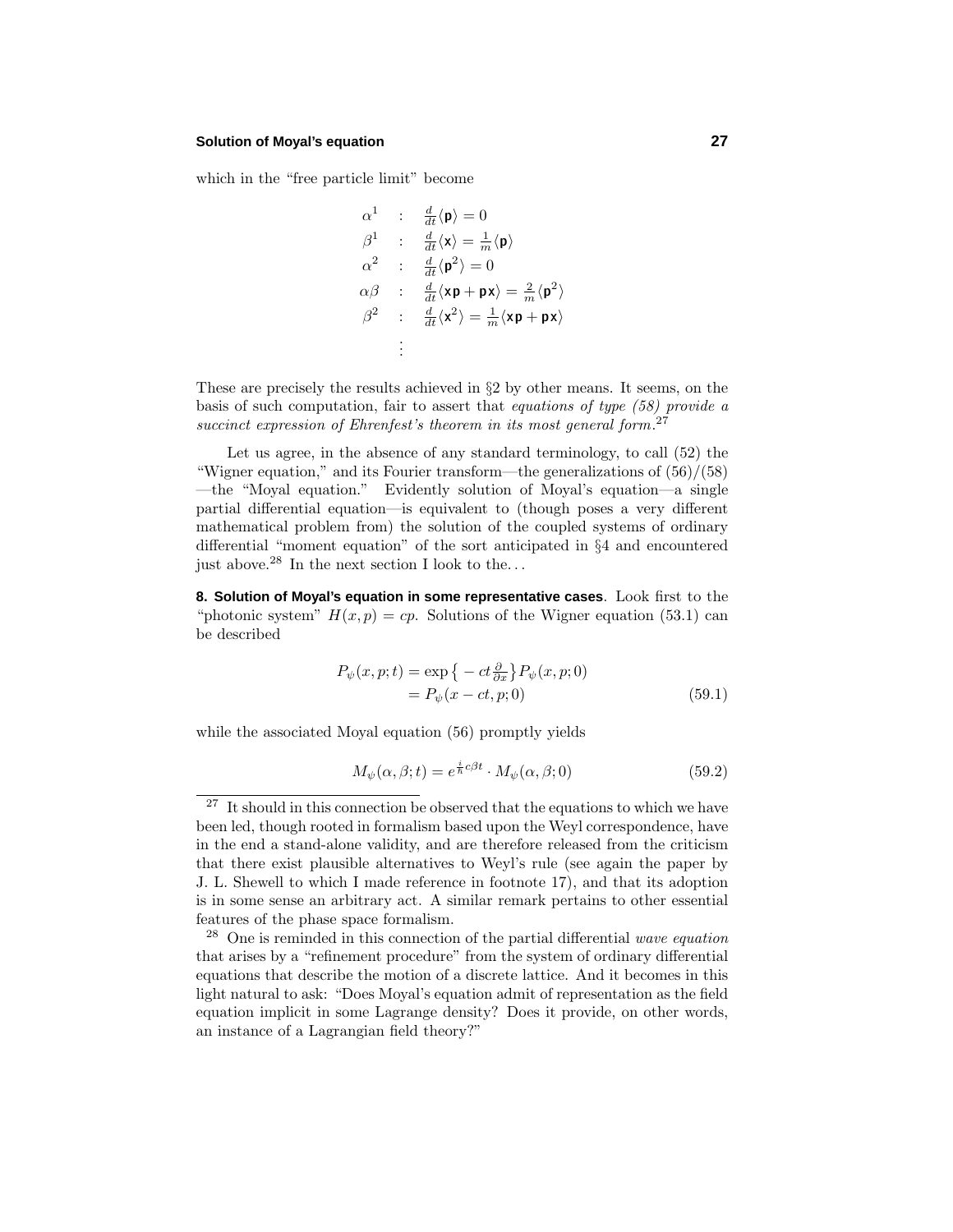These simple results are simply interrelated—if (compare (38))

$$
P_{\psi}(x, p; 0) = \frac{1}{h^2} \iint M_{\psi}(\alpha, \beta; 0) e^{-\frac{i}{\hbar}(\alpha p + \beta x)} d\alpha d\beta
$$

then (59.2) immediately entails (59.1)—but cast no light on a fundamental question which I must for the moment be content to set aside: What general constraints/side conditions does theory impose upon the functions  $P_{\psi}(x, p; 0)$ and  $M_{\psi}(\alpha, \beta; 0)$ ?

Looking next to the oscillator: equations  $(53.2)$  and  $(58.1)$ , which have already been remarked to "bear a striking resemblance to" one another, are in fact structurally identical; whether one proceeds by notational adjustment

$$
\{x \mapsto u, +p/m\omega \mapsto v\} \text{ from (53.2)}
$$

$$
\{\alpha \mapsto u, -\beta/m\omega \mapsto v\} \text{ from (58.1)}
$$

one obtains an equation of the form

$$
\frac{\partial}{\partial t}F(u,v) = \omega \left\{ u \frac{\partial}{\partial v} - v \frac{\partial}{\partial u} \right\} F(u,v)
$$

The differential operator within braces is familiar from angular momentum theory as the generator of rotation on the  $(u, v)$ -plane; immediately

$$
F(u, v; t) = \exp \{ [u \frac{\partial}{\partial v} - v \frac{\partial}{\partial u}] \omega t \} F(u, v; 0)
$$
  
=  $F(u \cos \omega t - v \sin \omega t, u \sin \omega t + v \cos \omega t; 0)$ 

—the accuracy of which can be confirmed by quick calculation. So we have

$$
P_{\psi}(x, p; t) = P_{\psi}(x \cos \omega t - (p/m\omega) \sin \omega t, m\omega x \sin \omega t + p \cos \omega t; 0)
$$
(60.1)

which, though entirely and accurately quantum mechanical in its meaning, conforms well to the familiar classical fact that  $H_{oscillator}(x, p)$  generates synchronous elliptical circulation on the phase plane. Similarly (or by Fourier transformation)

$$
M_{\psi}(\alpha,\beta;t) = M_{\psi}(\alpha\cos\omega t + (\beta/m\omega)\sin\omega t, -m\omega\alpha\sin\omega t + \beta\cos\omega t; 0)
$$
(60.2)

according to which the circulation on the  $(\alpha, \beta)$ -plane is *relatively retrograde* as one expects it to be.<sup>29</sup> Information concerning the time-dependence of the *n*th-order moments can now be extracted from

$$
\langle (\alpha \mathbf{p} + \beta \mathbf{x})^n \rangle_t = \langle ( [\alpha \cos \omega t + (\beta/m\omega) \sin \omega t] \mathbf{p} + [-m\omega \alpha \sin \omega t + \beta \cos \omega t] \mathbf{x} \rangle^n \rangle_0 \qquad (61)
$$

<sup>29</sup> The simple source of that expectation:

If 
$$
\langle x \rangle = \int xP(x) dx
$$
 then  $\int xP(x+a) dx = \langle x \rangle - a$ : compare the signs!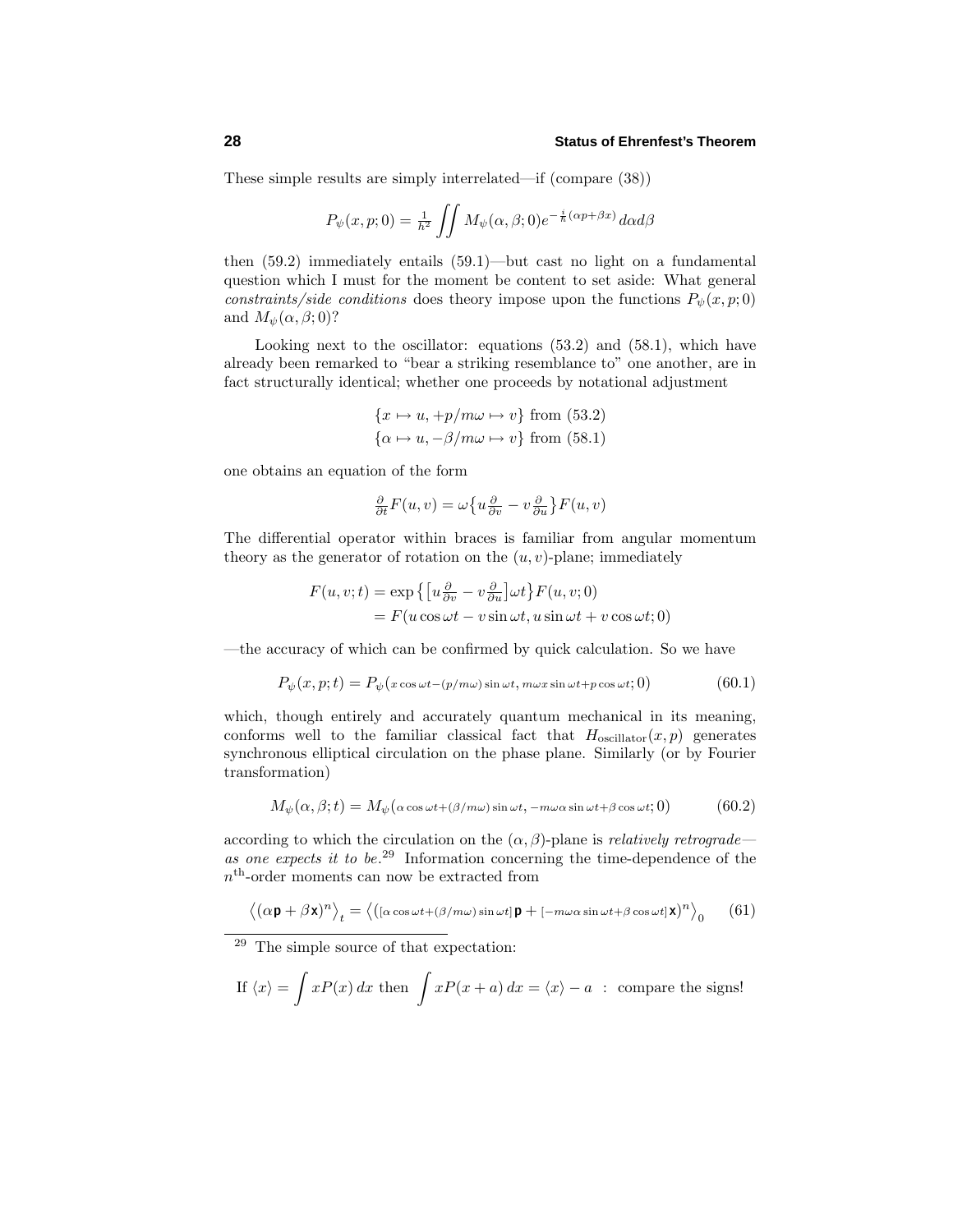#### **Solution of Moyal's equation 29**

Evidently and remarkably, the  $n<sup>th</sup>$ -order moments move *among themselves* independently of any reference to the motion of moments of any other order.And Fourier analysis of their motion will (consistently with a property of  $\sigma_x^2(t)$ reported in §5, and in consequence ultimately of De Moive's theorem) reveal terms of frequencies  $\omega$ ,  $2\omega$ ,  $3\omega$ , . . .  $n\omega$ .

When one attempts to bring patterned computational order to the detailed implications of (61)—which, I repeat, was obtained by solution of Moyal's equation in the oscillatory case—one is led spontaneously to the reinvention of some standard apparatus. It is natural to attempt to display "synchronous elliptical circulation on the phase plane" as simple phase advancement on a suitably constructed complex plane—natural therefore to notice that the dimensionless construction  $\frac{1}{\hbar}(\alpha \mathbf{p} + \beta \mathbf{x})$  can be displayed

$$
\frac{1}{\hbar}(\alpha \mathbf{p} + \beta \mathbf{x}) = a\mathbf{a} + b\mathbf{b}
$$

provided the dimensionless objects on the right are defined

$$
a \equiv a_1 + ia_2 \equiv \sqrt{\frac{m\omega}{2\hbar}}\alpha + i\frac{1}{\sqrt{2\hbar m\omega}}\beta
$$
  
\n
$$
b \equiv a_1 - ia_2 \equiv a^*
$$
  
\n
$$
\mathbf{a} \equiv \mathbf{a}_1 + i\mathbf{a}_2 \equiv \frac{1}{\sqrt{2\hbar m\omega}}\mathbf{p} - i\sqrt{\frac{m\omega}{2\hbar}}\mathbf{x}
$$
  
\n
$$
\mathbf{b} \equiv \mathbf{a}_1 - i\mathbf{a}_2 \equiv \mathbf{a}^+
$$

The motion (elliptical circulation) of *α* and *β*

$$
\alpha \longmapsto \alpha \cos \omega t + (\beta/m\omega) \sin \omega t \n\beta \longmapsto -m\omega \alpha \sin \omega t + \beta \cos \omega t
$$

becomes in this notation very easy to describe

$$
a \longmapsto ae^{-i\omega t}
$$

and so also, therefore, does the motion of  $\langle (\alpha \mathbf{p} + \beta \mathbf{x})^n \rangle$ ; we have

$$
\langle (a\mathbf{a} + b\mathbf{b})^n \rangle_t = \langle (ae^{-i\omega t}\mathbf{a} + be^{+i\omega t}\mathbf{b})^n \rangle_0 \tag{62}
$$

which, by the way, shows very clearly where the higher frequency components come from. But this is in (reassuring) fact very old news, for *a* and *b* are familiar as the  $\perp$  and  $\uparrow$  "ladder operators" described by Dirac in §34 of his *Principles of* Quantum Mechanics; they have the property that

$$
[\boldsymbol{a},\boldsymbol{b}]=1
$$

and permit the oscillator Hamiltonian to be described

$$
\textbf{H}=\hslash\omega\big\{\pmb{b}\pmb{a}+\tfrac{1}{2}\pmb{1}\big\}
$$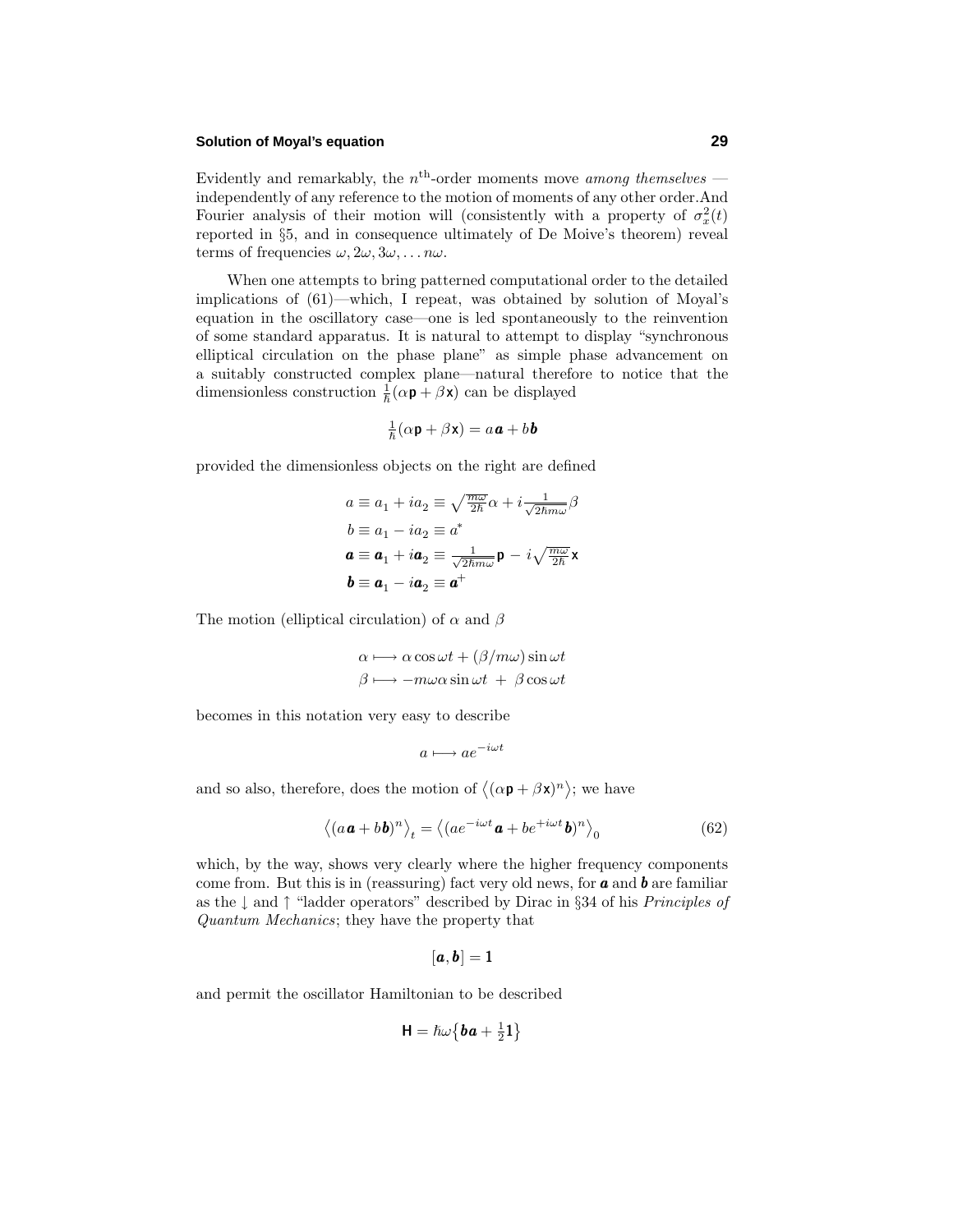Working in the Heisenberg picture, one therefore has

$$
\dot{\mathbf{a}} = \frac{1}{i\hbar}[\mathbf{a}, \mathbf{H}] = -i\omega \mathbf{a} \quad \text{giving} \quad \mathbf{a}(t) = e^{-i\omega t} \mathbf{a}(0)
$$

$$
\mathbf{b}(t) = e^{+i\omega t} \mathbf{b}(0)
$$

of which (?) can be considered a corollary. It is interesting to notice, pursuant to a previous remark concerning higher frequency components, that if

 $A \equiv$  product of *m* **b**-factors and *n* **a**-factors in any order

then

$$
\dot{\mathbf{A}} = i(m - n)\omega \mathbf{A} \quad \text{giving} \quad \mathbf{A}(t) = e^{i(m - n)\omega t} \mathbf{A}(0)
$$

It is, in short, quite easy to obtain detailed information about how the motion of all numbers of the type  $\langle A \rangle$ . But only exceptionally are such numbers of direct physical interest, since only exceptionally is **A** hermitian (representative of an observable), and the extraction of information concerning the motion of (**x***,* **p**)-moments can be algebraically quite tedious. Quantum opticians (among others) have, however, stressed the general theoretical utility, in connection with many of the questions that arise from the phase space formalism, of operators imitative of *a* and *b*.

In the "free particle limit" equations (60) read

$$
P_{\psi}(x, p; t) = P_{\psi}(x - \frac{1}{m}pt, p; 0)
$$
\n(63.1)

$$
M_{\psi}(\alpha, \beta; t) = M_{\psi}(\alpha + \frac{1}{m}\beta t, \beta; 0)
$$
\n(63.2)

Verification that (63.1) does in fact satisfy the "free particle Wigner equation" (53.3), and that (63.2) does satisfy the associated Moyal equation (58.2), is too immediate to write out. From the latter one obtains (compare (61))

$$
\left\langle (\alpha \mathbf{p} + \beta \mathbf{x})^n \right\rangle_t = \left\langle ([\alpha + \frac{1}{m} \beta t] \mathbf{p} + \beta \mathbf{x})^n \right\rangle_0 \tag{64}
$$

which provides an elegantly succinct summary of material developed by clumbsy means in  $\S2$ . But the definitions of **a** and **b** become, in this limit, meaningless; that fact touches obliquely on the reason that I found it simplest to treat the oscillator first.

**9. When is**  $P_{\psi}(x, p)$  **a "possible" Wigner function?** When, within standard quantum mechanics, we write  $H|\psi\rangle = i\hbar \frac{\partial}{\partial t}|\psi\rangle$  we usually—and when we write  $\langle A \rangle = (\psi | A | \psi)$  we invariably—understand  $|\psi\rangle$  to be subject to the side condition  $(\psi|\psi) = 1$ . That condition is universal, rooted in the interpretive foundations of the theory.<sup>30</sup> My present objective—responsive to a question posed already in connection with (59)—is to describe conditions which attach with similar

<sup>30</sup> I will not concern myself here with the boundary, differentiability, continuity, single-valuedness and other conditions which which in individual problems attach typically and so consequentially to (for example)  $\psi(x) \equiv (x|\psi)$ .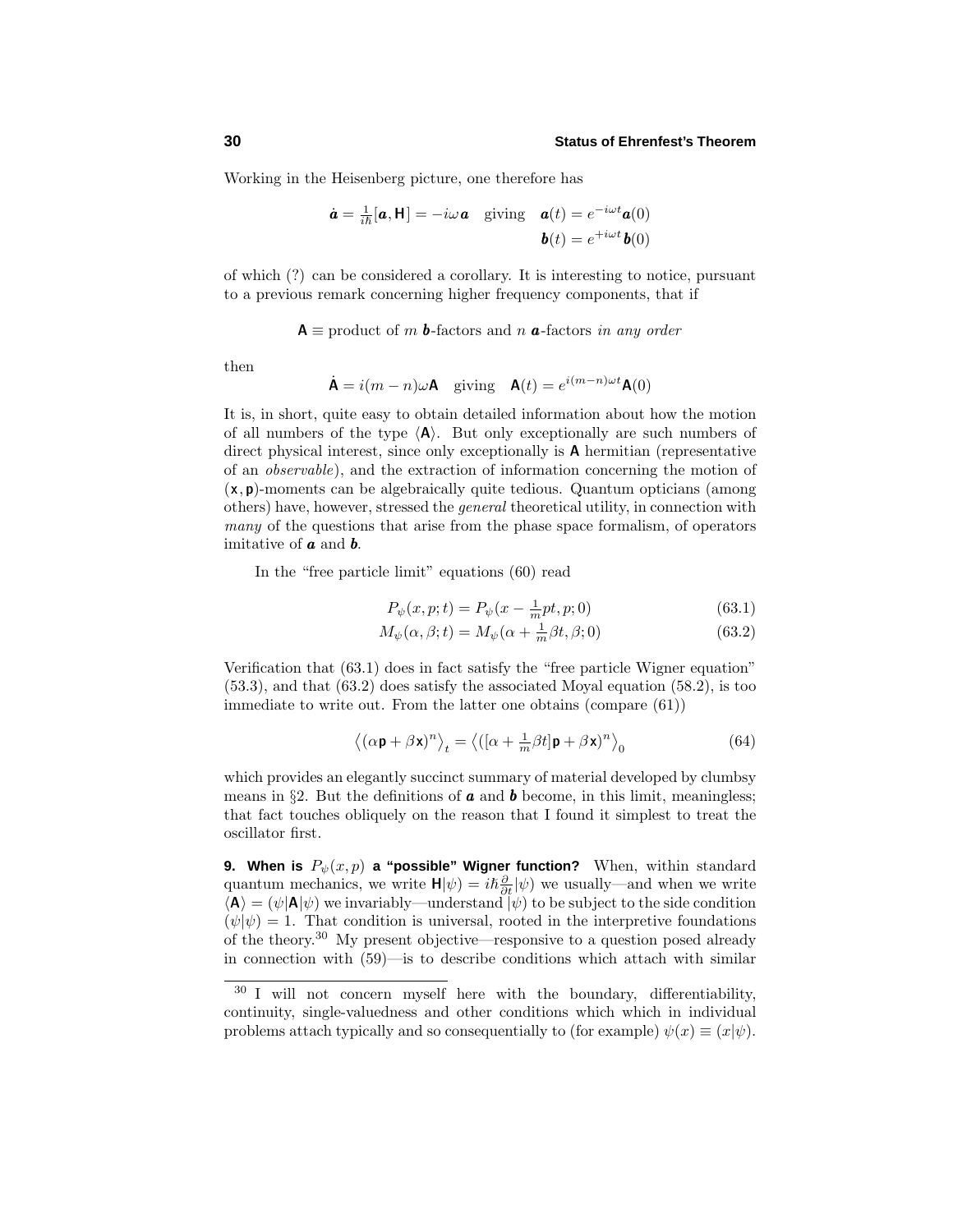#### **Side conditions to which Wigner & Moyal functions are subject 31**

universality to the functions  $P_{\psi}(x, p)$  and  $M_{\psi}(\alpha, \beta)$ , and which collectively serve to distinguish admissible functions from "impossible" ones.

The issue is made relatively more interesting by the circumstance that the Wigner distribution provides a representation of the "density matrix" *ρ*, and *ρ* embodies a richer concept of "state" than does  $|\psi\rangle$ . In this sense:  $|\psi\rangle$  refers to the state of an individual *system*, while  $\rho$  refers to the state of a statistically described *ensemble of systems*.<sup>31</sup> We imagine it to be the case<sup>32</sup> that systems drawn from such an ensemble will be  $33$ 

> in state  $|\psi_1\rangle$  with probability  $p_1$ in state  $|\psi_2\rangle$  with probability  $p_2$ . . . in state  $|\psi_k\rangle$  with probability  $p_k$ . . .

Under such circumstances we expect to write

$$
\langle \mathbf{A} \rangle = \sum_{k} p_k(\psi_k | \mathbf{A} | \psi_k)
$$
\n(65.1)

= ordinary mean of the quantum means

to describe the expected mean of a series of **A**-measurements. Exceptionally when all members of the ensemble are in the *same* state  $|\psi\rangle$ —the "ordinary" aspect of the averaging process is rendered moot, and we have

$$
= 0 + 0 + \dots + 0 + (\psi |A|\psi) + 0 + \dots \tag{65.2}
$$

It is of this "pure case" (the alternative, and more general, case being the "mixed case") that quantum mechanics standardly speaks. Density matrix theory springs from the elementary observation that (65.1) can be expressed

$$
\langle \mathbf{A} \rangle = \text{trace } \mathbf{A} \boldsymbol{\rho} \tag{66}
$$

$$
\rho \equiv \sum_{k} |\psi_{k}) p_{k} (\psi_{k}| \tag{67}
$$

 $p_k$  are non-negative, subject to the constraint  $\sum p_k = 1$ 

<sup>31</sup> Commonly one omits all pedantic reference to an "ensemble," and speaks as though simply uncertain of what state the system is actually in; "It might be in that state, but is more likely to be in this state*...* "

<sup>&</sup>lt;sup>32</sup> But under what circumstances, and on what observational grounds, could we establish it to be the case?

<sup>&</sup>lt;sup>33</sup> Found to be? How? Quantum mechanics itself keeps fuzzing up the idea at issue, simple though it appears at first sight to be. And fuzzy language, though difficult to avoid, only compounds the problem. It is for this reason that I am inclined to take exception to the locution "measuring the quantum state" (to be distinguished from "preparing the quantum state"?) which has recently become fashionable, and is used even in the title of one of the publications cited in footnote 15.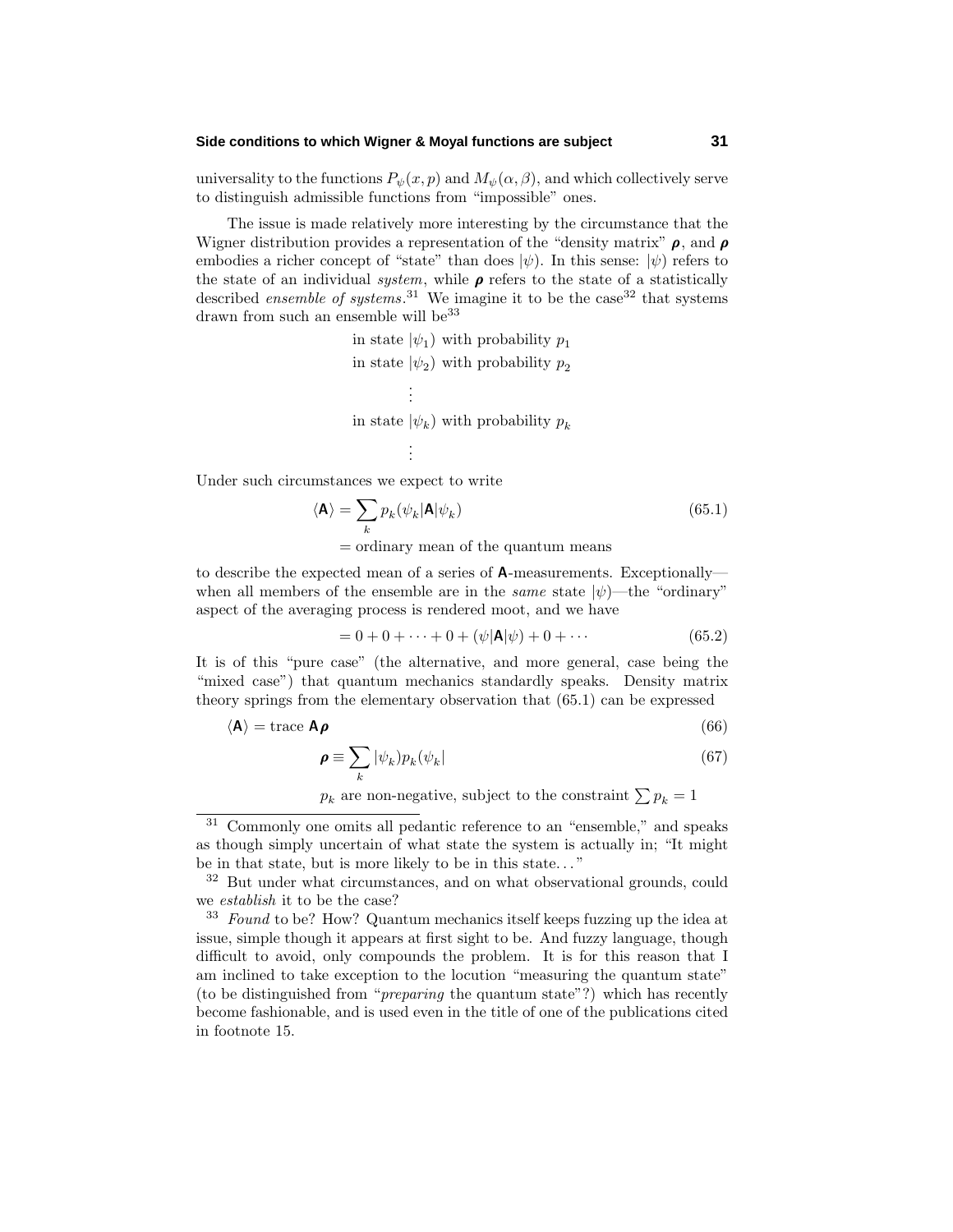from which (65.2) can be recovered as a specialized instance. The operator *ρ* is hermitian;<sup>34</sup> we are assured therefore that its eigenvalues  $\rho_k$  are real and its eigenstates  $|\rho_k\rangle$  orthogonal. It is, however, usually a mistake to confuse  $\rho_k$ with  $p_k$ ,  $|\rho_k|$  with  $|\psi_k|$ , the spectral representation  $\rho = \sum |\rho_k| \rho_k (\rho_k)$  of  $\rho$  with (67); those associations can be made if and only if the states  $|\psi_k\rangle$  present in the ensemble are *orthogonal*, which may be the case,  $35$  and by many authors is casually assumed to be the case,  $36$  but in general such an assumption would do violence to the physics.

Let us supppose—in order to keep the notation as simple as possible, and the computation as explicitly detailed—that our ensemble contains a mixture of only two states:

$$
\boldsymbol{\rho} = |\psi)p(\psi| + |\phi)q(\phi| \quad \text{with} \quad p + q = 1
$$

Operators of the construction  $P_{\psi} \equiv |\psi\rangle(\psi)$  are hermitian projection operators:  $P_{\psi}^2 = P_{\psi}$ . Specifically,  $P_{\psi}$  projects  $|\alpha) \longrightarrow (\psi|\alpha) \cdot |\psi)$  onto the one-dimensional subspace (or "ray") in state space which contains  $|\psi\rangle$  as its normalized element. Generally

 $trace (projection operator) = dimension of space onto which it projects$ 

so the calculation trace  $P_{\psi} = \sum_{n} (n|\psi)(\psi|n) = (\psi|\{\sum_{n} |n)(n|\}|\psi) = (\psi|\psi) = 1$ yields a result which might, in fact, have been anticipated, and puts us in position to write

$$
\rho = pP_{\psi} + qP_{\phi}
$$
  
\n
$$
\downarrow
$$
  
\ntrace  $\rho = p + q = 1$  : all cases (68)

More informatively,

$$
\rho^2 = p^2 \mathbf{P}_{\psi} + q^2 \mathbf{P}_{\phi} + pq(\mathbf{P}_{\psi} \mathbf{P}_{\phi} + \mathbf{P}_{\phi} \mathbf{P}_{\psi})
$$
\n
$$
\downarrow
$$
\ntrace  $\rho^2 = p^2 + q^2 + 2pq \underbrace{(\psi|\phi)(\phi|\psi)}_{0 \leq (\psi|\phi)(\phi|\psi)} \leq 1$  by Schwarz' inequality

And therefore latently an "observable," though originally intended to serve quite a different theoretical function;  $\rho$  is associated with the state of the ensemble, not with any device with which we may intend to probe the ensemble. One can, however, readily imagine a quantum "theory of measurement with devices of imperfect resolution" in which *ρ*-line constructs are associated with devices rather than states.

<sup>35</sup> And will be the case if the ensemble came into being by action of a measurement device.

<sup>36</sup> Such an assumption greatly simplifies certain arguments, but permits one to establish only weak instances of the general propositions in question.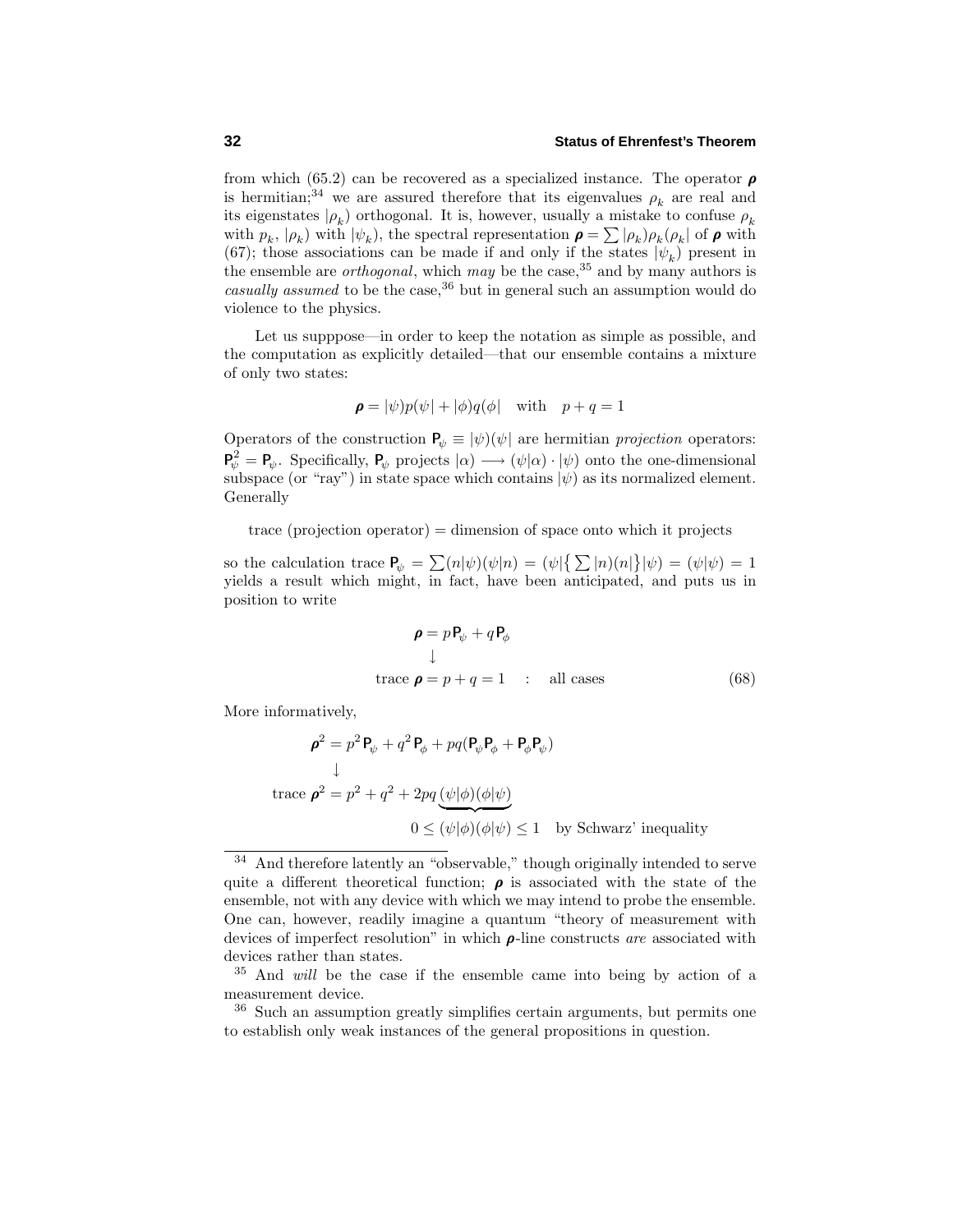#### **Side conditions to which Wigner & Moyal functions are subject 33**

But  $p^2 + q^2 = (p+q)^2 - 2pq = 1 - 2pq$ , so if we write  $(\psi | \phi)(\phi | \psi) \equiv \cos^2 \theta$  we have

trace 
$$
\rho^2 = 1 - 2pq \sin^2 \theta \le 1
$$
\n  
\n↓\n  
\n= 1 if & only if\n
$$
\begin{cases}\np = 1 & \text{if } q = 0: \text{ the ensemble is pure; else} \\
p = 0 & \text{if } q = 1: \text{ the ensemble is again pure; else} \\
\sin \theta = 0 : |\psi\rangle \sim |\phi\rangle \text{ so the ensemble is again pure.}\n\end{cases}
$$

Evidently

$$
\boldsymbol{\rho} \text{ refers to a } \left\{ \text{ pure} \atop \text{mixed} \right\} \text{ensemble according as } \left\{ \text{trace } \boldsymbol{\rho}^2 = 1 \atop \text{trace } \boldsymbol{\rho}^2 < 1 \right\} \tag{69}
$$

It follows that in the pure case  $\rho$  is projective; one has

$$
\rho^2 = \rho \Longleftrightarrow \text{trace } \rho^2 = 1 \text{ in the pure case}
$$
 (70)

but to write  $\rho^2 < \rho$  in the mixed case is to write (some frequently encountered) mathematical nonsense. The conclusions reached above hold generally (i.e., when the ensemble contains *more* than two states) but I will not linger to write out the demonstrations. Instead I look (because the topic is so seldom treated) to the spectral properties of *ρ*:

Notice first that every state  $|\rho\rangle$  which stands  $\perp$  to the space spanned by  $|\psi\rangle$ and  $|\phi\rangle$  is killed by  $\rho$ —is, in other words, an eigenstate with zero eigenvalue:

$$
\boldsymbol{\rho}|\rho) = 0
$$
 if  $|\rho) \perp$  both  $|\psi)$  and  $|\phi)$ 

The problem before us is, therefore, actually only 2-dimensional. Relative to some orthonormal basis  $\{|1\rangle, |2\rangle\}$  in the 2-space spanned by  $|\psi\rangle$  and  $|\phi\rangle$  we write

$$
\begin{pmatrix} \psi_1 \\ \psi_2 \end{pmatrix} : coordinate representation of  $|\psi\rangle$   

$$
\begin{pmatrix} \phi_1 \\ \phi_2 \end{pmatrix} : coordinate representation of  $|\phi\rangle$
$$
$$

In that language the associated projection operators  $P_\psi$  and  $P_\phi$  acquire the matrix representations

$$
\mathbb{P}_{\psi} \equiv \begin{pmatrix} \psi_1 \psi_1^* & \psi_1 \psi_2^* \\ \psi_2 \psi_1^* & \psi_2 \psi_2^* \end{pmatrix} \quad \text{and} \quad \mathbb{P}_{\phi} \equiv \begin{pmatrix} \phi_1 \phi_1^* & \phi_1 \phi_2^* \\ \phi_2 \phi_1^* & \phi_2 \phi_2^* \end{pmatrix}
$$

giving  $\rho \longrightarrow \mathbb{R} = p \mathbb{P}_{\psi} + q \mathbb{P}_{\phi}$ . Looking now to

$$
\det(\mathbb{R} - \rho \mathbb{I}) = \rho^2 - \rho \cdot \text{trace } \mathbb{R} + \det \mathbb{R}
$$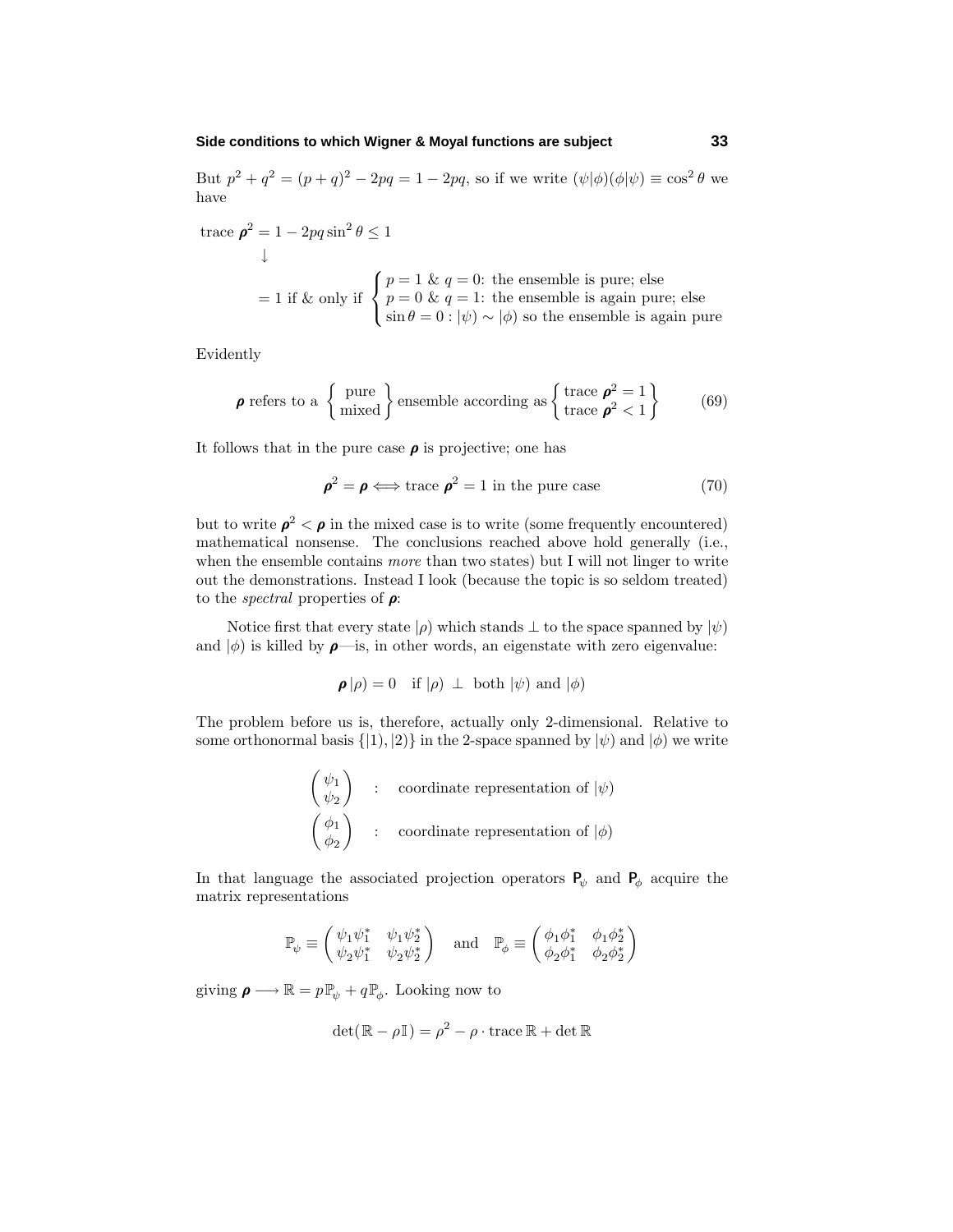we have trace  $\mathbb{R} = p + q = 1$  and, by quick calculation,

$$
\det \mathbb{R} = pq\{\psi_1\psi_1^*\phi_2\phi_2^* + \psi_2\psi_2^*\phi_1\phi_1^* - \psi_1\phi_1^*\phi_2\psi_2^* - \psi_2\phi_2^*\phi_1\psi_1^*\} = pq\{(\psi|\psi)(\phi|\phi) - (\psi|\phi)(\phi|\psi)\} = pq\sin^2\theta
$$

giving  $\det(\mathbb{R} - \rho \mathbb{I}) = \rho^2 - \rho + pq \sin^2 \theta$ . The eigenvalues of  $\mathbb{R}$  can therefore be described

$$
\begin{pmatrix} \rho_1 \\ \rho_2 \end{pmatrix} = \frac{1}{2} \left\{ 1 \pm \sqrt{1 - 4pq \sin^2 \theta} \right\} \tag{71.1}
$$

$$
= \frac{1}{2} \{ (p+q) \pm \sqrt{(p+q)^2 - 4pq \sin^2 \theta} \}
$$
 (71.2)

$$
= \frac{1}{2} \{ (p+q) \pm \sqrt{(p-q)^2 + 4pq \cos^2 \theta} \}
$$
 (71.3)

Evidently

each eigenvalue is real and non-negative 
$$
(72.1)
$$

sum of eigenvalues = 
$$
p + q = 1
$$
 (72.2)

I distinguish now several cases:

• If  $pq \sin^2 \theta = 0$  because  $p$  (else  $q$ ) vanishes<sup>37</sup>—which is to say: if R is projective, and the ensemble therefore pure—then (71.1) gives

$$
\rho_1 = 1 \quad \text{and} \quad \rho_2 = 0
$$

which conforms nicely to the general proposition that if  $\mathbb P$  is projective ( $\mathbb P^2 = \mathbb P$ ) then

 $\det(\mathbb{P} - \lambda \mathbb{I})$  $=(1 - \lambda)^{\text{dimension of image space}} \cdot (0 - \lambda)^{\text{dimension of its annihilated complement}}$ 

In the case  $(p = 1 \& q = 0)$  we obtain descriptions of the associated eigenvectors

$$
\mathbb{R}\left(\begin{array}{c}\psi_1\\\psi_2\end{array}\right)=1\cdot\left(\begin{array}{c}\psi_1\\\psi_2\end{array}\right)\quad\text{and}\quad\mathbb{R}\left(\begin{array}{c}+\psi_2^*\\-\psi_1^*\end{array}\right)=0\cdot\left(\begin{array}{c}+\psi_2^*\\-\psi_1^*\end{array}\right)
$$

which are transparently orthonormal. Trivial adjustments yield statements appropriate to the complementary case  $(p = 0 \& q = 1)$ .

• If  $pq \neq 0$  but  $|\psi\rangle \perp |\phi\rangle$  then (71.3) gives

$$
\rho_1 = p \quad \text{and} \quad \rho_2 = q
$$

<sup>&</sup>lt;sup>37</sup> I dismiss as physically uninteresting the possibility  $\sin \theta = 0$ , since it has been seen to lead to phony mixtures  $|\phi\rangle = e^{i(\text{arbitrary phase})}|\psi\rangle$ .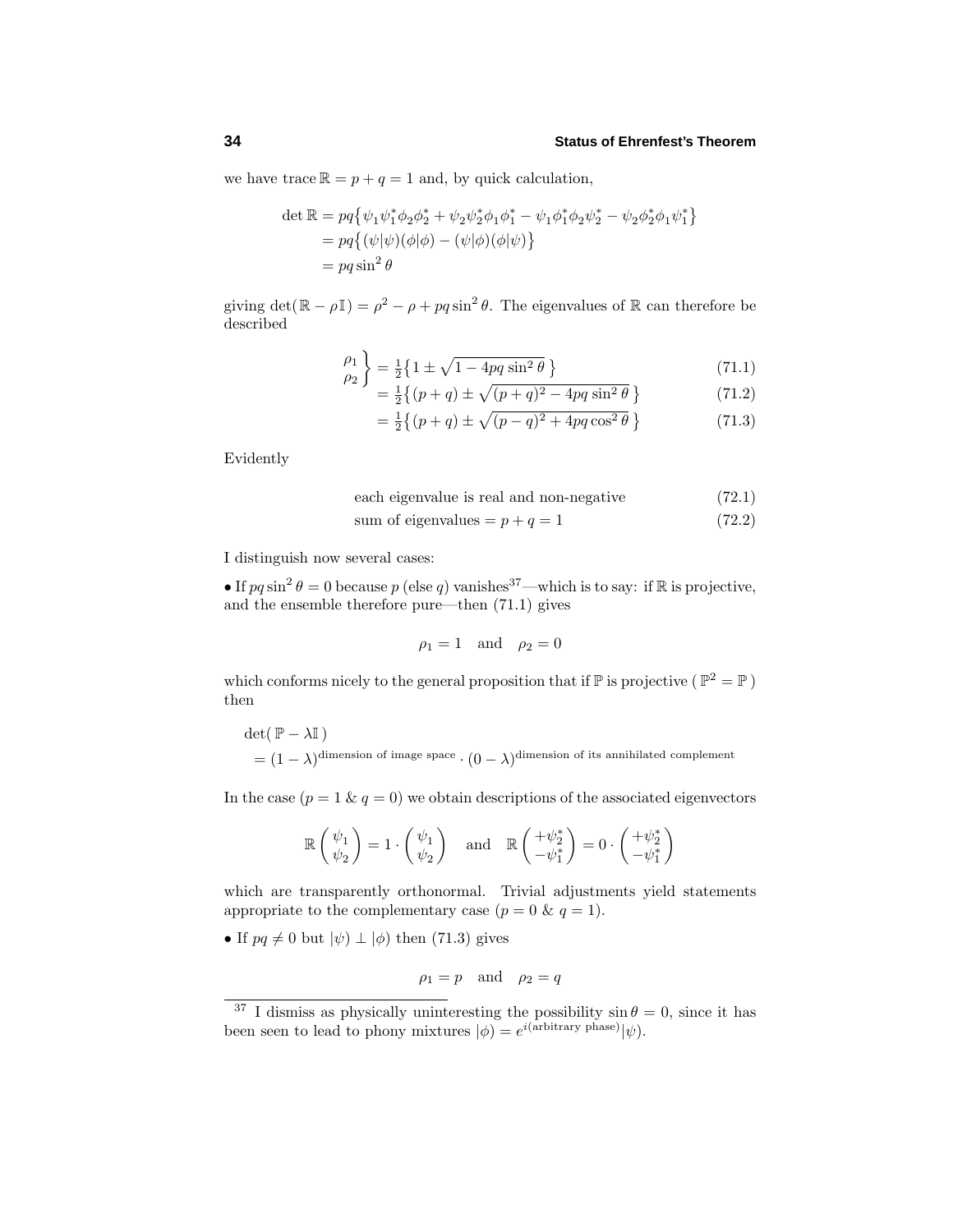#### **Side conditions to which Wigner & Moyal functions are subject 35**

And it is under such circumstances evident that

$$
\mathbb{R}\begin{pmatrix} \psi_1 \\ \psi_2 \end{pmatrix} = p \cdot \begin{pmatrix} \psi_1 \\ \psi_2 \end{pmatrix} \text{ and } \mathbb{R}\begin{pmatrix} \phi_1 \\ \phi_2 \end{pmatrix} = q \cdot \begin{pmatrix} \phi_1 \\ \phi_2 \end{pmatrix}
$$

• In the general case  $(pq \neq 0 \& (\psi|\phi) \neq 0)$  it becomes excessively tedious (even in the 2-dimensional case) to write out explicit descriptions of the eigenvectors. We are assured, however, that they exist, and are orthonormal, and that in terms of them the density matrix acquires a spectral representation of the form

$$
\boldsymbol{\rho} = |\rho_1\rangle \rho_1 (\rho_1| + |\rho_2\rangle \rho_2 (\rho_2| + \sum_{k=3}^{\infty} |\rho_k\rangle 0(\rho_k| \tag{73}
$$

where  $\{|\rho_k\rangle\}$  is some/any basis in that portion of state space which annihilated by  $\rho$ , the space of states absent from the mixture to which  $\rho$  refers. But (73) permits/invites reconceptualization of the mixture: we imagine ourselves to have mixed states  $|\psi\rangle$  and  $|\phi\rangle$  with probabilities p and q, but according to (73) we might equally well<sup>38</sup>—in the sense that we would have obtained identical physical results if we had—mixed states  $|\rho_1\rangle$  and  $|\rho_2\rangle$  with probabilities  $\rho_1$  and  $\rho_2$ . Equation (73) describes an "equivalent mixture" which was "present like a spectre<sup>"39</sup> in the original mixture, and which I will call the "ghost." It is from the ghost that we acquire access to the "arguments from orthonormality" which are standard to the literature, but which at the beginning of this discussion<sup>36</sup> I was at pains to disallow; thus, taking  $\sum$  to range over the ghost states present in the mixture,

$$
\boldsymbol{\rho} = \sum |\rho_k| \rho_k (\rho_k) \quad \Longrightarrow \quad \text{trace } \boldsymbol{\rho} = \sum \rho_k = 1 \tag{74.1}
$$

$$
\boldsymbol{\rho}^2 = \sum |\rho_k\rangle \rho_k^2 (\rho_k) \quad \Longrightarrow \quad \text{trace } \boldsymbol{\rho}^2 = \sum \rho_k^2 \le 1 \tag{74.2}
$$

with equality if an only if the mixture is in fact pure. Consistently with the latter claim: working from (71.1) we find

trace 
$$
\boldsymbol{\rho}^2 = \left\{ \rho_1^2 + \rho_2^2 = 1 - pq \sin^2 \theta \right\} \le 1
$$

which is precisely the result from which we extracted (69).

 $38$  At least if this CONJECTURE stands: Statements of the form (72) pertain generally—no matter how many states we mix, in what proportions, and no matter what may be the inner-product relationships among them. The point at issue is of an entirely mathematical—not a physical—nature, and will clearly require methods more powerful than the elementary methods that served me in the 2-dimensional case.

<sup>&</sup>lt;sup>39</sup> Recall that the word "spectrum" derives historically from Newton's claim that colored light is "present like a spectre" in the mixture we call white light.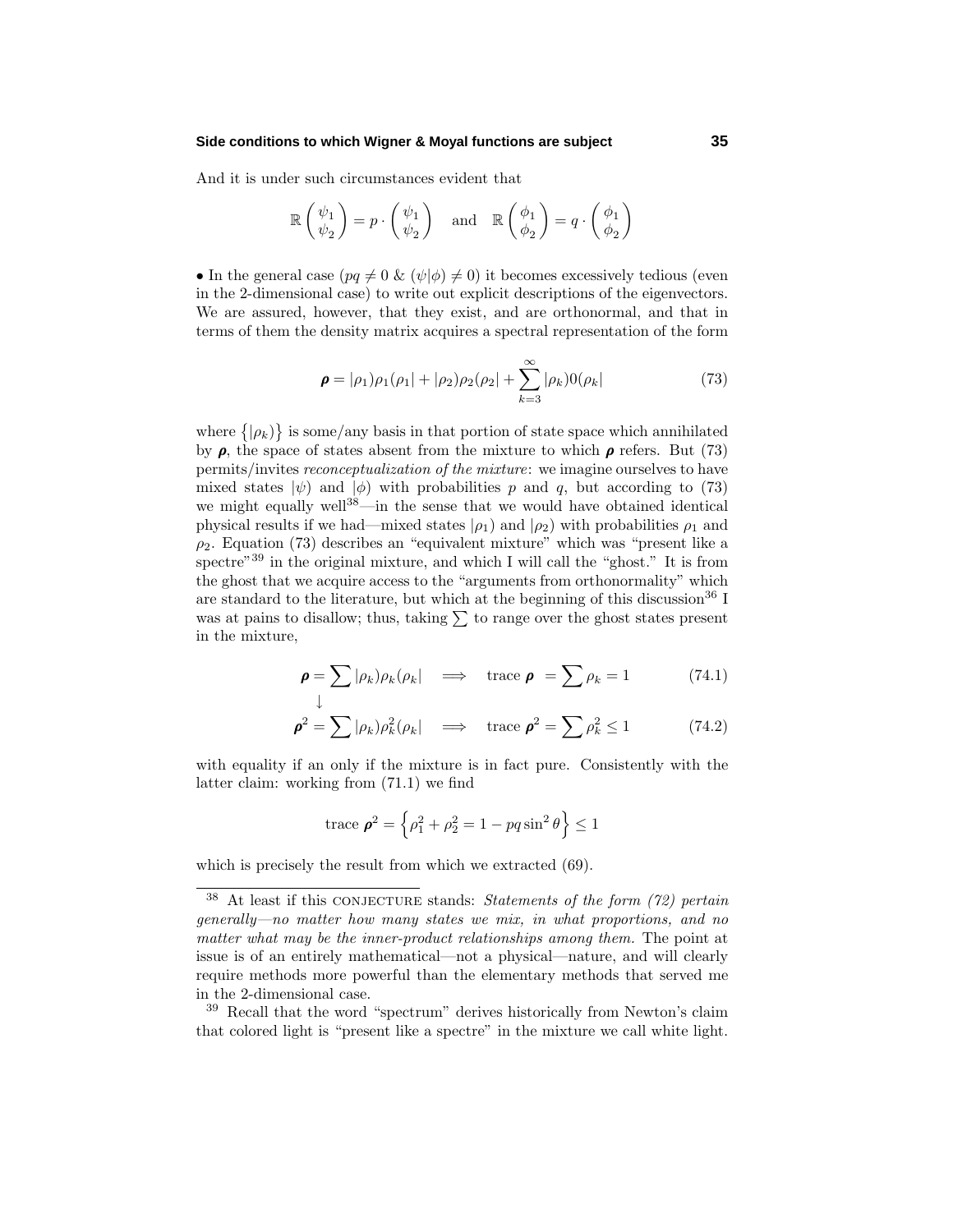We confront now this uncommon question: What mixtures are equivalent in the sense that—and physically indistinguishable because—they share the same ghost? We will suppose the states present in the mixture to span an *n*-dimensional space; in its ghostly representation the density matrix then reads

$$
\pmb{\rho} = \sum_{k=1}^n |\rho_k) \rho_k(\rho_k|
$$

where by assumption none of the eigenvalues  $\rho_k$  vanishes. They are the roots, therefore, of a polynomial of the form

$$
\prod_{k=1}^{n} (\rho - \rho_k) = \rho^n + c_1 \rho^{n-1} + \dots + c_{n-1} \rho + c_n = 0
$$

with  $c_1 = -\text{trace } \rho = -1$  and  $c_n = (-)^n \text{det } \rho \neq 0$  (else 0 would join the set of eigenvalues, and the dimension of the mixture would be reduced). Now let  $\{\ket{\psi_1}, \ket{\psi_2}, \ldots, \ket{\psi_n}\}$  refer to *any* set of normalized states that span the mixture, and form the complex numbers  $z_{jk} \equiv (\psi_j | \psi_k) : j \neq k$ , which are  $n(n-1)$  in number. Form

$$
\tilde{\pmb{\rho}}\equiv\sum_{k=1}^n|\psi_k)p_k(\psi_k|
$$

where the non-negative real numbers  $p_k$  are subject to the constraint  $\sum p_k = 1$ . Construct the associated characteristic polynomial

$$
\det (\rho \, 1 - \tilde{\pmb{\rho}}) = \rho^n - \rho^{n-1} + \tilde{c}_2 \rho^{n-2} + \cdots + \tilde{c}_{n-1} \rho + \tilde{c}_n
$$

Specifically, we have where

$$
\tilde{c}_2 = \tilde{c}_2
$$
(independent  $p_i$ 's and  $z_{jk}$ 's)  

$$
\vdots
$$
  

$$
\tilde{c}_n = \tilde{c}_n
$$
(independent  $p_i$ 's and  $z_{jk}$ 's)

To achieve equivalence in the strong sense  $\tilde{\rho} = \rho$  it is necessary that  $\tilde{\rho}$  and  $\rho$ have identical spectra; we are led therefore to these *n* − 1 conditions on a total of  $(n-1) + n(n-1) = n^2 - 1$  variables:

$$
\tilde{c}_2(\text{independent } p_i \text{'s and } z_{jk} \text{'s}) = c_2
$$
\n
$$
\tilde{c}_3(\text{independent } p_i \text{'s and } z_{jk} \text{'s}) = c_3
$$
\n
$$
\vdots
$$
\n
$$
\tilde{c}_n(\text{independent } p_i \text{'s and } z_{jk} \text{'s}) = c_n
$$
\n
$$
(75)
$$

In the case  $n = 2$  these become a single condition on three variables:

$$
p, \quad z_{12} \equiv (\psi_1 | \psi_2) \quad \& \quad z_{21} \equiv (\psi_2 | \psi_1)
$$